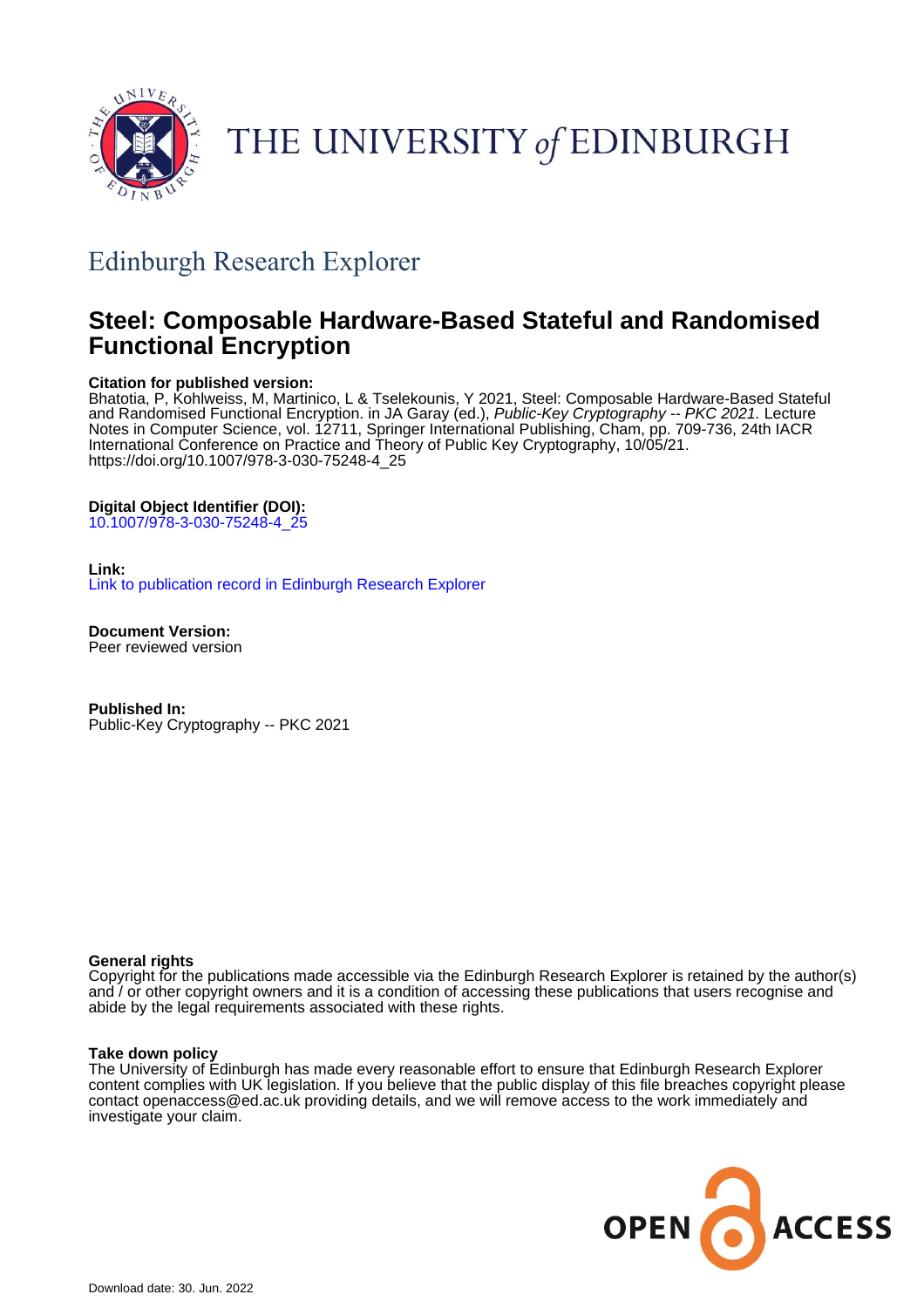## <span id="page-1-0"></span>Steel: Composable Hardware-based Stateful and Randomised Functional Encryption

Pramod Bhatotia<sup>1,2</sup>, Markulf Kohlweiss<sup>1</sup>, Lorenzo Martinico<sup>1</sup>, and Yiannis  $T$ selekounis<sup>1</sup>

> <sup>1</sup> School of Informatics, University of Edinburgh <sup>2</sup> Department of Informatics, TU Munich

Abstract. Trusted execution environments (TEEs) enable secure execution of programs on untrusted hosts and cryptographically attest the correctness of outputs. As these are complex systems, it is essential to formally capture the exact security achieved by protocols employing TEEs, and ultimately, prove their security under composition, as TEEs are typically employed in multiple protocols, simultaneously.

Our contribution is twofold. On the one hand, we show that under existing definitions of attested execution setup, we can realise cryptographic functionalities that are unrealisable in the standard model. On the other hand, we extend the adversarial model to capture a broader class of realistic adversaries, we demonstrate weaknesses of existing security definitions this class, and we propose stronger ones.

Specifically, we first define a generalization of Functional Encryption that captures Stateful and Randomised functionalities (FESR). Then, assuming the ideal functionality for attested execution of Pass et al. (Eurocrypt '2017), we construct the associated protocol, Steel, and we prove that Steel realises FESR in the universal composition with global subroutines model by Badertscher et al. (TCC '2020). Our work is also a validation of the compositionality of the Iron protocol by Fisch et al. (CCS '2017), capturing (non-stateful) hardware-based functional encryption.

As the existing functionality for attested execution of Pass et al. is too strong for real world use, we propose a weaker functionality that allows the adversary to conduct rollback and forking attacks. We demonstrate that Steel (realising stateful functionalities), contrary to the stateless variant corresponding to Iron, is not secure in this setting and discuss possible mitigation techniques.

## 1 Introduction

Due to the rise of cloud computing, most people living in countries with active digital economies can expect a significant amount of information about them

<sup>©</sup> IACR 2021. This article is the final version submitted by the author(s) to the IACR and to Springer-Verlag on May 11th, 2021. The version published by Springer-Verlag is available at [http://dx.doi.org/10.1007/978-3-030-75248-4\\_25](http://dx.doi.org/10.1007/978-3-030-75248-4_25).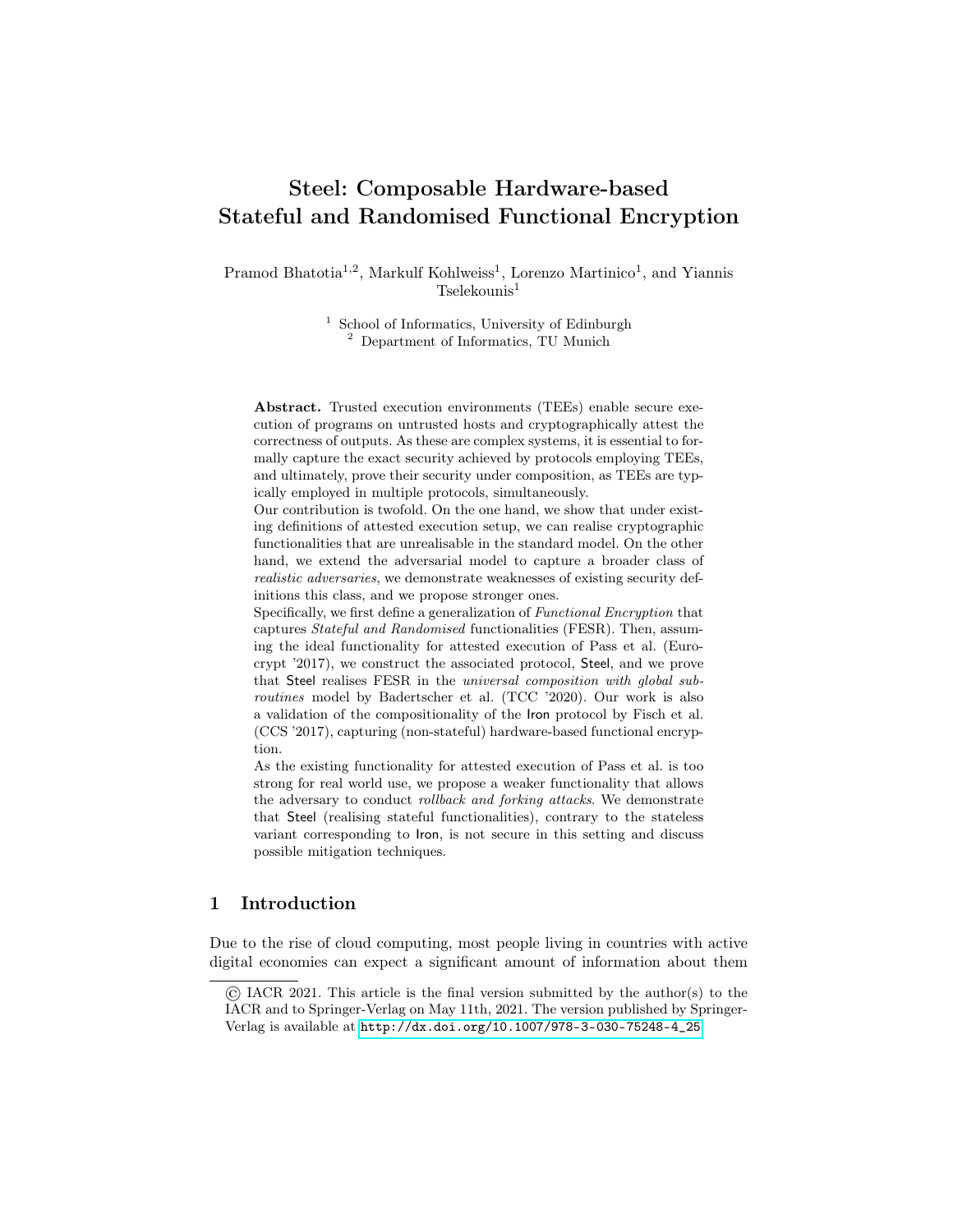to be stored on cloud platforms. Cloud computing offers economies of scale for computational resources with ease of management, elasticity, and fault tolerance driving further centralization. While cloud computing is ubiquitously employed for building modern online service, it also poses security and privacy risks. Cloud storage and computation are outside the control of the data owner and users currently have no mechanism to verify whether the third-party operator, even with good intentions, can handle their data with confidentiality and integrity guarantees.

Hardware-based solutions. To overcome these limitations, trusted execution environments (TEEs), such as Intel SGX [\[28\]](#page-28-0), ARM Trustzone [\[49\]](#page-30-0), RISC-V Keystone [\[33,](#page-29-0) [42\]](#page-29-1), AMD-SEV [\[37\]](#page-29-2), and AWS Nitro [\[55\]](#page-30-1) provide an appealing way to build secure systems. TEEs provide a hardware-protected secure memory region called a secure enclave whose residing code and data are isolated from any layers in the software stack including the operating system and/or the hypervisor. In addition, TEEs offer remote attestation for proving their trustworthiness to third-parties. In particular, the remote attestation enables a remote party to verify that an enclave has a specific identity and is indeed running on a genuine TEE hardware platform. Given they promise a hardware-assisted secure abstraction, TEEs are now commercially offered by major cloud computing providers including Microsoft Azure [\[52\]](#page-30-2), Google Cloud [\[50\]](#page-30-3), and Alibaba Cloud [\[5\]](#page-26-0).

Modeling challenges. While TEEs provide a promising building block, it is not straightforward to design secure applications on top of TEEs. In particular applications face the following three challenges: (1) Most practical applications require combining trusted and untrusted components for improved performance and a low trusted computing base; (2) TEEs are designed to protect only the volatile, in-memory, "stateless" computations and data. Unfortunately, this abstraction is insufficient for most practical applications, which rely on stateful computation on untrusted storage mediums (SSDs, disks). Ensuring security for such untrusted storage mediums is challenging because TEEs are prone to rollback attacks; and lastly, (3) TEE hardware designs are prone to numerous side channel attacks exploiting memory access patterns, cache timing channels, etc. These side channel attacks have the potential to completely compromise the confidentiality, integrity, and authenticity (remote attestation) of enclaves.

Therefore, it is important to carefully model the security achieved by the protocols of such systems as well as the assumptions in the cryptography and the hardware, and the trust afforded in protocol participants. Ideally such modelling must be compositional to facilitate the construction of larger systems based on smaller hardware and cryptography components. Given a sufficiently expressive model of TEEs, they can be used as a powerful setup assumption to realise many protocols.

The model of Pass, Shi, and Tramer (PST) [\[48\]](#page-30-4) takes an initial step towards modelling protocols employing TEEs. The PST model provides a compositional functionality for attested execution and shows how to instantiate various primitives impossible in the standard model, as well as some limitations of TEEs. The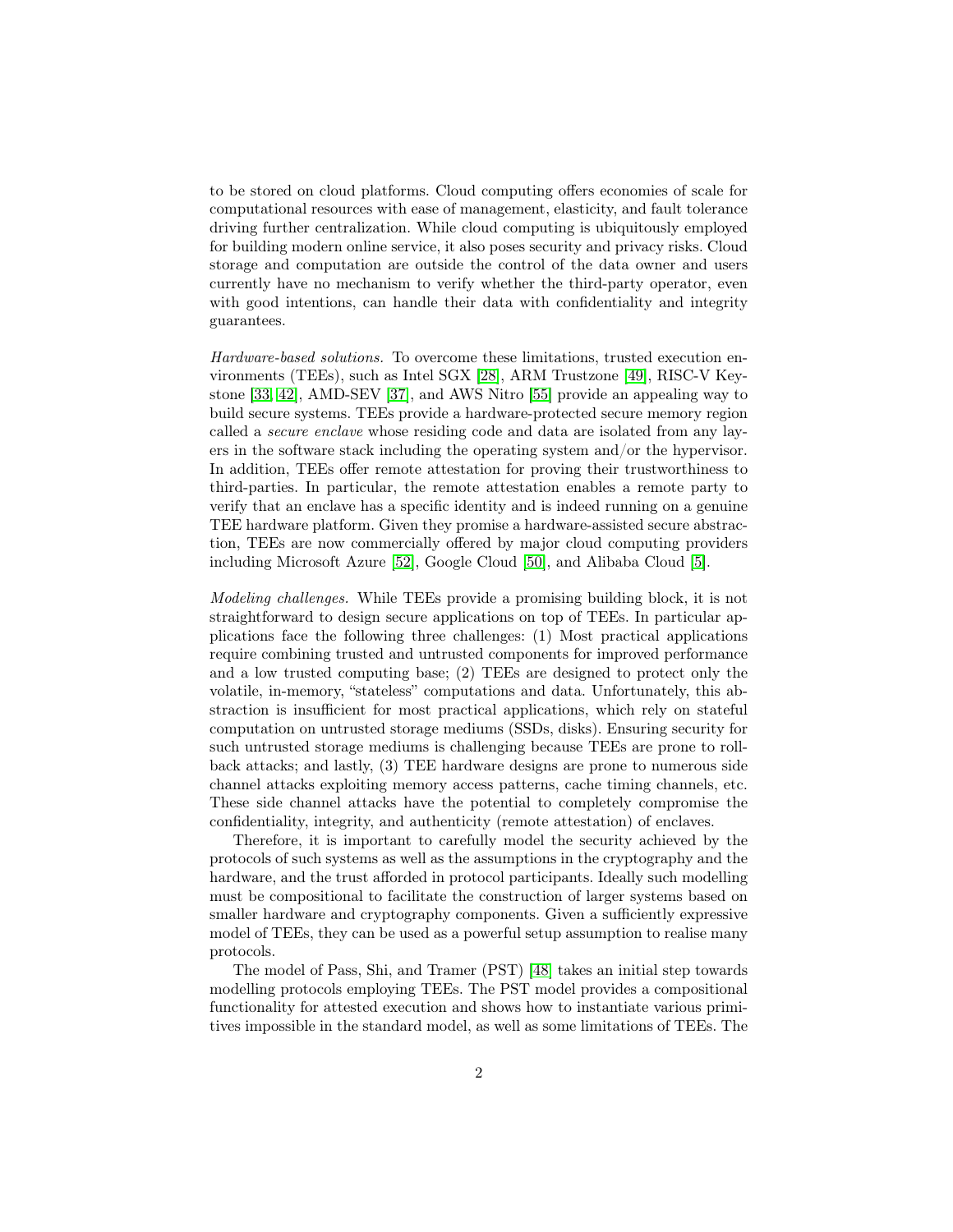PST model was first weakened in [\[59\]](#page-31-0), which provides a compelling example of how an excessively weak enclave, susceptible to side channel attacks that break confidentiality (but not integrity and authenticity), can still be used as setup for useful cryptographic primitives. Both models, however, live at two opposite extremes, and thus fail to capture realistic instantiations of real world trusted execution.

Functional encryption  $\mathcal{B}$  limitations. One of the core primitives that enables privacy preserving computation and storage is Functional Encryption (FE), introduced by [\[17\]](#page-27-0). FE is a generalisation of Attribute/Identify Based Encryption [\[56,](#page-30-5) [53\]](#page-30-6), that enables authorized entities to compute over encrypted data, and learn the results in the clear. In particular, parties possessing the so-called functional key,  $\mathsf{sk}_f$ , for the function f, can compute  $f(x)$ , where x is the plaintext, by applying the decryption algorithm on  $sk_f$  and an encryption of x. Access to the functional key is regulated by a trusted third party. While out of scope for our work, identifying such a party is an interesting question that requires establishing metrics for the trustworthiness of entities we might want to be able to decrypt functions, and the kind of functions that should be authorised for a given level of trust. An obvious option for the role of trusted authority would be that of a data protection authority, who can investigate the data protection practices of organisations and levy fines in case these are violated. Another approach could be decentralising this role, by allowing the functional key to be generated collectively by a number of data owners [\[24,](#page-28-1) [1\]](#page-26-1).

FE is a very powerful primitive but in practice highly non-trivial to construct. Motivated by the inefficiency of existing instantiations of FE for arbitrary functions, the work of [\[30\]](#page-28-2) introduces Iron, which is a practically efficient protocol that realises FE based on Intel's SGX. In [\[30\]](#page-28-2) the authors formally prove security of the proposed protocol, however their proof is in the standalone setting. In a related work, Matt and Maurer [\[45\]](#page-30-7) show (building on [\[3\]](#page-26-2)) that composable functional encryption (CFE) is impossible to achieve in the standard model, but achievable in the random oracle model. For another important variant of the primitive, namely, randomized functional encryption, existing constructions [\[2,](#page-26-3) [34,](#page-29-3) [41\]](#page-29-4), are limited in the sense that they require a new functional key for each invocation of the function, i.e., decryptions with the same functional key always return the same output. Finally, existing notions of FE only capture stateless functionalities, which we believe further restricts the usefulness and applicability of the primitive. For instance, imagine a financial institution that sets its global lending rate based on the total liquidity of its members. Financial statements can be sent, encrypted, by each member, with each of these transactions updating the global view for the decryptor, who can then compute the function's result in real time.

Given the above limitations, in this work we leverage the power of hardware assisted computation to construct FE for a broader class of functionalities under the strongest notion of composable security.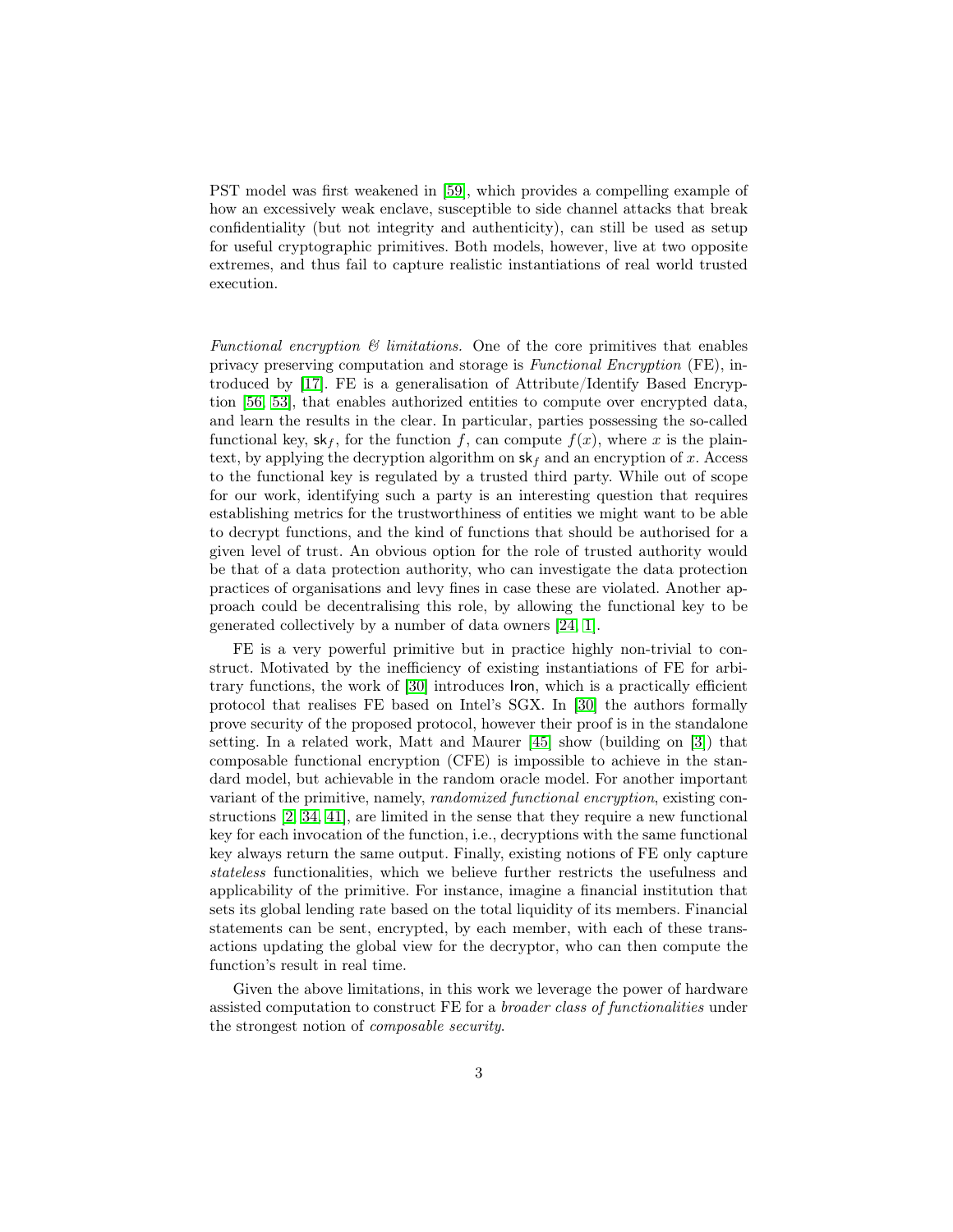#### 1.1 Our Contributions

We consider a generalization of FE to arbitrary stateful and probabilistic functionalities (FESR), that subsumes multi-client FE [\[24\]](#page-28-1) and enables cryptographic computations in a natural way, due to the availability of internal randomness. Our contributions are as follows:

- We formally define functional encryption for stateful and randomized functionalities (FESR), in the Universal Composition (UC) setting [\[30\]](#page-28-2).
- We construct the protocol Steel and prove that it realizes FESR in the newly introduced Universal Composition with Global Subroutines (UCGS) model [\[9\]](#page-27-1). Our main building blocks are: (1) the functional encryption scheme of [\[30\]](#page-28-2) and (2) the global attestation functionality of PST. Our treatment lifts the PST model to the UCGS setting, and by easily adapting our proofs one can also establish the UCGS-security of [\[30\]](#page-28-2). Our security proof shows that one can satisfy a FE ideal functionality as defined in [\[45\]](#page-30-7), relying on hardware instead of Random Oracles, and for the larger function class of FESR when additionally relying on a common reference string.
- We introduce a weaker functionality for attested execution in the UCGS model to allow rollback and forking attacks, and use it to demonstrate that Steel does not protect against these. Finally, we sketch possible mitigation techniques.

#### 1.2 Technical Overview

Attested execution via the global attestation functionality  $G_{\text{att}}$  of PST [\[48\]](#page-30-4). Our UC protocols assume access to the *global attestation functionality*,  $G_{\text{att}}$ , that captures the core abstraction provided by a broad class of attested execution processors, such as Intel SGX [\[28\]](#page-28-0). It models multiple hardware-protected memory regions of a TEE, called secure enclaves. Each enclave contains trusted code and data. In combination with a call-gate mechanism to control entry and exit into the trusted execution environment, this guarantees that this memory can only be accessed by the enclave it belongs to, i.e., the enclave memory is protected from concurrent enclaves and other (privileged) code on the platform. TEE processing environments guarantee the authenticity, the integrity and the confidentiality of their executing code, data and runtime states, e.g. CPU registers, memory and others.

 $G<sub>att</sub>$  is parametrised by a signature scheme and a registry that captures all the platforms that are equipped with an attested execution processor. At a high level,  $G_{\text{att}}$  allows parties to register programs and ask for evaluations over arbitrary inputs, while also receiving signatures that ensure correctness of the computation. Since the manufacturer's signing key pair can be used in multiple protocols simultaneously,  $G_{\text{att}}$  is defined as a *global functionality* that uses the same key pair across sessions.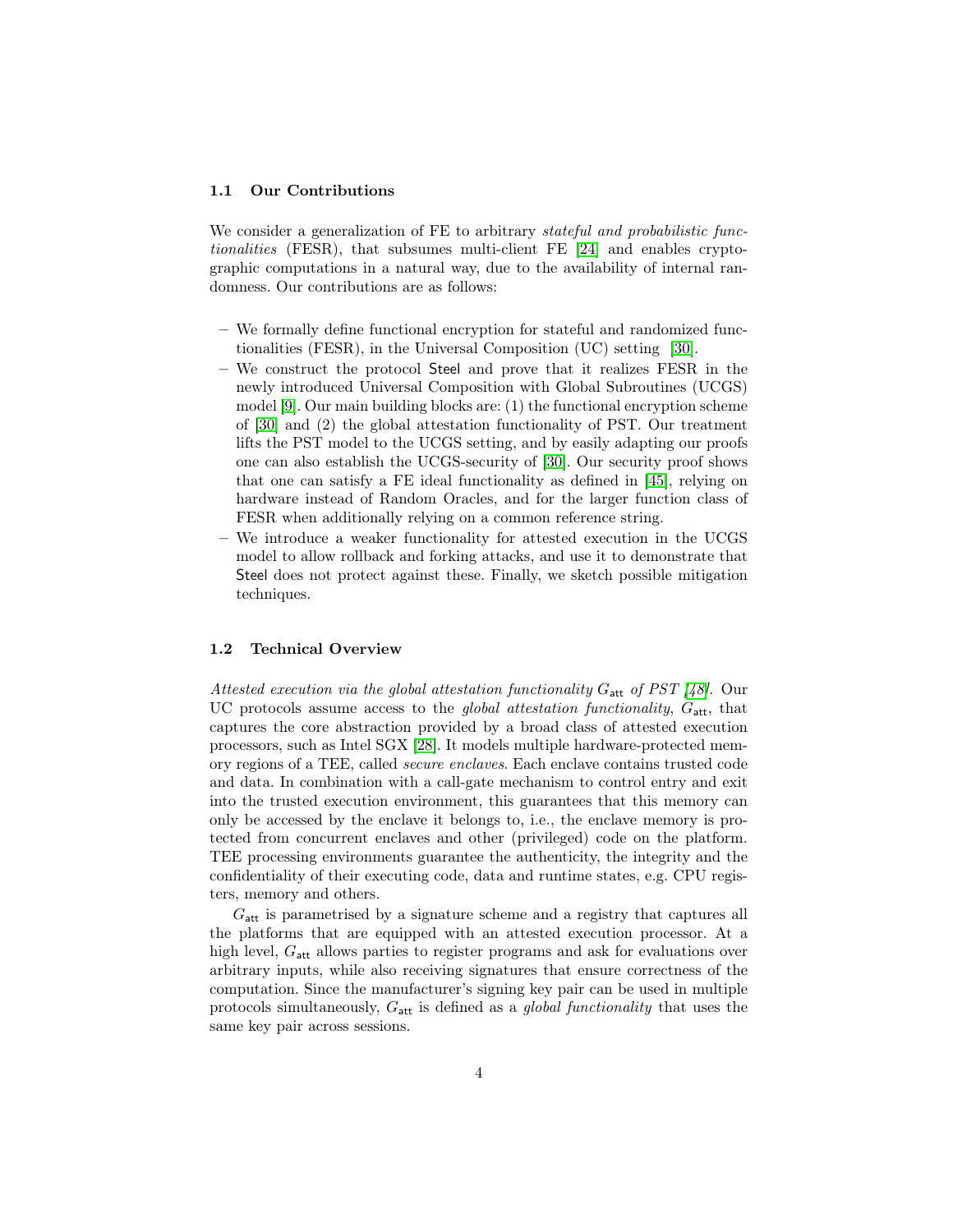Universal composition with global subroutines [\[10\]](#page-27-2). In our work we model global information using the newly introduced UCGS framework, which resolves inconsistencies in GUC [\[20\]](#page-28-3), an earlier work that aims to to model executions in the presence of global functionalities. UCGS handles such executions via a management protocol, that combines the target protocol and one or more instances of the global functionality, and creates an embedding within the standard UC framework. In our work,  $G_{\text{att}}$  (cf. Section [2.3\)](#page-12-0) is modeled as a global functionality in the UCGS framework (updating the original PST formulation in GUC).

Setting, adversarial model  $\mathcal B$  security. Our treatment considers three types of parties namely, encryptors, denoted by A, decryptors, denoted by B, as well as a single party that corresponds to the trusted authority, denoted by C. The adversary is allowed to corrupt parties in B and request for evaluations of functions of its choice over messages encrypted by parties in A. We then require correctness of the computation, meaning that the state for each function has not been tampered with by the adversary, as well as confidentiality of the encrypted message, which ensures that the adversary learns only the output of the computation (and any information implied by it) and nothing more. Our treatment covers both stateful and randomized functionalities.

Steel: UCGS-secure FE for stateful and randomized functionalities. Steel is executed by the sets of parties discussed above, where besides encryptors, all other parties receive access to  $G_{\text{att}}$ , abstracting an execution in the presence of secure hardware enclaves. Our protocol is based on Iron [\[30\]](#page-28-2), so we briefly revisit its main protocol operations: (1) Setup, executed by the trusted party C, installs a key management enclave (KME), running a program to generate public-key encryption and digital signature, key pairs. The public keys are published, while the equivalent secrets are kept encrypted in storage (using SGX's terminology, the memory is sealed). Each of the decryptors installs a decryption enclave (DE), and attests its authenticity to the KME to receive the secret key for the encryption scheme over a secure channel. (2)  $KeyGen$ , on input function F, calls KME, where the latter produces a signature on the measurement of an instantiated enclave that computes F. (3) When Encrypt is called by an encryptor, it uses the public encryption key to encrypt a message and sends the ciphertext to the intended recipients. (4) Decrypt is executed by a decrypting party seeking to compute some function F on a ciphertext. This operation instantiates a matching function enclave (or resume an existing one), whose role is that of computing the functional decryption, if an authorised functional key is provided.

Steel consists of the above operations, with the appropriate modifications to enable stateful functionalities. In addition, Steel provides some simplifications over the Iron protocol. In particular, we repurpose attestation's signature capabilities to supplant the need for a separate signature scheme to generate functional keys, and thus minimise the trusted computing base. In practice, a functional key for a function F can be produced by just letting the key generation process return F; as part of  $G_{\text{att}}$ 's execution, this produces an attestation signature  $\sigma$ over F, which becomes the functional key  $sk_F$  for that function, provided the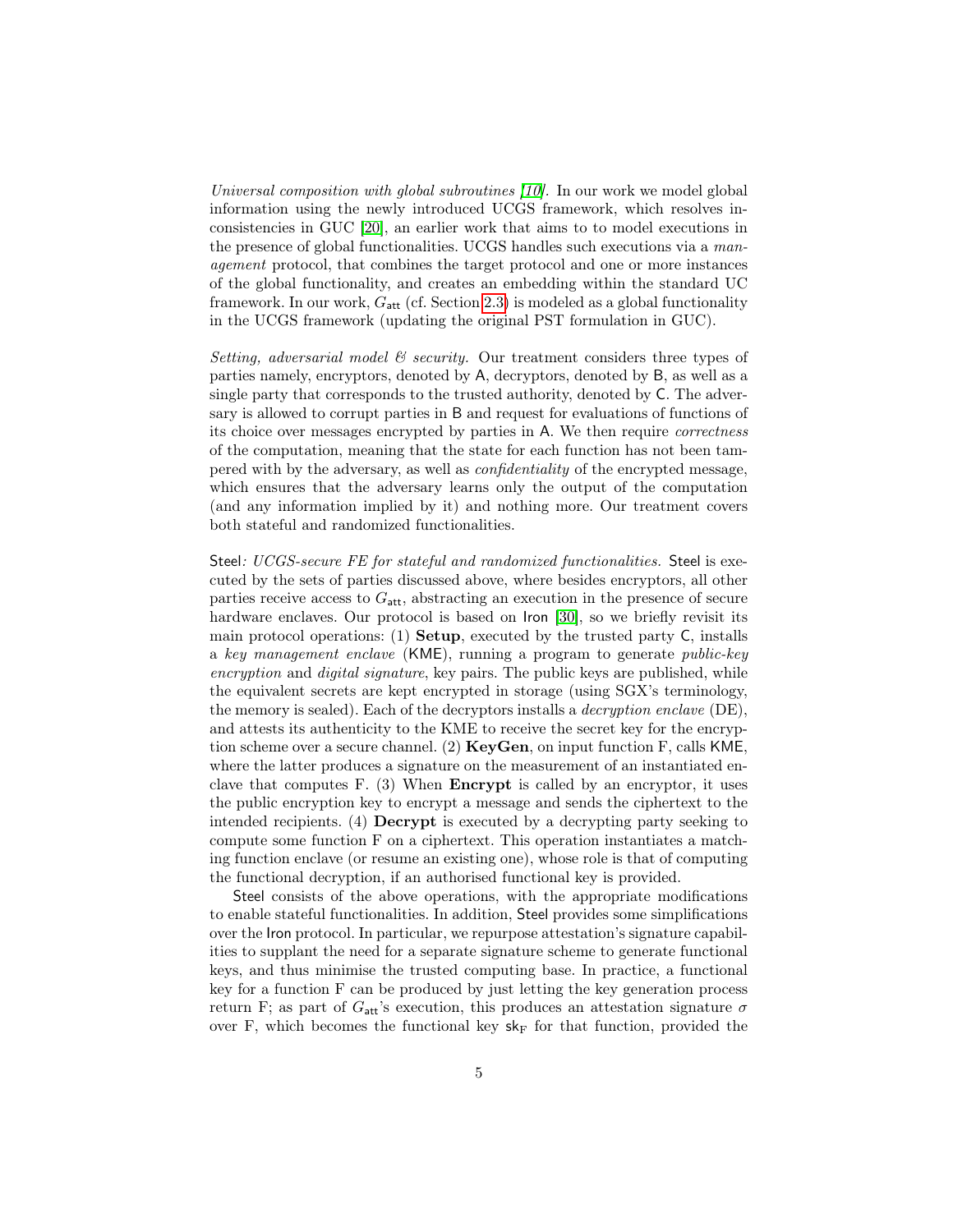generating enclave id is also made public (a requirement for verification, due to the signature syntax of attestation in  $G_{\text{att}}$ ).

The statefulness of functional encryption is simply enabled by adding state storage to each functional enclave. Similar to [\[48\]](#page-30-4), a curious artefact in the protocol's modeling is the addition of a "backdoor" that programs the output of the function evaluation subroutine, such that, if a specific argument is set on the input, the function evaluation returns the value of that argument. The reason for this addition is to enable simulation of signatures over function evaluations that have already been computed using the ideal functionality. We note that this addition does not impact correctness, as the state array is not modified if the backdoor is used, nor confidentiality, since the output of this subroutine is never passed to any other party besides the caller B. Finally, a further addition is that our protocol requires the addition of a proof of plaintext knowledge on top of the underlying encryption scheme. An efficient implementation for such a modification can be realised by drawing on the techniques of signed ElGamal [\[54\]](#page-30-8), where the random coin used during encryption is sufficient to prove knowledge of the plaintext. However, this contstruction would require the use of the random oracle and generic group model, or at best the algebraic group model [\[32\]](#page-29-5), making compositionality non-obvious, and is thus not considered in full beyond this remark. The Steel protocol definition is presented in Section [4.](#page-15-0)

Security of Steel. Our protocol uses an existentially unforgeable under chosen message attacks (EU-CMA) signature scheme,  $\Sigma$ , a CCA-secure public-key encryption scheme, PKE, and a non-interactive zero knowledge scheme, N. Informally,  $\Sigma$  provides the guarantees required for realising attested computation (as discussed above), PKE is used to protect the communication between enclaves, and for protecting the encryptors' inputs. For the latter usage, it is possible to reduce the security requirement to CPA-security as we additionally compute a simulation-extractable NIZK proof of well-formedness of the ciphertext that guarantees non-malleability.

Our proof is via a sequence of hybrids in which we prove that the real world protocol execution w.r.t. Steel is indistinguishable from the ideal execution, in the presence of an ideal functionality that captures FE for stateful and randomized functionalities. The goal is to prove that the decryptor learns nothing more than an authorized function of the private input plaintext, thus our hybrids gradually fake all relevant information accessed by the adversary. In the first hybrid,<sup>[3](#page-1-0)</sup> all signature verifications w.r.t. the attestation key are replaced by an idealized verification process, that only accepts message/signature pairs that have been computed honestly (i.e., we omit verification via  $\Sigma$ ). Indistinguishability is proven via reduction to the EU-CMA security of  $\Sigma$ . Next we fake all ciphertexts exchanged between enclaves that carry the decryption key for the target ciphertext, over which the function is evaluated (those hybrids re-

<sup>3</sup> Here we omit some standard UC-related hybrids.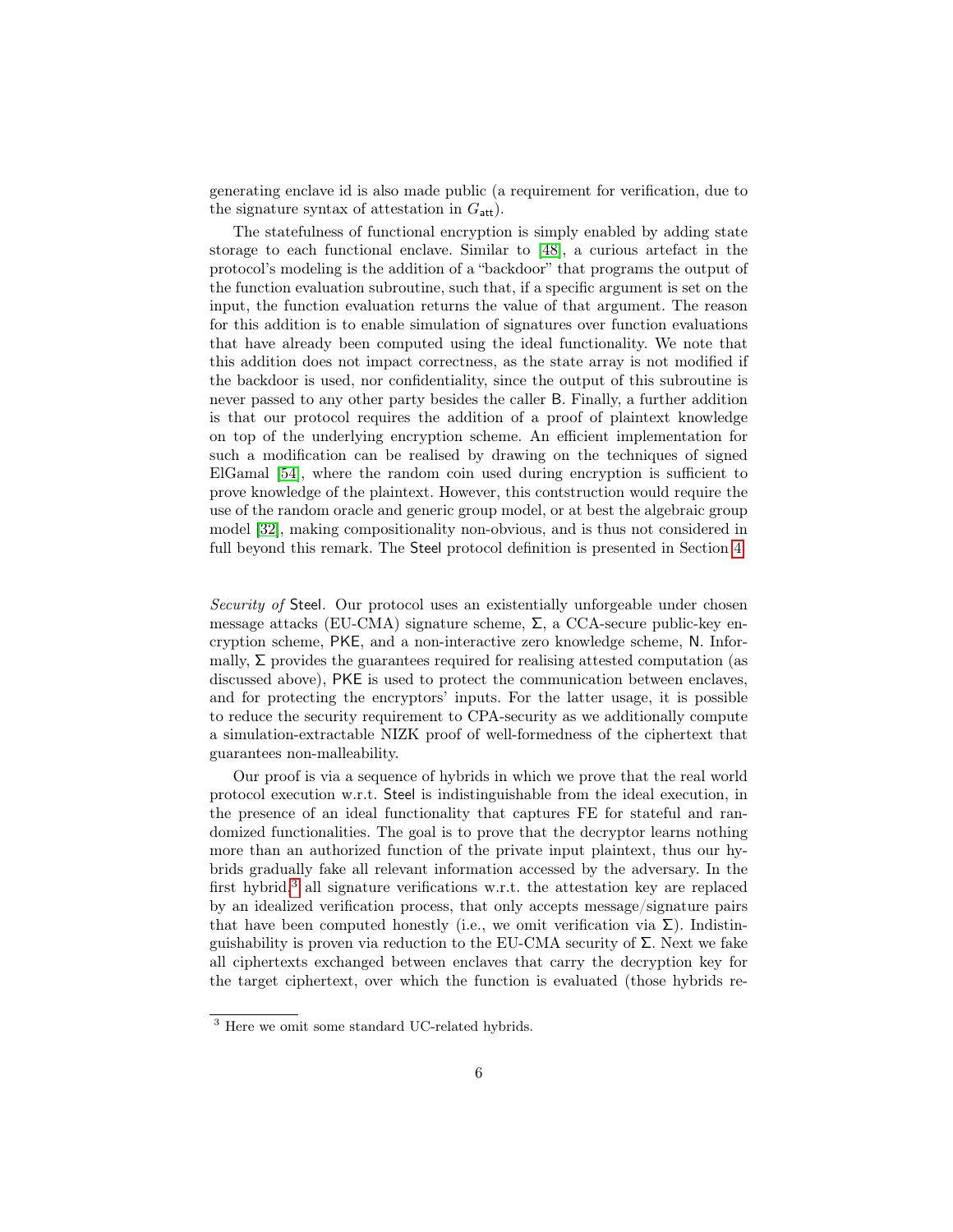quire reductions to the CCA security of PKE).[4](#page-1-0) The next hybrid substitutes ZK proofs over the target plaintexts with simulated ones, and indistinguishability with the previous one reduces to the zero knowledge property of N. Then, for maliciously generated ciphertexts under PKE – which might result via tampering with honestly generated encryptors' ciphertexts – instead of using the decryption operation of PKE, our simulator recovers the corresponding plaintext using the extractability property of N. Finally, we fake all ciphertexts of PKE, that encrypt the inputs to the functions (this reduces to CPA security). Note that, in [\[30\]](#page-28-2), the adversary outputs the target message, which is then being encrypted and used as a parameter to the ideal world functionality that is accessed by the simulator in a black box way. In this work, we consider a stronger setting in which the adversary directly outputs ciphertexts of its choice. While in the classic setting for Functional Encryption (where Iron lives) simulation security is easily achieved by asking the adversarial enclave to produce an evaluation for the challenge ciphertext, in FESR the simulator is required to conduct all decryptions through the ideal functionality, so that the decryptor's state for that function can be updated. We address the above challenge by using the extractability property of NIZKs: for maliciously generated ciphertexts our simulator extracts the original plaintext and asks the ideal FESR functionality for its evaluation. Simulationextractable NIZK can be efficiently instantiated, e.g., using zk-SNARKs [\[12\]](#page-27-3). Security of our protocol is formally proven in Section [5.](#page-18-0) The simulator therein provided could be easily adapted to show that the Iron protocol UCGS-realises Functional Encryption, by replacing the NIZK operations for maliciously generated ciphertexts with a decryption from the enclave, as described above.

Rollback & forking attacks. Modeling attested execution via  $G_{\text{att}}$  facilitates composable protocol design, however, such a functionality cannot be easily realised since real world adversaries can perform highly non-trivial rollback and forking attacks against hardware components. In Section [6,](#page-22-0) we define a weaker functionality for attested execution, called  $G<sub>att</sub><sup>rollback</sup>$ , that aims to capture rollback and forking attacks. To achieve this, we replace the enclave storage array in  $G_{\text{att}}$ with a tree data structure. While the honest party only ever accesses the last leaf of the tree (equivalent to a linked list), a corrupt party is able to provide an arbitrary path within the tree. This allows them to rollback the enclave, by re-executing a previous (non-leaf) state, and to support multiple forks of the program by interactively selecting different sibling branches. We give an example FESR function where we can show that correctness does not hold if  $G_{\text{att}}^{\text{rollback}}$ is used instead of  $G_{\text{att}}$  within Steel, and discuss how countermeasures from the rollback protection literature can be adopted to address these attacks, with a consideration on efficiency.

<sup>4</sup> Here CCA security is a requirement as the adversary is allowed to tamper with honestly generated ciphertexts.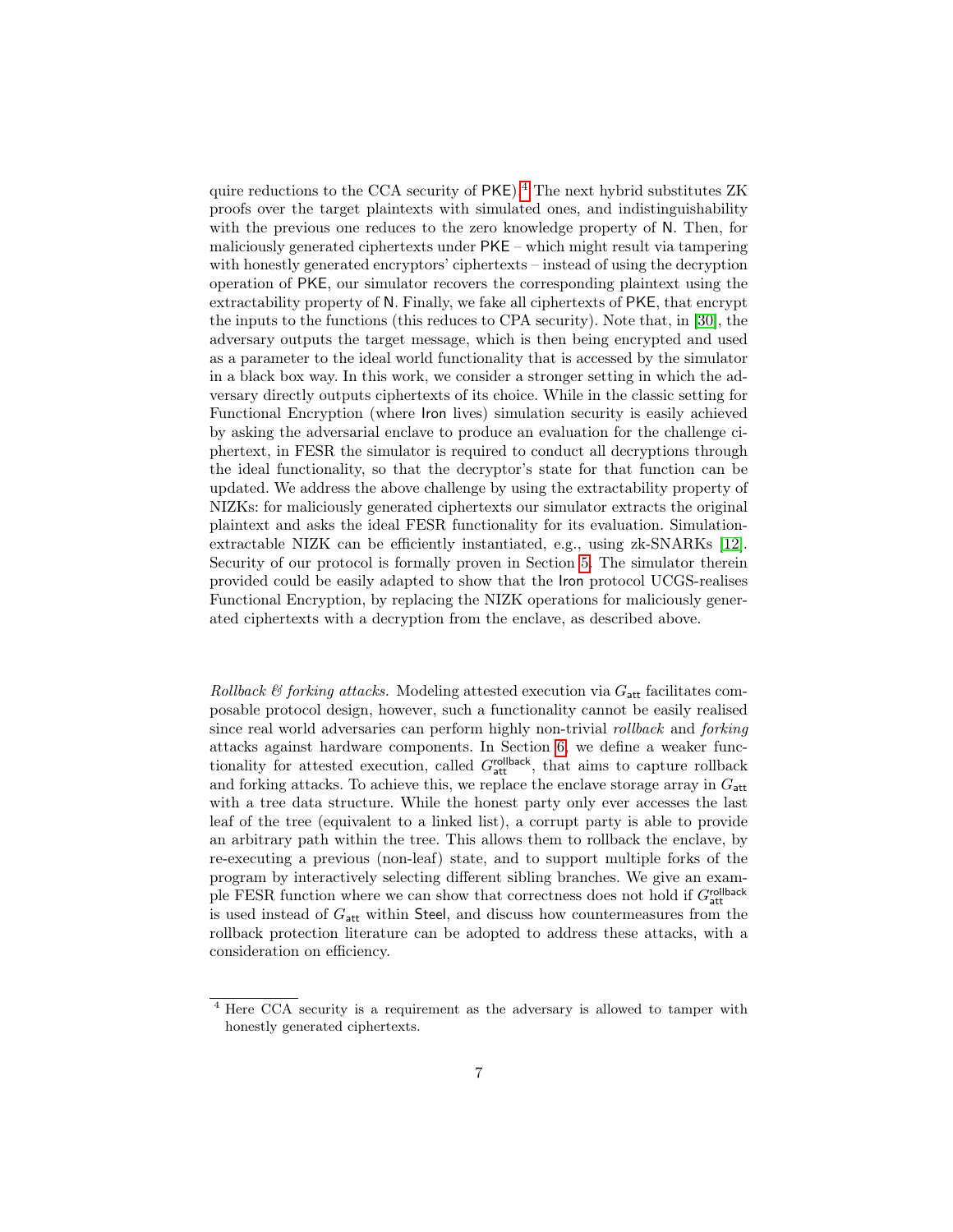#### <span id="page-8-0"></span>1.3 Related work

Hardware is frequently used to improve performance or circumvent impossibility results, e.g. [\[46,](#page-30-9) [4,](#page-26-4) [27\]](#page-28-4). As a relevant example, Chung et al. [\[26\]](#page-28-5) show how to use stateless hardware tokens to implement functional encryption.

The use of attestation has been widely adopted in the design of computer systems to bootstrap security [\[47\]](#page-30-10). In addition to formalising attested execution, Pass, Shi and Tramer (PST) [\[48\]](#page-30-4) show that two-party computation is realisable in UC only if both parties have access to attested execution, and fair two-party computation is also possible if additionally both secure processors have access to a trusted clock. The PST model is the first work to formalise attested execution in the UC framework. The compositional aspect of UC allows for the reused of the model in several successive works [\[59,](#page-31-0) [61,](#page-31-1) [25,](#page-28-6) [23\]](#page-28-7). Other attempts at providing a formal model for attested execution include the game-based models of Barbosa et al. [\[16\]](#page-27-4), Bahmani et al. [\[13\]](#page-27-5), Fisch et al. [\[30\]](#page-28-2). The latter model arises from the need to evaluate the security of the aforementioned Iron [\[31\]](#page-29-6), which first realises Functional Encryption in the hardware setting. A further extension implementing verifiable functional encryption is presented in Suzuki et al. [\[58\]](#page-30-11).

A significant source of vulnerabilities in Trusted Execution Environments arise from side-channel attacks; many have been conducted in the literature against Intel SGX (see [\[51\]](#page-30-12) for a non-comprehensive review). One class of vulnerabilities are that of state-continuity, or rollback attacks (also known as reset attacks in the cryptographic literature), also being a common attack vector against third-party untrusted computing infrastructure. An attacker who is in control of the underlying infrastructure can at times simply restart the system to restore a previous system state. Yilek [\[62\]](#page-31-2) presents a general attack that is applicable to both virtual machine and enclave executions: an adversary capable of executing multiple rollback attacks on IND-CCA or IND-CPA secure encryption schemes might learn information about encrypted messages by running the encryption algorithm on multiple messages with the same randomness. In the absence of true hardware-based randomness that cannot be rolled back, these kinds of attacks can be mitigated using hedged encryption, a type of key-wrap scheme [\[36\]](#page-29-7), such that for each encryption round, the original random coin and the plaintext are passed through a pseudorandom function to generate the randomness for the ciphertext.

The area of rollback attacks on TEEs is well studied. Platforms like SGX [\[22\]](#page-28-8), TPMs [\[43\]](#page-30-13), etc. provide trusted monotonic counters, from which it is possible to bootstrap rollback-resilient storage. However, trusted counters are too slow for most practical applications. Furthermore, they wear out after a short period of time. As their lifetime is limited, they are unreliable for applications that require frequent updates [\[44\]](#page-30-14). Moreover, an adversary that is aware of this vulnerability can attack protocols that rely exclusively on counters, by instantiating a malicious enclave on the same platform that artificially damages the counters.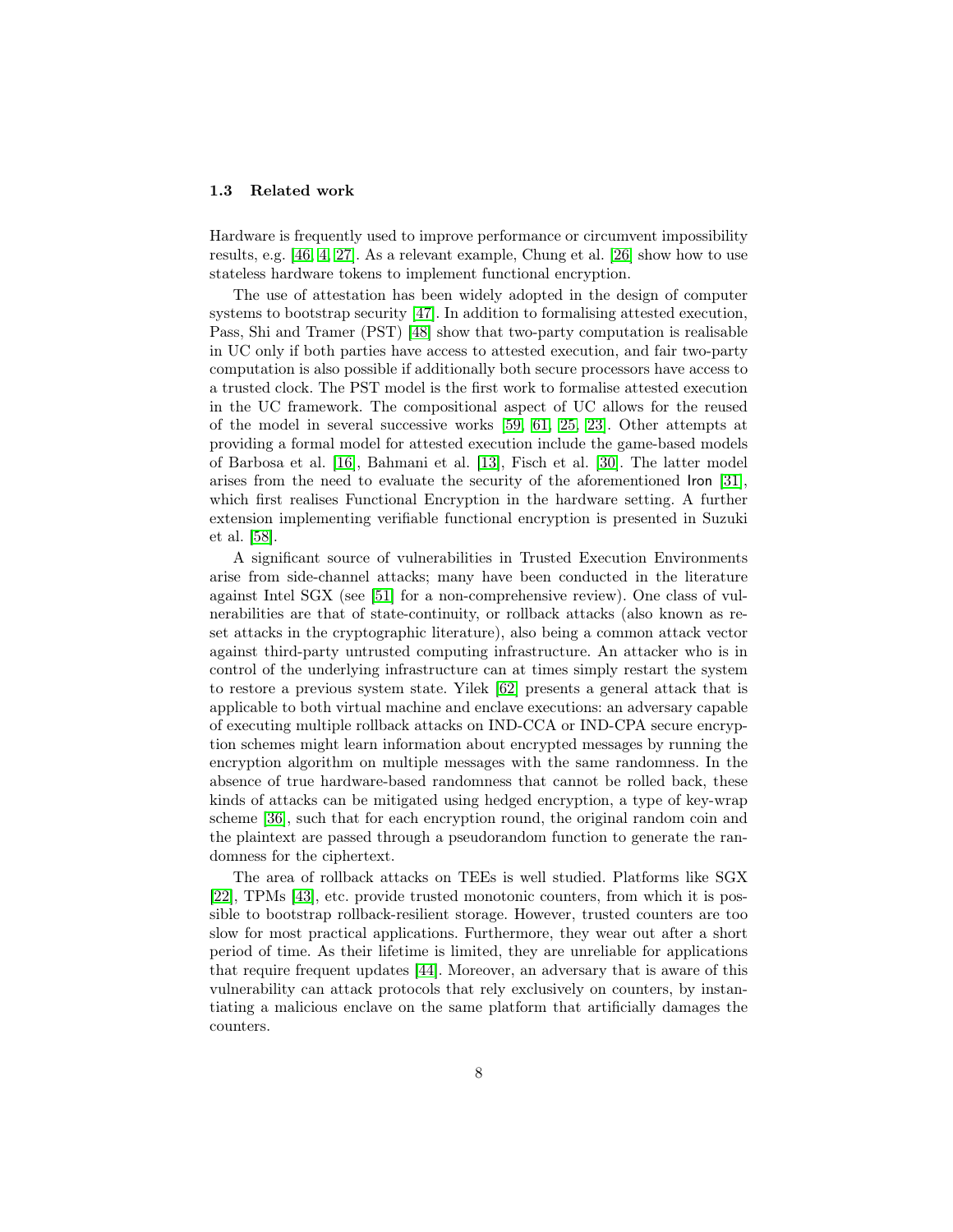To overcome the limitation of SGX counters, ROTE [\[44\]](#page-30-14) uses a consensus protocol to build a distributed trusted counter service, with performance necessarily reduced through several rounds of network communication. In the same spirit, Ariadne [\[57\]](#page-30-15) is an optimized (local) synchronous technique to increment the counter by a single bit flip for deterministic enclaves.

Speicher [\[14\]](#page-27-6) and Palaemon [\[35\]](#page-29-8) proposed an asynchronous trusted counter interface, which provide a systematic trade-off between performance and rollback protection, addressing some limitations of synchronous counters. The asynchronous counter is backed up by a synchronous counter interface with a period of vulnerability, where an adversary can rollback the state of a TEE-equipped storage server in a system until the last stable synchronous point. To protect against such attacks, these systems rely on the clients to keep the changes in their local cache until the counter stabilizes to the next synchronisation point.

Lightweight Collective Memory (Brandenburger et al. [\[18\]](#page-27-7)) is a proposed framework that claims to achieve fork-linearizability: each honest client that communicates with a TEE (on an untrusted server that might be rolled back) can detect if the server is being inconsistent in their responses to any of the protocol clients (i.e. if they introduce any forks or non-linearity in their responses). Finally, [\[39,](#page-29-9) [40,](#page-29-10) [60\]](#page-31-3), protect hardware memory against active attacks, while [\[38,](#page-29-11) [6\]](#page-26-5), protect cryptographic hardware against tampering and Trojan injection attacks, respectively.

## 2 Preliminaries

#### <span id="page-9-0"></span>2.1 Functional Encryption

In the current section, we define the syntax of Functional Encryption.

- Functional Encryption is a primitive defined over a class of functions  $F : \mathcal{X} \rightarrow$ Y, consisting of the following PPT algorithms:
- (Setup): given security parameter  $1^{\lambda}$  as input, KeyGen outputs master keypair (mpk, msk)
- (Key generation): Setup takes msk,  $F \in F$  and returns functional key sk<sub>F</sub>
- (*Encryption*): given string  $x \in \mathcal{X}$  and mpk, Enc returns ciphertext ct or an error
- (*Decryption*): on evaluation over some ciphertext ct and functional key  $sk_F$ , Dec returns  $y \in \mathcal{Y}$

Confidentiality A confidential Functional Encryption scheme allows only the function evaluation  $F(x)$  to be learned from the ciphertext  $ct$  and functional key  $\mathsf{sk}_{\mathrm{F}}.$ 

Correctness A functional encryption scheme satisfies correctness if, for all functions  $F \in F$  and all  $x \in \mathcal{X}$ , the statement  $F(x) \leftarrow \text{Dec}(\text{Enc}(\text{mpk}, x), \text{sk}_F)$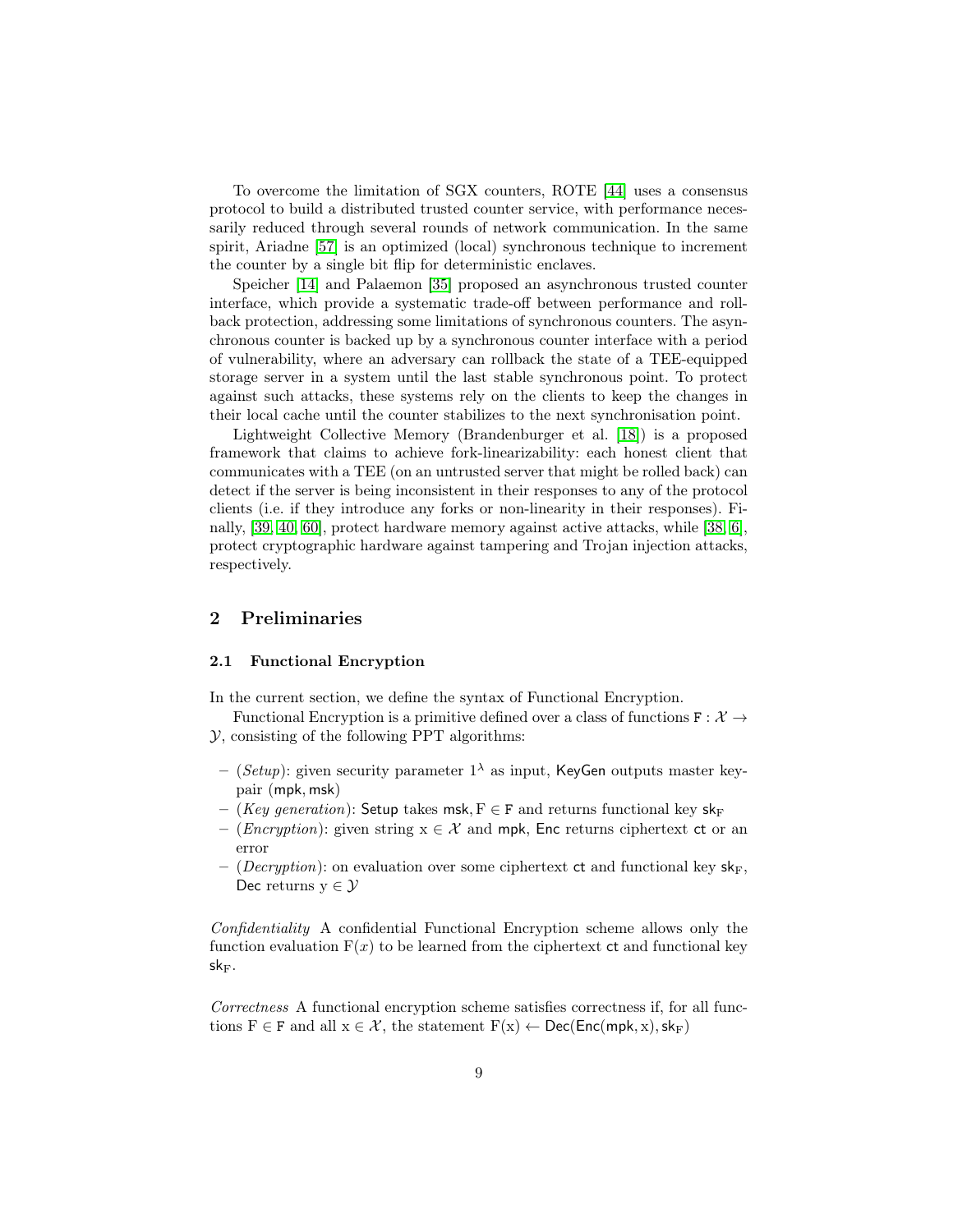Composable Functional Encryption Matt and Maurer [\[45\]](#page-30-7) shows that the notion of functional encryption is equivalent, up to assumed resources, to that of an access control (AC) repository, where some parties A are allowed to upload data, and other parties B are allowed to retrieve some function on that data, if they have received authorisation (granted by a party C). A party B does not learn anything else about the stored data, besides the function they are authorised to compute (and length leakage  $F_0$ ).

#### 2.2 UC background

Universal Composability (UC), introduced by Canetti [\[19\]](#page-27-8), is a security framework that enables the security analysis of cryptographic protocols. It supports the setting where multiple instances of the same, or different protocols, can be executed concurrently. Many extensions and variants of the framework have been proposed over the years; our treatment is based on the recently released Universal Composability with Global Subroutines framework (UCGS) [\[10\]](#page-27-2) and the 2020 version of UC [\[19\]](#page-27-8). We briefly summarise the aspects of UC and UCGS necessary to understand our work between this section and Appendix [B,](#page-35-0) where we define all terminology used.

Universal Composability Consider two systems of PPT interactive Turing machine instances  $(\pi, \mathcal{A}, \mathcal{Z})$  and  $(\phi, \mathcal{S}, \mathcal{Z})$ , where  $\mathcal Z$  is the initial instance, and  $\pi$ , A (and respectively  $\phi$ , S) have comparable runtime balanced by the inputs of Z. We say that the two systems are indistinguishable if Z making calls to  $\pi$ , A (resp.  $\phi$ , S) cannot distinguish which system it is located in. The two systems are commonly referred to as the *real* and *ideal world* (respectively).  $Z$  can make calls to instances within the protocol by assuming the (external) identity of arbitrary instances (as defined by the control function). Depending on the protocol settings, it might be necessary to restrict the external identities available to the environment. A ξ-identity-bounded environment is limited to assume external identities as specified by  $\xi$ , a polynomial time boolean predicate on the current system configuration.

We now recall a few definitions. Please consult [\[19,](#page-27-8) [10\]](#page-27-2) or (appendix [B\)](#page-35-0) for the formal definitions of terms such as balanced, respecting, exposing, compliant.

<span id="page-10-0"></span>**Definition 1 (UC emulation [\[19\]](#page-27-8)).** Given two PPT protocols  $\pi$ ,  $\phi$  and some predicate  $\xi$ , we say that  $\pi$  UC-emulates  $\phi$  with respect to  $\xi$ -identity bound environments (or  $\pi \xi$ -UC-emulates  $\phi$ ) if for any balanced  $\xi$ -identity-bounded environment and any PPT adversary, there exists a PPT simulator  $S$  such that the systems  $(\phi, \mathcal{S}, \mathcal{Z})$  and  $(\pi, \mathcal{A}, \mathcal{Z})$  are indistinguishable.

Given a protocol  $\pi$  which UC-emulates a protocol  $\phi$ , and a third protocol  $\rho$ , which calls  $\phi$  as a subroutine, we can construct a protocol where all calls to  $\phi$ are replaced with calls to  $\pi$ , denoted as  $\rho^{\phi \to \pi}$ .

**Theorem 1 (Universal Composition [\[19\]](#page-27-8)).** Given PPT protocols  $\pi$ ,  $\phi$ ,  $\rho$  and predicate  $\xi$ , if  $\pi$ ,  $\phi$  are both subroutine respecting and subroutine exposing (see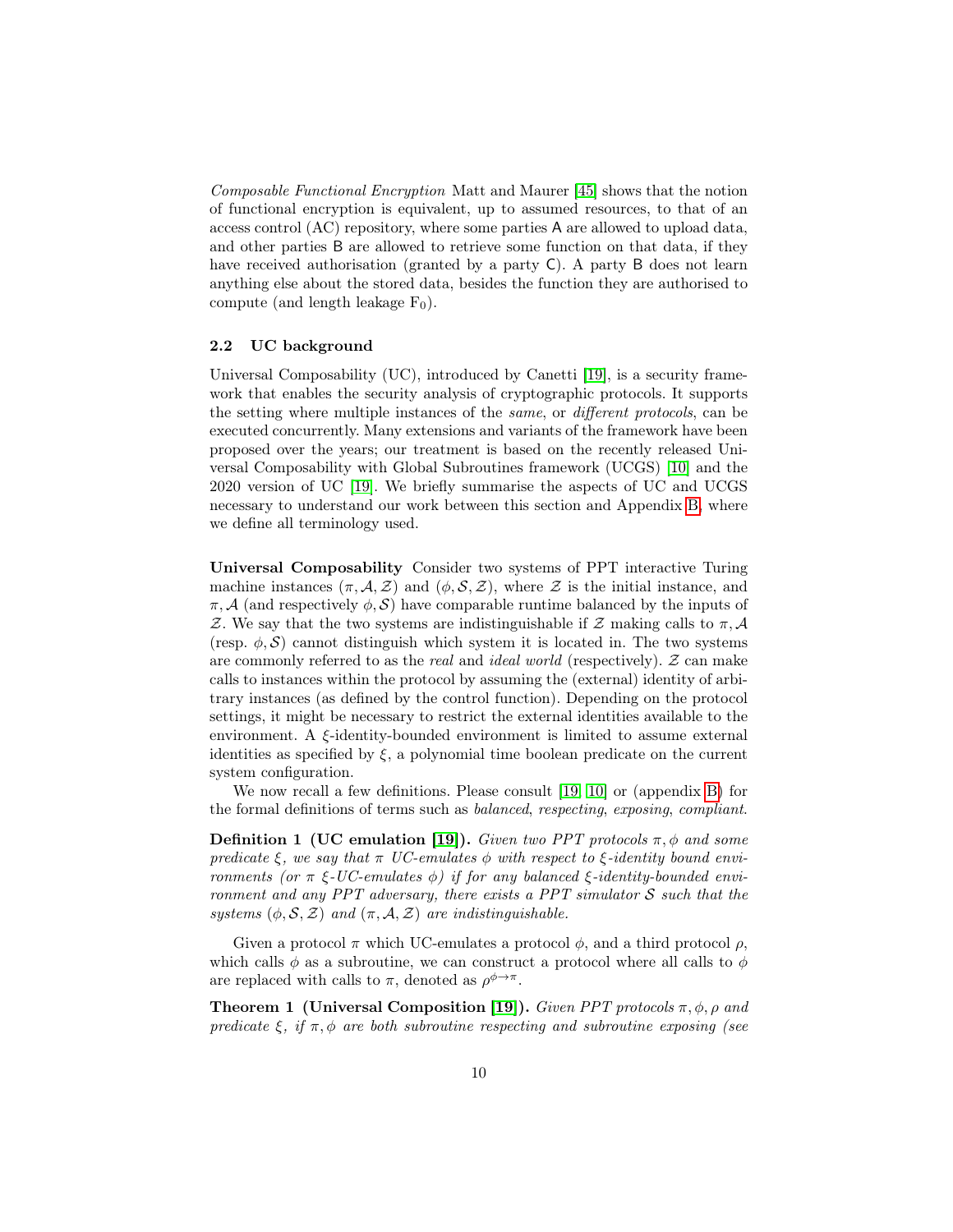[B\)](#page-36-0),  $\rho$  is  $(\pi, \phi, \xi)$ -compliant and  $\pi \xi$ -UC-emulates  $\phi$ , then protocol  $\rho^{\phi \to \pi}$  UCemulates ρ

By the composition theorem, any protocol that leverages subroutine  $\phi$  in its execution can now be instantiated using protocol  $\pi$ .

UCGS As the name suggests, generalised UC (GUC) [\[20\]](#page-28-3) is an important generalization of the UC model. It accounts for the existence of a shared subroutine  $γ$ , such that both  $ρ$  and its subroutine π (regardless of how many instances of π are called by  $\rho$ ) can have  $\gamma$  as a subroutine. The presence of the global subroutine allows proving protocols that rely on some powerful functionality that needs to be globally accessible, such as a public key infrastructure (PKI) [\[21\]](#page-28-9), a global clock [\[8\]](#page-27-9), or trusted hardware [\[48\]](#page-30-4).

Unfortunately GUC has inconsistencies and has not been updated from the  $2007$  to the  $2020$  version of UC.<sup>[5](#page-1-0)</sup> Universal Composability with Global Subroutines [\[10\]](#page-27-2) aims to rectify these issues by embedding UC emulation in the presence of a global protocol within the standard UC framework.

To achieve this, a protocol  $\pi$  with access to subroutine  $\gamma$  is replaced by a new structured protocol  $\mu = M[\pi, \gamma]$ , known as management protocol;  $\mu$  allows multiplexing a single instance of  $\pi$  and  $\gamma$  into however many are required by  $\rho$ , by transforming the session and party identifiers.  $\mu$  is a subroutine exposing protocol, and is given access to an execution graph directory instance, which tracks existing machines within the protocol, and the list of subroutine calls (implemented as a structured protocol). The execution graph directory can be queried by all instances within the extended session of  $\mu$ , and is used to redirect the outputs of  $\pi$  and  $\gamma$  to the correct machine.

<span id="page-11-0"></span>Below we revisit the UC emulation with global subroutines definition from [\[10\]](#page-27-2).

Definition 2 (UC emulation with global subroutines [\[10\]](#page-27-2)). Given protocols  $\pi$ ,  $\phi$ , and  $\gamma$ ,  $\pi$  ξ-UC emulates  $\phi$  in the presence of  $\gamma$  if  $M[\pi, \gamma]$  ξ-UC emulates  $M[\phi,\gamma]$ 

<span id="page-11-1"></span>Now we state the main UCGS theorem.

Theorem 2 (Universal Composition with Global subroutines [\[10\]](#page-27-2)). Given subroutine-exposing protocols  $\pi, \phi, \rho$ , and  $\gamma$ , if  $\gamma$  is a  $\phi$ -regular setup and subroutine respecting,  $φ, π$  are  $γ$ -subroutine respecting,  $ρ$  is  $(π, φ, ξ)$ -compliant and  $(\pi, M[x, \gamma], \xi)$ -compliant for  $x \in \{\phi, \pi\}$ , then if  $\pi \xi$ -UC-emulates  $\phi$  in the presence of  $\gamma$ , the protocol  $\rho^{\phi \to \pi}$  UC-emulates  $\rho$  in the presence of  $\gamma$ .

<sup>&</sup>lt;sup>5</sup> In a nutshell the inconsistency arises from a discrepancy in the proof that emulation for a single-challenge session version, called EUC (used to prove protocols secure), implies UC-emulation for the multi-challenge GUC notion (used to prove the composition theorem).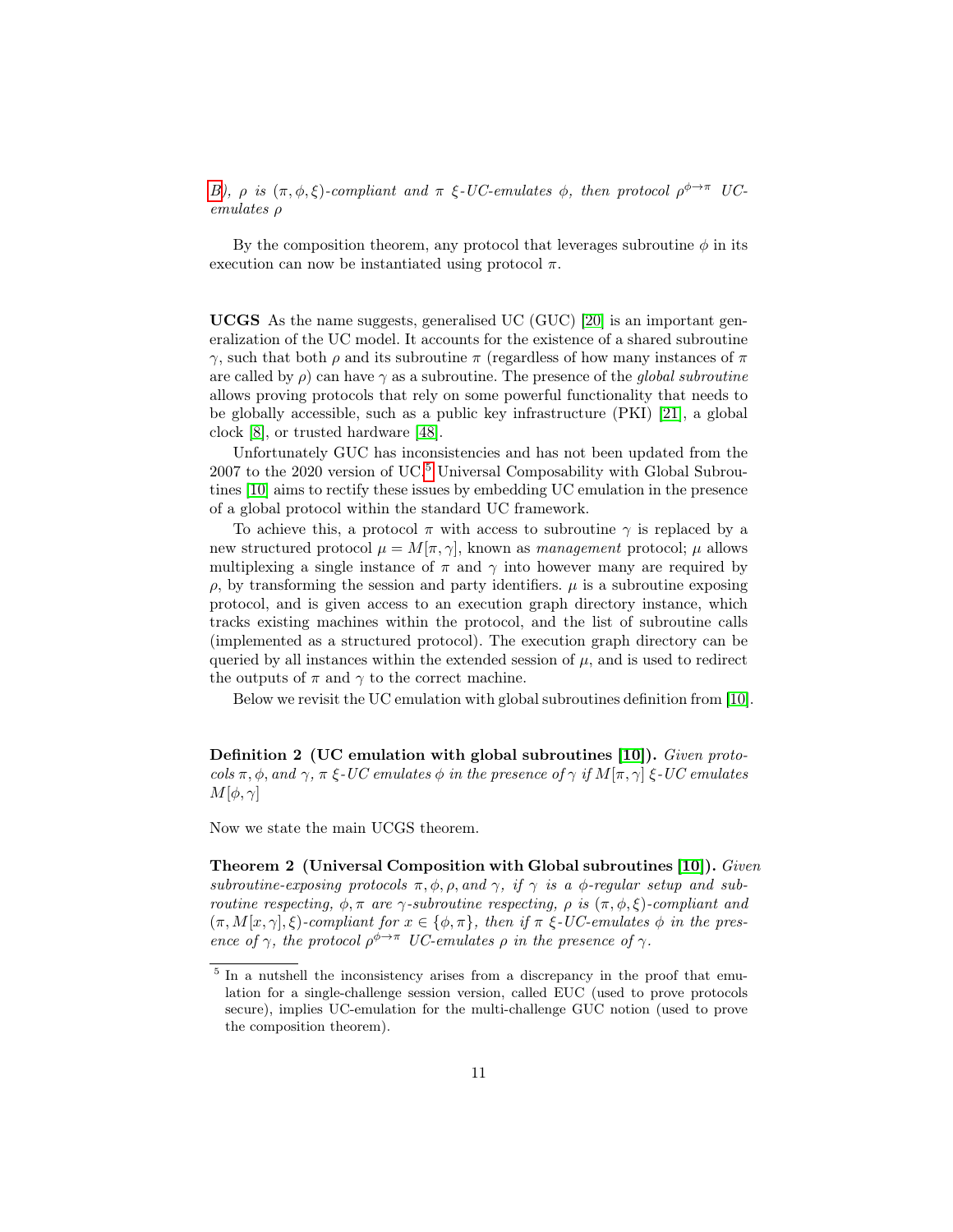#### <span id="page-12-0"></span>2.3 The  $G_{\text{att}}$  functionality

We now reproduce the  $G_{\text{att}}$  global functionality defined in the PST model [\[48\]](#page-30-4). The functionality is parameterised with a signature scheme and a registry to capture all platforms with a TEE. The below functionality diverges from the original one in that we let vk be a global variable, accessible by enclave programs as  $G_{\text{att}}$ .vk. This allows us to use  $G_{\text{att}}$  for protocols where the enclave program does not trust the caller to its procedures to pass genuine inputs, making it necessary to conduct the verification of attestation from within the enclave.

**Functionality**  $G_{\text{att}}[\Sigma, \text{reg}, \lambda]$ State variables Description vk Master verification key, available to enclave programs msk Master secret key, protected by the hardware  $\mathcal{T} \leftarrow \emptyset$  Table for installed programs On message INITIALIZE from a party  $P$ :  $\mathsf{let}\;(\mathsf{spk},\mathsf{ssk}) \leftarrow \mathsf{\Sigma}.\mathsf{Gen}(1^{\lambda}), \mathsf{vk} \leftarrow \mathsf{spk}, \mathsf{msk} \leftarrow \mathsf{ssk}$ On message GETPK from a party  $P$ : return vk On message (INSTALL, idx, prog) from a party P where P.pid  $\in$  reg: if P is honest then assert  $idx = P$ .sid generate nonce  $\mathsf{eid} \in \{0,1\}^\lambda$ , store  $\mathcal{T}[\mathsf{eid}, P] = (\mathsf{idx}, \mathsf{prog}, \emptyset)$ send eid to P On message (RESUME, eid, input) from a party P where P.pid  $\in$  reg: let (idx, prog, mem)  $\leftarrow \mathcal{T}$  [eid, P], abort if not found  $\mathrm{let}\;(\mathsf{output},\mathsf{mem}') \leftarrow \mathsf{prog}(\mathsf{input},\mathsf{mem})\;\;\mathsf{,}\;\mathsf{store}\;\mathcal{T}[\mathsf{eid},P] = (\mathsf{idx},\mathsf{prog},\mathsf{mem}')$ let  $\sigma \leftarrow \Sigma$ . Sign(msk, (idx, eid, prog, output)) and send (output,  $\sigma$ ) to P

The  $G_{\text{att}}$  functionality is a generalisation over other TEE formalisations, such as the one in [\[30\]](#page-28-2), which tries to closely model some SGX implementation details. For instance, their hardware primitive distinguishes between local and remote attestation by exposing two sets of functions to produce and verify reports (for local attestation) and *quotes* (for remote attestation). Both data structure include enclave metadata, a tag that can uniquely identify the running program, input and output to the computation and some authentication primitive based on the former (MAC for local reports, signature for remote quotes). The  $G_{\text{att}}$ primitive, intended as an abstraction over different vendor implementations, removes much of this detail: both local and remote attestation consist in verifying the output of a resume call to some enclave through a public verification key, available both to machines with and without enclave capabilities. The output of computations is similarly the (anonymous) id of the enclave, the UC session id, some unique encoding for the code computed by the enclave (which could be its source code, or its hash), and the output of the computation. Unlike in the Iron model, input does not have to be included in the attested return value,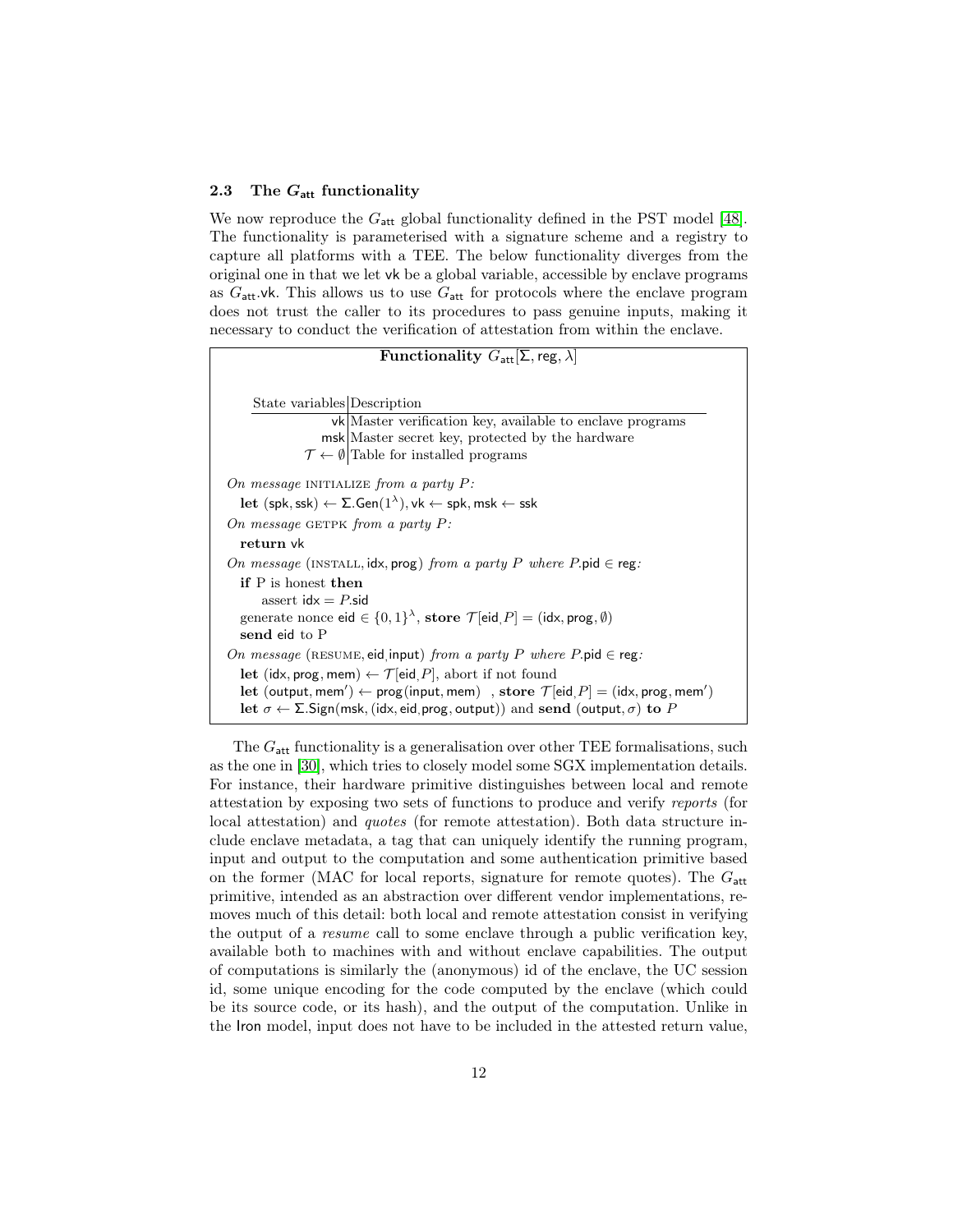but if security requires parties to verify input, the function ca return it as part of its output. On enclave installation, its memory contents are initialised by the specification of its code; this initial memory state is represented by symbol  $\emptyset$ .

## <span id="page-13-0"></span>3 Functional encryption for stateful and randomized functionalities

Our primitive of FESR offers a generalisation over Functional Encryption, to allow computing of stateful and randomized functionalities functionalities over arbitrary ciphertexts. In this section we define the ideal functionality of functional encryption for stateful and randomized functionalities (FESR).

The syntax for this new primitive matches that of Functional Encryption schemes (outlined in section [2.1\)](#page-9-0). The two primitives differ by the parametrisation of the class of computable functions F; in the case of FESR, this is defined as

$$
\texttt{F}: \mathcal{X} \times \mathcal{S} \times \mathcal{R} \rightarrow \mathcal{Y} \times \mathcal{S}
$$

where  $S = \{0,1\}^{s(\lambda)}, \mathcal{R} = \{0,1\}^{r(\lambda)}$  for polynomials  $s(\cdot)$  and  $r(\cdot)$ .

The definition of the primitive follows from the ideal functionality, given below.

#### 3.1 UC functionality

Our treatment considers the existence of several parties of type A (encryptors), B (decryptors), and a singular trusted authority C. The latter is allowed to run the KeyGen, Setup algorithms; parties of type A run Enc, and those of type B run Dec. The set of all decryptors (resp. encryptors) is denoted by B (resp. A). When the functionality receives a message from such a party, their UC extended id is used to distinguish who the sender is and store or retrieve the appropriate data. For simplicity, in our ideal functionality we refer to all parties by their type, with the implied assumption that it might refer to multiple distinct UC parties. For the sake of conciseness, we also omit including the sid parameter as an argument to every message.

The functionality reproduces the four algorithms that comprise functional encryption. During KeyGen, a record  $P$  is initialised for all t instances of B, to record the authorised functions for each instance, and its state. The Setup call marks a certain B as authorised to decrypt function F, and initialises its state to ∅. The Enc call allows a party A, B, to provide some input x, and receive a unique identifying handle h. This handle can then be provided, along with some F, to a decryption party to obtain an evaluation of F on the message stored therein. Performing the computation will also result in updating the state stored in P.

## Functionality FESR[sid, F, A, B, C]

The functionality is parameterized by the randomized function class F such that for each  $F \in F : \mathcal{X} \times \mathcal{S} \times \mathcal{R} \rightarrow \mathcal{Y} \times \mathcal{S}$ , over state space S and randomness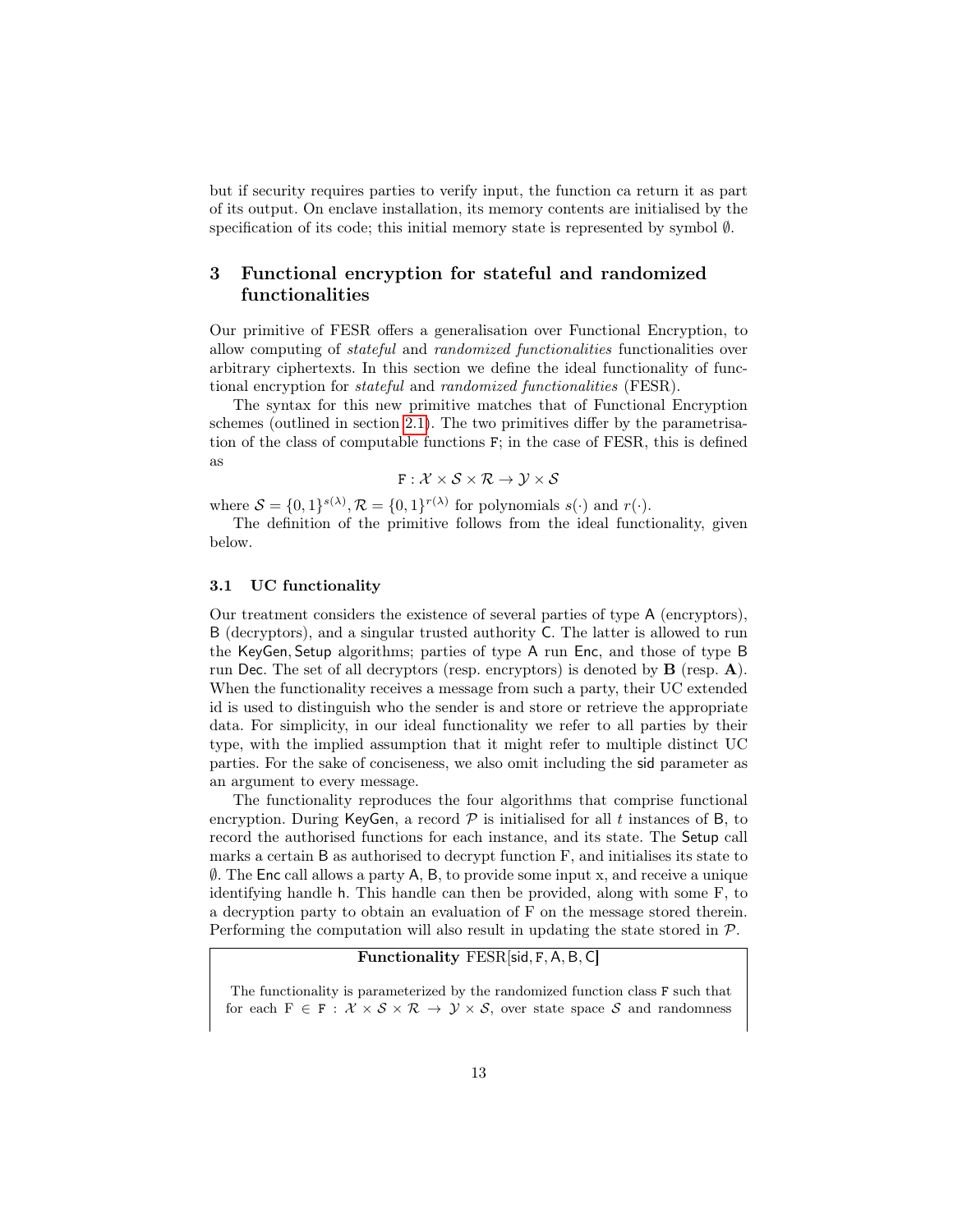space  $\mathcal{R}$ , and by three distinct types of party identities  $A, B, C$  interacting with the functionality via dummy parties (that identify a particular role). For each decryptor/function pair, a state value is recorded.

State variables Description  $F_0$  Leakage function returning the length of the message  $\text{setup}[\cdot] \leftarrow \text{false}$  Table recording which parties were initialized.  $M[\cdot] \leftarrow \perp$  Table storing the plaintext for each message handler  $\mathcal{P}[\cdot] \leftarrow \perp$  Table of authorized functions and their states for all decryption parties On message (SETUP, P) from party C, for  $P \in \{A, B\}$ : setup $[P] \leftarrow$  true send (SETUP, P) to  $A$ On message (SETUP, P) from A, for  $P \in \{A, B\}$ : setup $[P] \leftarrow$  true  $\mathcal{P}[P, F_0] \leftarrow \emptyset$ send serve to  $P$ On message (ENCRYPT, x) from party  $P \in \{A, B\}$ : if setup $[P]$  = true  $\land$  x  $\in \mathcal{X}$  then compute  $h \leftarrow$  getHandle  $\mathcal{M}[\mathsf{h}] \leftarrow \mathsf{x}$ send (ENCRYPTED,  $h$ ) to  $P$ On message (keygen, F, B) from party C:  $\mathbf{if}\,\, \mathrm{F} \in \mathrm{F}^+ \wedge \mathbf{setup}[\mathrm{B}] = \mathbf{true}\,\, \mathbf{then}$ send (KEYGEN,  $F$ , B) to  $A$  and receive ACK  $\mathcal{P}[\mathsf{B},\mathrm{F}] \leftarrow \emptyset$ send  $(ASSIGNED, F)$  to  $B$ On message (DECRYPT,  $h, F$ ) from party B:  $x \leftarrow \mathcal{M}[h]$ if C is honest then if  $\mathcal{P}[B, F] \neq \bot \land x \in \mathcal{X}$  then  $\mathbf{r} \leftarrow \mathcal{R}$  $s \leftarrow \mathcal{P}[B, F]$  $(y, s) \leftarrow F(x, s, r)$  $\mathcal{P}[\mathsf{B},\mathrm{F}] \leftarrow \mathsf{s}'$  $return$  (DECRYPTED,  $y$ ) else send (DECRYPT,  $h, F, x$ ) to A and receive (DECRYPTED, y) return  $(DECRYPTED, y)$ 

The functionality is defined for possible corruptions of parties in B, A. If C is corrupted, we can no longer guarantee the evaluation to be correct, since C might authorize the adversary to compute any function in F. In this scenario, we allow the adversary to learn the original message value x and to provide an arbitrary evaluation y.

In this work we primarily focus on the security guarantees provided by FE, which is confidentiality of the encrypted message against malicious decryptors,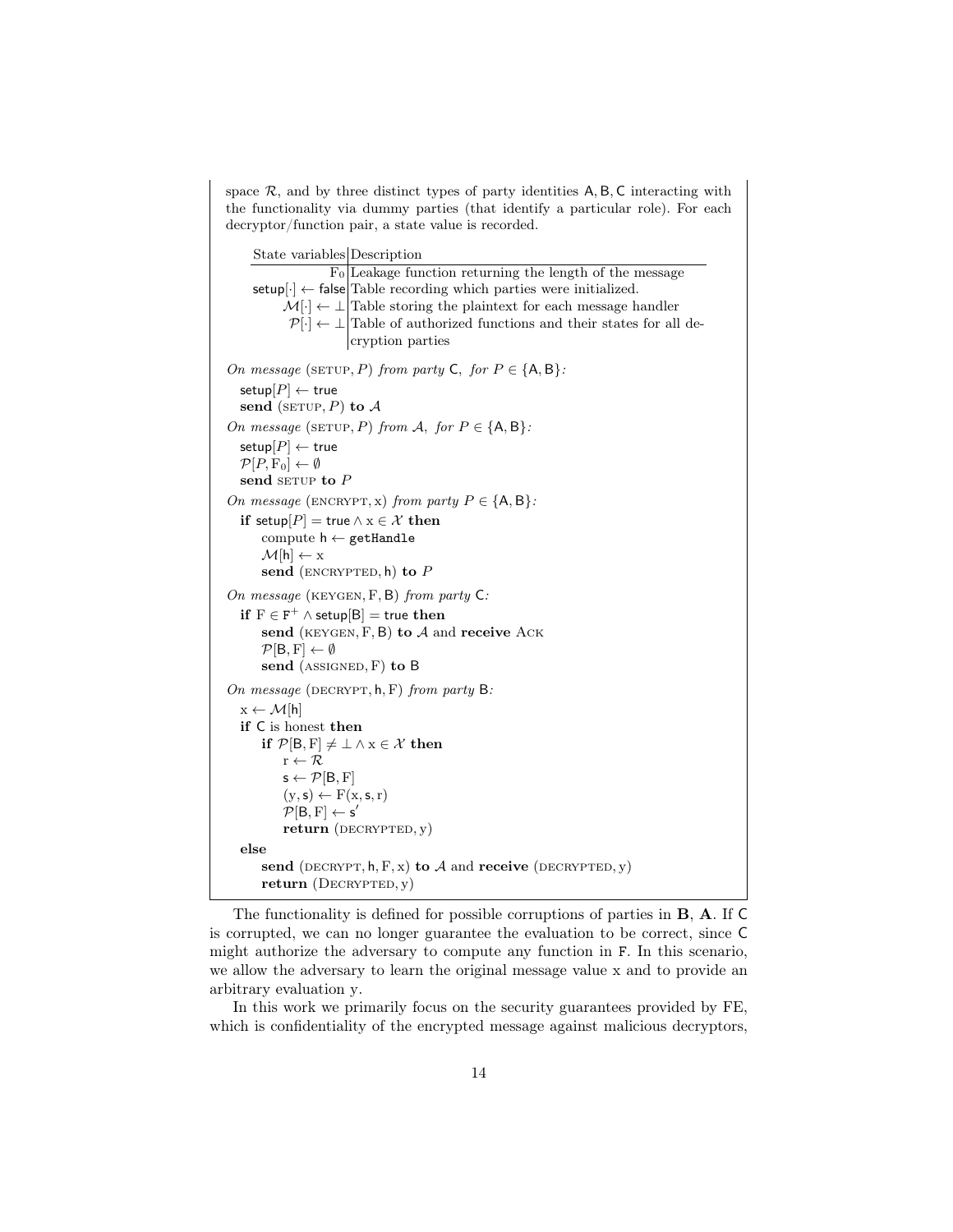B. Yet, it provides security against malicious encryptors, A, thus it satisfies input consistency, originally introduced by [\[11\]](#page-27-10) (in which A and/or C might also get corrupted ).

Our definition is along the lines of [\[11,](#page-27-10) [45\]](#page-30-7); in order To allow stateful and randomized functions, we extend the function class with support for private state and randomness as above. Whenever B accesses a function on the data from the repository, the repository draws fresh randomness, evaluates the function on the old state (for the current B and function). The function updates the state and returns an evaluation.

The property of confidentiality for functional encryption also holds for FESR, as the decrypting party is only allowed to learn the function evaluation (and not the state, before or after decryption). Correctness for FESR is slightly stronger than in [2.1:](#page-9-0) it is necessary for the state at any decryption to be uniquely determined by the sequence of previous decryption for the same F, B pair (without allowing B to influence its value, besides the choice of which ciphertexts to decrypt). Intuitively, the ideal world AC repository presented models both confidentiality and correctness. by inspection of the four lines  $r \leftarrow \mathcal{R}, s \leftarrow \mathcal{P}[B, F],$  $(y, s') \leftarrow F(x, s, r)$ , and  $\mathcal{P}[B, F] \leftarrow s'$ .

In addition, our definition is the first one that captures stateful and randomized functionalities, where the latter refers to the standard notion of randomized functionalities in which each invocation of the function uses independent randomness. Therefore, our protocol achieves a stronger notion of randomized FE than [\[2,](#page-26-3) [34,](#page-29-3) [41\]](#page-29-4), which require a new functional key for each invocation of the function, i.e., decryptions with the same functional key always return the same output.

## <span id="page-15-0"></span>4 A UC-formulation of Steel

In this section we present Steel in the UCGS setting. As we already state above, our treatment involves three roles: the key generation party  $C$ , the *decryption* parties  $\bf{B}$ , and the *encryption* parties  $\bf{A}$ . Among them, only the encryptor does not need to have access to an enclave. Confidentiality and correctness of the protocol in the face of an adversarial B hold from the proof of indistinguishability between real and ideal world in [5.](#page-18-0) . We do not give any guarantees of security for corrupted A, C; although we remark informally that, as long as its enclave is secure, a corrupted C has little chances of learning the secret key. Besides the evaluation of any function in F it authorises itself to decrypt, it can also fake or extract from proofs of ciphertext validity  $\pi$  by authorizing a fake reference string crs. Before formally presenting our protocol we highlight important assumptions and conventions:

- For simplicity of presentation, we assume a single instance each for A, B
- $-$  all communication between parties  $(\alpha, \beta)$  occurs over secure channels  $\mathcal{SC}_{\alpha}^{\beta}, \mathcal{SC}_{\beta}^{\alpha}$
- Functional keys are (attestation) signatures by an enclave  $\mathsf{prog}_{\mathsf{KME}}$  on input (keygen, F) for some function F; it is easy, given a list of keys, to retrieve the one which authorises decryptions of F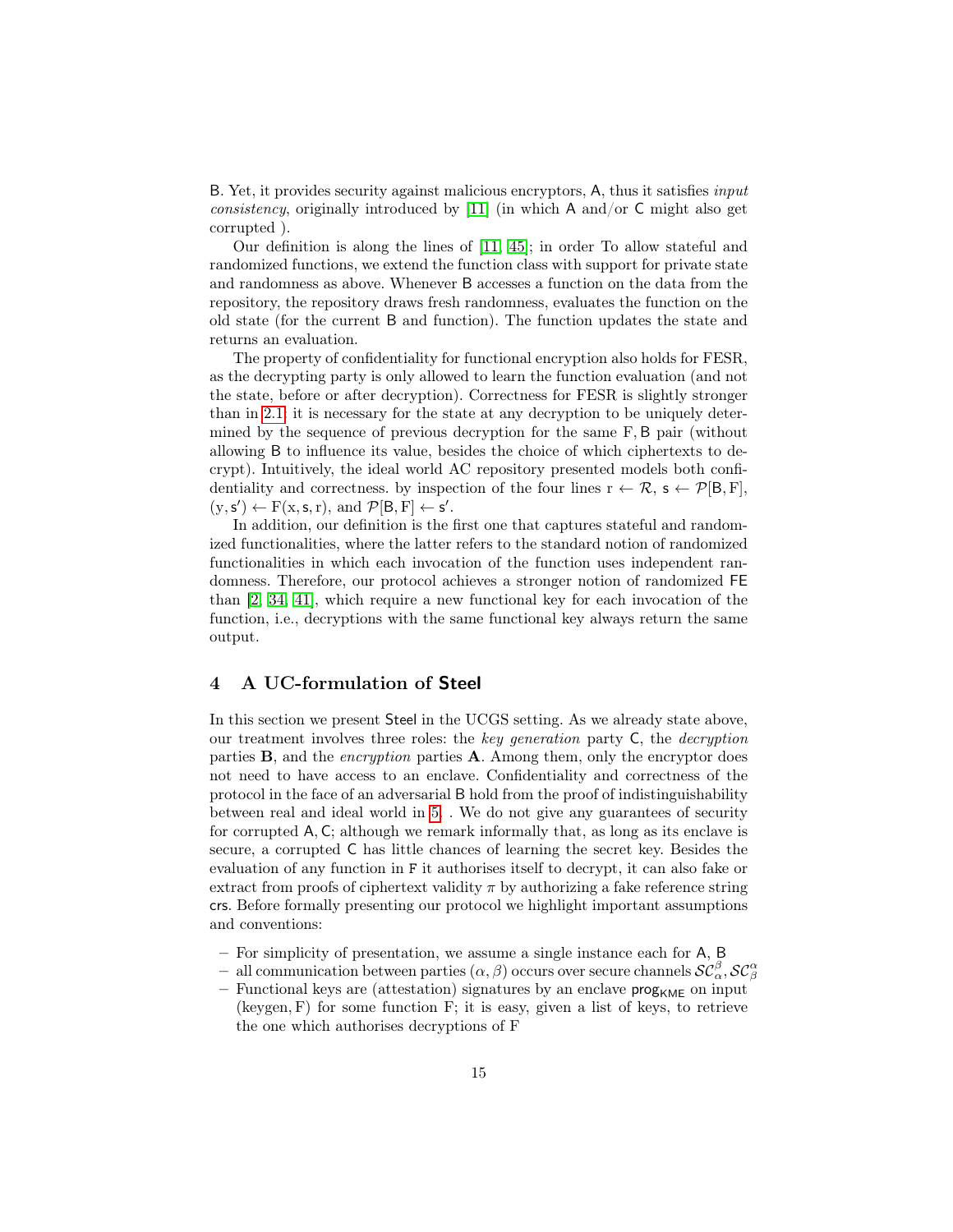- keyword fetch retrieves a stored variable from memory and aborts if the value is not found
- on keyword assert the program checks that an expression is true, and proceeds to the next line, aborting otherwise
- all variables within an enclave are erased after use, unless saved to encrypted memory through the store keyword

Protocol Steel is parameterised by a function family  $F : \mathcal{X} \times \mathcal{S} \times \mathcal{R} \to \mathcal{Y} \times \mathcal{S}$ , UC parties A, B, C, a CCA secure public key encryption scheme PKE, a EU-CMA secure signature scheme  $\Sigma$ , a Robust non-interactive zero-knowledge scheme N, and security parameter  $\lambda$ .

Protocol Steel[F, A, B, C, PKE,  $\Sigma$ , N,  $\lambda$ ] State variables Description  $mpk \leftarrow \perp$  Local copy of master public key for participants  $\mathsf{prog}_{\{\mathsf{KME},\mathsf{DE},\mathsf{FE}\}} \leftarrow \dots \big| \text{Source code of enclaves as defined below}$  $\mathcal{K}[\cdot] \leftarrow \emptyset$  Table of function keys at B Key Generation Authority C: On message  $(SETUP, P)$ : if  $mpk = \perp$  then  $\mathsf{eid}_{\mathsf{KME}} \leftarrow G_{\mathsf{att}}.\mathsf{install}(\mathsf{C}.\mathsf{sid},\mathsf{prog}_{\mathsf{KME}})$ send GET to  $CRS$  and receive (CRS, crs)  $(mpk, \cdot) \leftarrow G_{att}$ .resume(eid<sub>KME</sub>, (init, crs, C.sid)) if  $P = A$  then send (SETUP, mpk) to  $SC_A$ else if  $P = B$  then send (SETUP, mpk, eid<sub>KME</sub>) to  $SC_B$  and receive (PROVISION,  $\sigma$ , eid<sub>DE</sub>, pk<sub>KD</sub>)  $(\mathsf{ct}_{\mathsf{key}}, \sigma_{\mathsf{sk}}) \leftarrow G_{\mathsf{att}}$ . resume $(\mathsf{eid}_{\mathsf{KME}},(\text{provision},(\sigma,\mathsf{eid}_{\mathsf{DE}},\mathsf{pk}_{KD},\mathsf{eid}_{\mathsf{KME}}))))$ send (PROVISION,  $ct_{key}, \sigma_{sk}$ ) to  $SC_B$ On message (KEYGEN, F, B): assert  $F \in F \wedge mpk \neq \bot$  $((\text{keygen}, F), \sigma) \leftarrow G_{\text{att}}.\text{resume}(\text{eid}_{\text{KME}}, (\text{keygen}, F))$  $\mathsf{sk}_{\mathrm{F}} \leftarrow \sigma$ ; send (KEYGEN,  $(\mathrm{F},\mathsf{sk}_{\mathrm{F}})$ ) to  $\mathcal{SC}_{\mathrm{B}}$ Encryption Party A: On message (SETUP, mpk) from  $SC^C$ : send GET to  $CRS$  and receive (CRS, crs) store mpk, crs; return SETUP On message  $(\text{ENCRYPT}, m)$ : assert mpk  $\neq \bot \wedge m \in \mathcal{X}$  $ct \stackrel{r}{\leftarrow}$  PKE.Enc(mpk, m)  $\pi \leftarrow \mathcal{P}((\text{mpk}, \text{ct}), (\text{m}, \text{r}), \text{crs}), \text{ct}_{\text{msg}} \leftarrow (\text{ct}, \pi)$ send (WRITE,  $ct_{msg}$ ) to  $REP$  and receive h return (ENCRYPTED, h) Decryption Party B: On message (SETUP, mpk, eid $_{KME}$ ) from  $SC^C$ :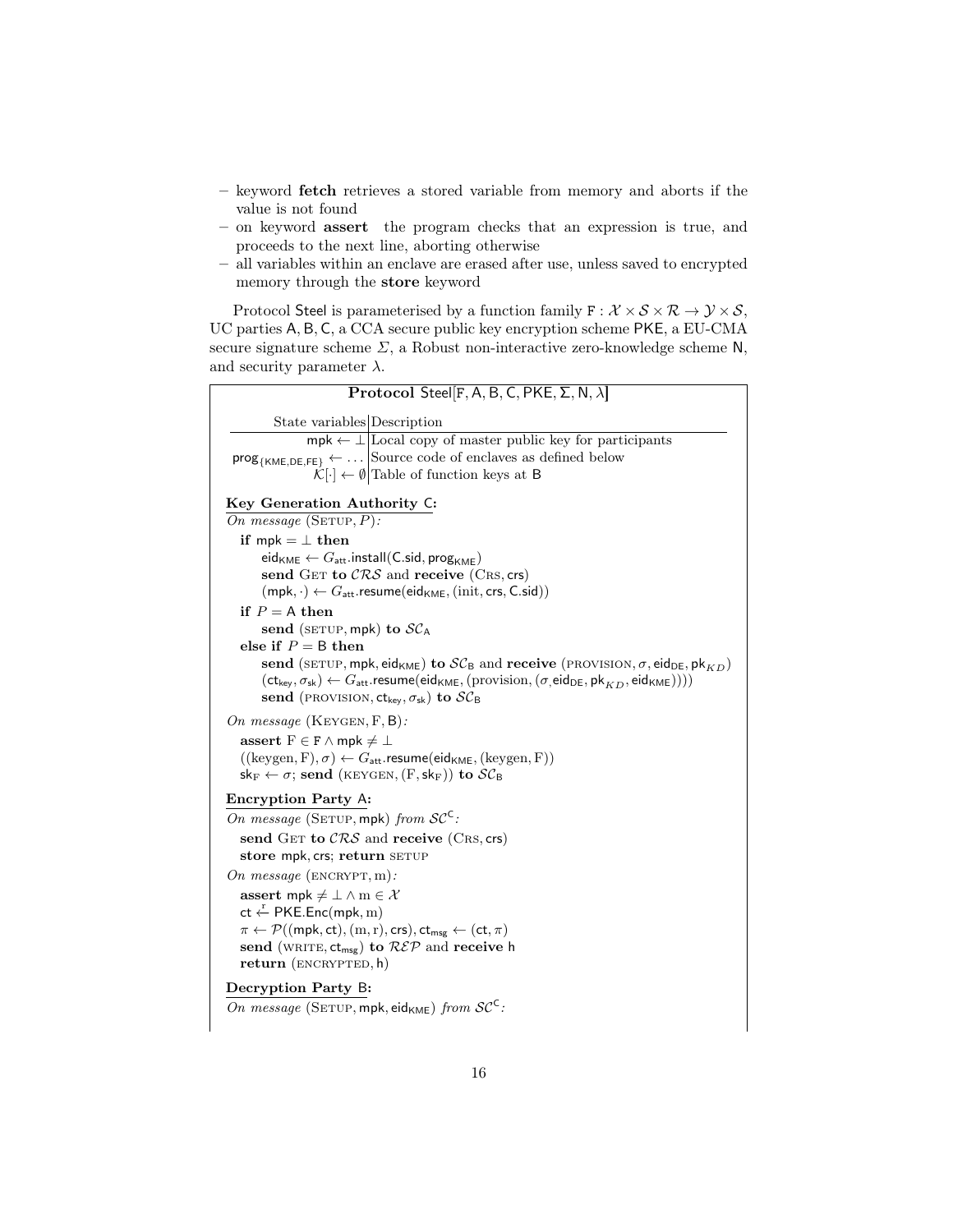```
store mpk; eid_{DE} \leftarrow G_{att}.install(B.sid, prog<sub>DE</sub>)
    send GET to CRS and receive (CRS, crs)
     ((\mathsf{pk}_{KD}, \cdot, \cdot), \sigma) \leftarrow G_{\mathsf{att}}. resume(\mathsf{eid}_{\mathsf{DE}}, \mathsf{init}\text{-}\mathsf{setup}, \mathsf{eid}_{\mathsf{KME}}, \mathsf{crs}, \mathsf{B}.\mathsf{sid})send (PROVISION, \sigma, eid<sub>DE</sub>, pk<sub>KD</sub>) to \mathcal{SC}_C and receive (PROVISION, \text{ct}_{\text{key}}, \sigma_{\text{KME}})
     G_{\text{att}}.resume(eid<sub>DE</sub>, (complete-setup, ct_{\text{key}}, \sigma_{\text{KME}}))
    return setup
On message (KEYGEN, (F, sk_F)) from SC^C:
    \mathsf{eid}_{\mathrm{F}} \leftarrow G_{\mathsf{att}}.\mathsf{install}(\mathsf{B}.\mathsf{sid},\mathsf{prog}_{\mathsf{FE}}[\mathrm{F}])(\mathsf{pk}_{\mathsf{FD}}, \sigma_{\mathsf{F}}) \leftarrow G_{\mathsf{att}}.\mathsf{resume}(\mathsf{eid}_{\mathsf{F}},(\mathsf{init},\mathsf{mpk},\mathsf{B}.\mathsf{sid}))\mathcal{K}[\mathrm{F}] \leftarrow (\sigma_{\mathsf{F}}, \mathsf{eid}_{\mathrm{F}}, \mathsf{pk}_{\mathsf{FD}}, \mathsf{sk}_{\mathrm{F}})return (ASSIGNED, F)On message (DECRYPT, F, h):
    assert \mathcal{K}[F] \neq \botsend (READ, h) to R\mathcal{E}P and receive ct<sub>msg</sub>
     (\sigma_F, \mathsf{eid}_F, \mathsf{pk}_{FD}, \mathsf{sk}_F) \leftarrow \mathcal{K}[F]((\mathsf{ct}_\mathsf{key},\mathsf{crs}),\sigma_\mathsf{DE}) \leftarrow G_\mathsf{att}.\mathsf{resume}(\mathsf{eid}_\mathsf{DE},(\mathsf{provision},\sigma_\mathsf{F},\mathsf{eid}_\mathsf{F},\mathsf{pk}_\mathsf{FD},\mathsf{sk}_\mathsf{F},\mathsf{F}))((\text{computed}, y), \cdot) \leftarrow G_{\text{att}}.\text{resume}(\text{eid}_{F}, (\text{run}, \sigma_{DE}, \text{eid}_{DE}, \text{ct}_{\text{key}}, \text{ct}_{\text{msg}}, \text{crs}, \perp))return (DECRYPTED, y)prog_{KME}:
  on input (init, crs, idx):
        assert pk = \perp; (pk, sk) \leftarrow PKE.PGen()
        store sk, crs, idx; return pk
  on input (provision, (\sigma_{\mathsf{DE}}, \mathsf{eid}_{\mathsf{DE}}, \mathsf{pk}_{KD}, \mathsf{eid}_{\mathsf{KME}})):
        \mathsf{vk}_\mathsf{att} \leftarrow G_\mathsf{att}.\mathsf{vk}; fetch crs, idx
        {\rm assert}\ \Sigma.\mathsf{Vrfy}(\mathsf{vk}_\mathsf{att},(\mathsf{idx},\mathsf{eid}_\mathsf{DE},\mathsf{prog}_\mathsf{DE},(\mathsf{pk}_{KD},\mathsf{eid}_\mathsf{KME},\mathsf{crs}),\sigma_\mathsf{DE})\mathsf{ct}_{\mathsf{key}} \leftarrow \mathsf{PKE}.\mathsf{Enc}(\mathsf{pk}_{KD},\mathsf{sk})return ct<sub>key</sub>
  on input (keygen, F):
        return (keygen, F)
```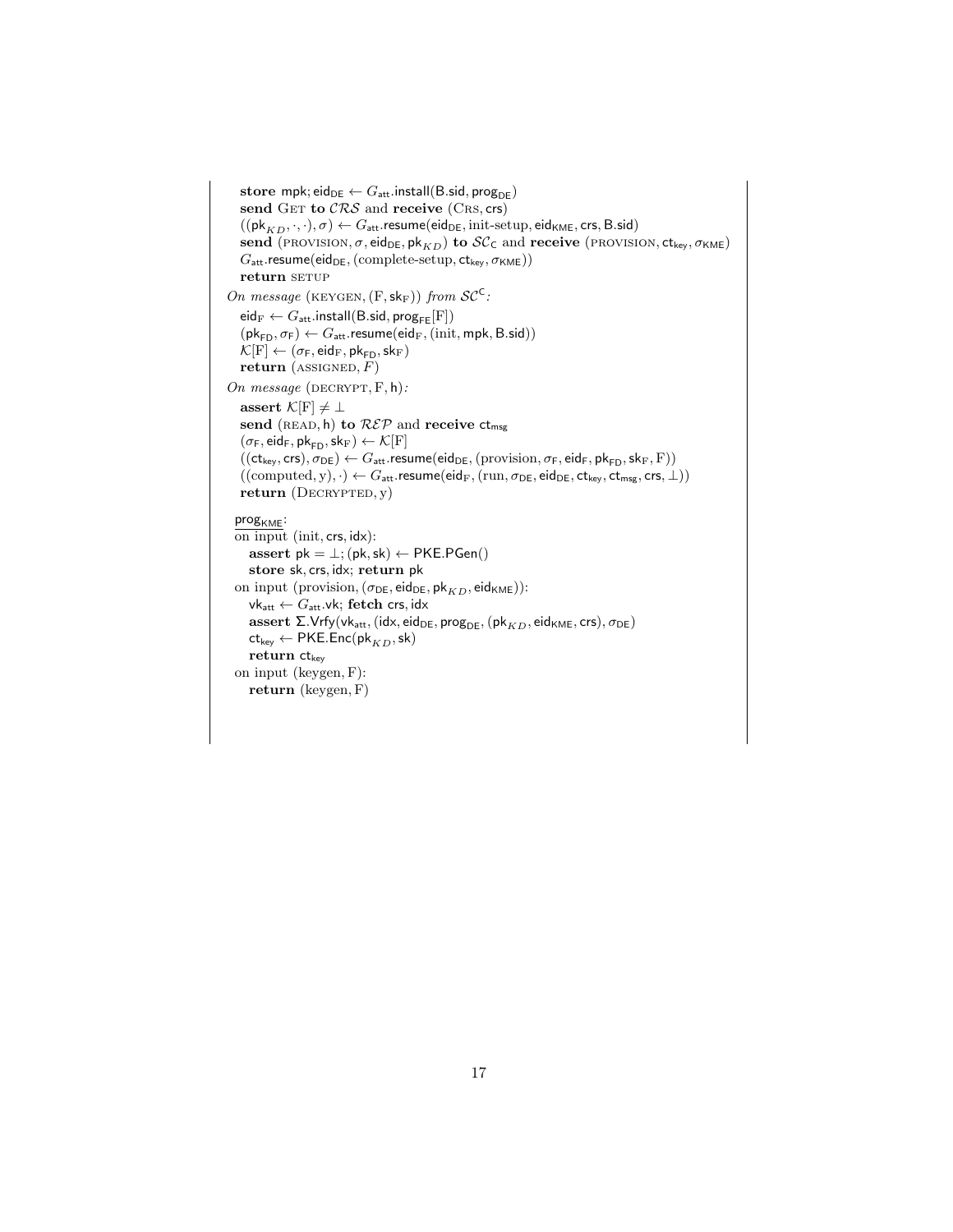

As we mention in the Introduction, our modeling considers a "backdoor" in the  $\mathsf{prog}_{\mathsf{FF}}$ .run subroutine, such that, if the last argument is set, the subroutine just returns the value of that argument, along with a label declaring computation. The addition of the label "computed" is necessary, otherwise the backdoor would allow producing an attested value for the public key generated in subroutine  $prog_{FF}.init.$ 

As a further addition we strengthen the encryption scheme with a plaintext proof of knowledge (PPoK). For public key pk, ciphertext ct, plaintext m, ciphertext randomness r, the relation  $R = \{ (\mathsf{pk}, \mathsf{ct}), (\mathsf{m}, \mathsf{r}) | \mathsf{ct} = \mathsf{PKE}.\mathsf{Enc}(\mathsf{mpk}, \mathsf{m}; \mathsf{r}) \}$ defines the language  $L_R$  of correctly computed ciphertexts. As a chosen-plaintext secure PKE scheme becomes CCA secure when extended with a simulationextractable PPoK this is a natural strengthening of the CCA security requirement of Iron. However, it enables the simulator to extract valid plaintexts from all adversarial ciphertexts. In our security proof the simulator will submit these plaintexts to FESR on behalf of the corrupt B to keep the decryption states of the real and ideal world synchronized.

## <span id="page-18-0"></span>5 UC-security of Steel

We now prove the security of Steel in the UCGS framework. To make the PST model compatible with the UCGS model, we first define the identity bound  $\xi$ .

The identity bound  $\xi$  on the environment. Our restrictions are similar to [\[48\]](#page-30-4), namely we assume that the environment can access  $G_{\text{att}}$  in the following ways: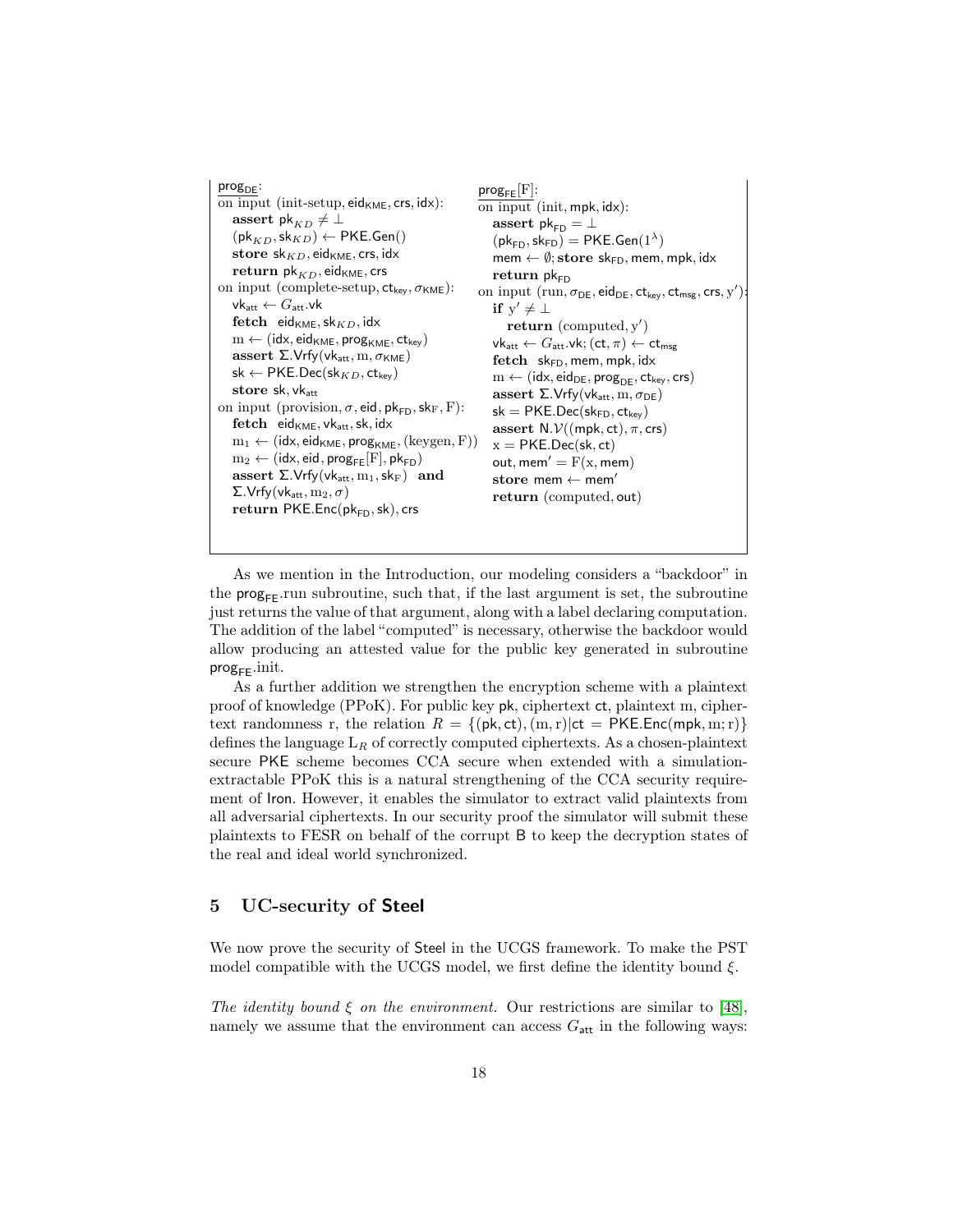(1) Acting as a corrupt party, and (2) acting as an honest party but only for non-challenge protocol instances.

<span id="page-19-0"></span>We now prove our main theorem.

**Theorem 3. Steel** (Section [4\)](#page-15-0) UC-realises the FESR functionality (Section [3\)](#page-13-0) in the presence of the global functionality  $G_{\text{att}}$  and local functionalities  $CRS$ ,  $R\mathcal{E}\mathcal{P}, \mathcal{SC},$  with respect to the identity bound  $\xi$  defined above.

We present a simulator algorithm  $S_{\text{FESR}}$  such that UC emulation [1](#page-10-0) holds for protocols Steel and IDEAL<sub>FESR</sub> (the protocol encapsulating the ideal functionality and a set of dummy parties corresponding to the real-world parties in Steel). Following [\[45\]](#page-30-7), our proof considers static corruption of a single party B, we did, however, not encounter any road-blocks to adaptive corruption of multiple decryptors besides increased proof notational complexity. The environment is unable to distinguish between an execution of the Steel protocol in the real world, and the protocol consisting of  $S_{\text{FESR}}$ , dummy parties A, C and ideal functionality FESR. Both protocols have access to the shared global subroutines of  $G_{\text{att}}$ . While hybrid functionalities  $R\mathcal{E}\mathcal{P}$ ,  $\mathcal{SC}$ ,  $\mathcal{CRS}$  (defined in [A.4\)](#page-34-0) are only available in the real world and need to be reproduced by the simulator, we use  $SC$  in the simulator to denote simulated channels, either between the simulator and corrupted parties (for corrupt parties), or between the simulator and itself (for honest parties).

Given protocols Steel, FESR, and  $G_{\text{att}}$ , Steel  $\xi$ -UC emulates FESR in the presence of  $G_{\text{att}}$  if M[Steel,  $G_{\text{att}}$ ]  $\xi$ -UC emulates M[FESR,  $G_{\text{att}}$ ] (see Definition [2\)](#page-11-0). We focus or exposition on the messages exchanged between the environment and the machine instances executing Steel, FESR, and  $G_{\text{att}}$ , since the machine M is simply routing messages; i.e. whenever  $Z$  wants to interact with the protocol, M simply forwards the message to the corresponding party; the same holds for  $G_{\text{att}}$ .

The simulator operates in the ideal world, where we have the environment  $\mathcal Z$ sending message to dummy protocol parties which forward their inputs to the ideal functionality FESR.  $S_{\text{FESR}}$  is activated either by an incoming message from a corrupted party or the adversary, or when FESR sends a message to the ideal world adversary. As  $A$  is a dummy adversary which normally forwards all queries between the corrupt party and the environment,  $S_{\text{FESR}}$  gets to see all messages  $Z$  sends to A. The simulator is allowed to send messages to the FESR and  $G_{\text{att}}$ functionalities impersonating corrupt parties. In the current setting, the only party that can be corrupted such that FESR still gives non trivial guarantees is party B. Thus, whenever the real world adversary or the ideal world simulator call  $G_{\text{att}}$  install and  $G_{\text{att}}$  resume for the challenge protocol instance, they must do so using the identity of B.

Simulator  $S_{\text{FESR}}$ [PKE,  $\Sigma$ , N,  $\lambda$ , F]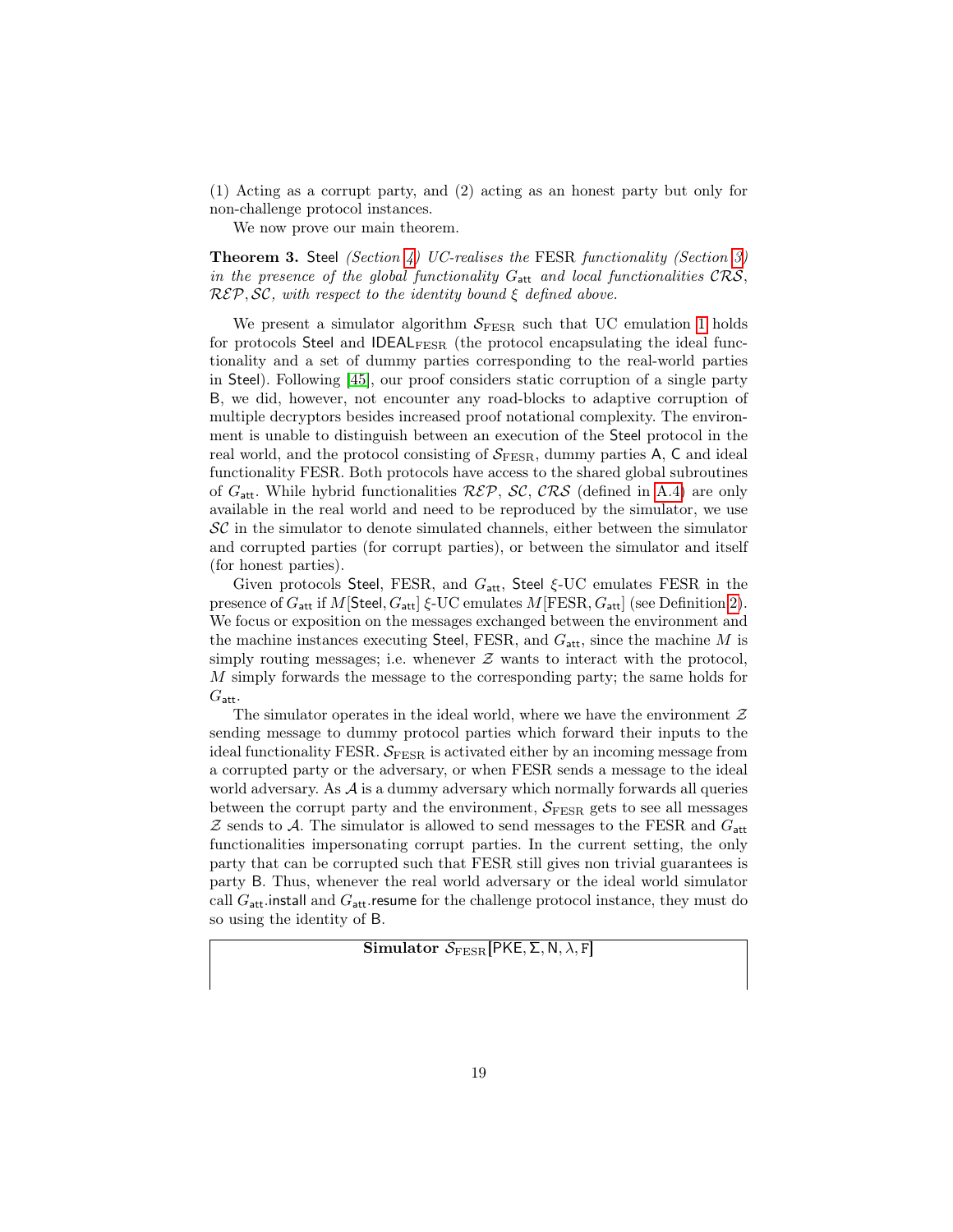State variables Description  $\mathcal{H}[\cdot] \leftarrow \emptyset$  Table of ciphertext and handles in public repository  $\mathcal{K} \leftarrow []$  List of prog<sub>FE</sub>[F] enclaves and their eid<sub>F</sub>  $G \leftarrow \{\}$  Collects all messages sent to  $G_{\text{att}}$  and its response  $\mathcal{B} \leftarrow \{\}\big|$  Collects all messages signed by  $G_{\text{att}}$  $(crs, \tau) \leftarrow N.S_1$  Simulated reference string and trapdoor For Key Generation Authority C: On message (SETUP,  $P$ ) from FESR: if mpk =  $\perp$  then  $eid_{KME} \leftarrow G_{att}.install(C.sid, prog_{KME})$  $(mpk, \cdot) \leftarrow G_{att}$ .resume(eid<sub>KME</sub>, init) if  $P = A$  then send (SETUP, mpk) to  $SC_A$ else if  $P = B$  then send (SETUP, mpk, eid<sub>KME</sub>) to  $\mathcal{SC}_B$  and receive (PROVISION,  $\sigma$ , eid<sub>DE</sub>, pk<sub>KD</sub>) assert (C.sid, eid<sub>DE</sub>, prog<sub>DE</sub>, pk<sub>KD</sub>)  $\in \mathcal{B}[\sigma]$  $(\mathsf{ct}_{\mathsf{key}}, \sigma_{\mathsf{sk}}) \leftarrow G_{\mathsf{att}}.\mathsf{resume}(\mathsf{eid}_{\mathsf{KME}},(\mathsf{provision},(\sigma,\mathsf{eid}_{\mathsf{DE}},\mathsf{pk}_{KD},\mathsf{eid}_{\mathsf{KME}},\mathsf{crs}))))$ send (PROVISION,  $ct_{key}, \sigma_{sk}$ ) to  $SC_B$ On message (KEYGEN,  $F$ , B) from FESR: assert  $F \in F \wedge mpk \neq \bot$  $((\text{keygen}, F), \sigma) \leftarrow G_{\text{att}}.\text{resume}(\text{eid}_{\text{KME}}, (\text{keygen}, F))$  $\mathsf{sk}_\mathrm{F} \leftarrow \sigma$ send (KEYGEN,  $(F, sk_F)$ ) to  $SC_B$ For Decryption Party B:  $\overline{On}$  message GET from party B to  $CRS$ : send (CRS, crs) to B On message (READ, h) from party B to  $R\mathcal{E}P$ : send (DECRYPT,  $F_0$ , h) to FESR on behalf of B and receive  $|m|$ assert  $|m| \neq \perp$  $\mathsf{ct} \leftarrow \mathsf{PKE}.\mathsf{Enc}(\mathsf{mpk},0^{|\mathsf{m}|})$  $\pi \leftarrow \mathsf{N}.\mathcal{S}_2(\mathsf{crs},\tau,(\mathsf{mpk},\mathsf{ct}))$  $ct_{msg} \leftarrow (ct, \pi);$   $\mathcal{H}[ct_{msg}] \leftarrow h$ send  $(\text{READ}, ct_{msg})$  to B On message (INSTALL,  $idx, prog$ ) from party B to  $G_{att}$ : eid  $\leftarrow G_{\text{att}}$ . install(idx, prog)  $\mathcal{G}[eid]$ .install ← (idx, prog) //  $\mathcal{G}[eid].install[1]$  is the program's code forward eid to B On message (RESUME, eid, input) from party B to  $G_{\text{att}}$ : // The  $G_{\text{att}}$  registry does not allow  $B$  to access eid<sub>KME</sub> in real world assert  $\mathcal{G}[\text{eid}] \neq \bot \wedge \text{eid} \neq \text{eid}_{\text{KME}}$ if  $\mathcal{G}[\text{eid}].\text{install}[1] \neq \text{prog}_{\text{FE}}[\cdot] \vee \text{input}[-1] \neq \bot \text{ then}$  $(\text{output}, \sigma) \leftarrow G_{\text{att}}$ .resume $(\text{eid}, \text{input})$  $\mathcal{G}[\text{eid}]$ .resume  $\leftarrow \mathcal{G}[\text{eid}]$ .resume  $\parallel (\sigma, \text{input}, \text{output})$  $\mathcal{B}[\sigma] \leftarrow (\mathcal{G}[\text{eid}].\text{install}[0], \text{eid}, \mathcal{G}[\text{eid}].\text{install}[1], \text{output})$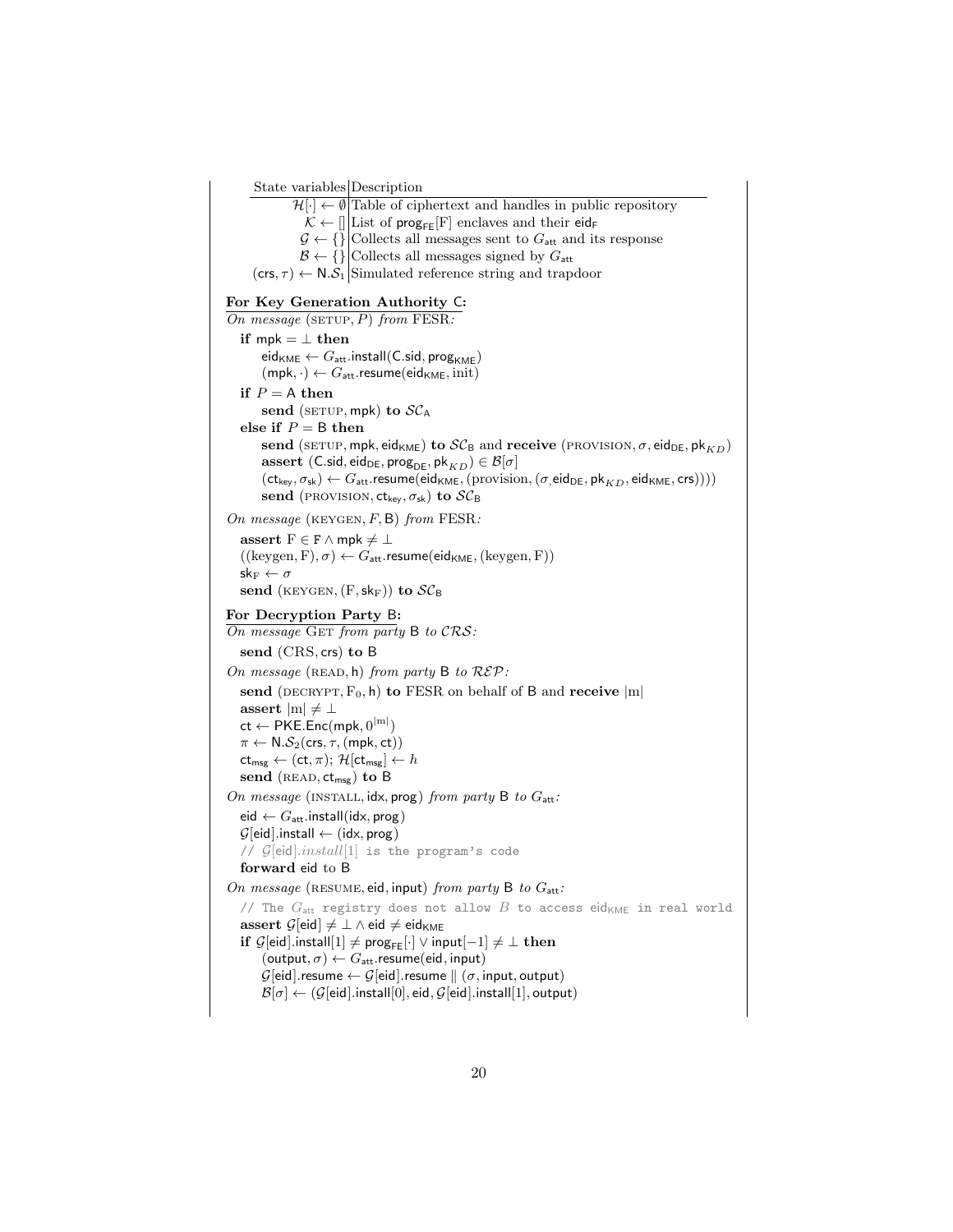| if $\mathcal{G}[eid]$ install $[1]$ = prog <sub>DE</sub> $\wedge$ input $[0]$ = provision then                                                               |
|--------------------------------------------------------------------------------------------------------------------------------------------------------------|
| $(\text{provision}, \sigma, \text{eid}, \text{pk}_{\text{FD}}, \text{sk}_{\text{F}}, \text{F}) \leftarrow \text{input}$                                      |
| fetch $(\cdot, (\text{init-setup}, \text{eid}_{\text{KME}}, \text{crs}), \cdot) \in \mathcal{G}[\text{eid}].$ resume                                         |
| assert (idx, eid <sub>KME</sub> , prog <sub>KME</sub> , (keygen, F)) $\in \mathcal{B}[\mathsf{sk}_F]$                                                        |
| assert (idx, eid <sub>DE</sub> , prog <sub>DE</sub> , ct <sub>key</sub> , crs) $\in \mathcal{B}[\sigma_{DE}]$                                                |
| forward (output, $\sigma$ ) to B                                                                                                                             |
| else                                                                                                                                                         |
| $\mathsf{idx}, \mathsf{prog}_{\mathsf{FE}}[F] \leftarrow \mathcal{G}[\mathsf{eid}].\mathsf{install}$                                                         |
| $(\text{run}, \sigma_{\text{DE}}, \text{eid}_{\text{DE}}, \text{ct}_{\text{key}}, \text{ct}_{\text{msg}}, \text{crs}, \perp) \leftarrow \text{input}$        |
| assert $(\sigma_F, (init), (pk_{FD})) \in \mathcal{G}[eid]$ .resume                                                                                          |
| assert (idx, eid, $\text{prog}_{\text{FE}}[F], \text{pk}_{\text{FD}}) \in \mathcal{B}[\sigma_F]$                                                             |
| assert (idx, eid <sub>DE</sub> , prog <sub>DE</sub> , ct <sub>key</sub> , crs)) $\in \mathcal{B}[\sigma_{DE}]$                                               |
| // If the ciphertext was not computed honestly and saved to $\mathcal H$                                                                                     |
| if $\mathcal{H}[\text{ct}_{\text{msg}}] = \bot$ then                                                                                                         |
| $(ct, \pi) \leftarrow ct_{\text{mse}}$                                                                                                                       |
| $(m, r) \leftarrow N.\mathcal{E}(\tau, (mpk, ct), \pi)$                                                                                                      |
| if $m = \perp$ then send (DECRYPT, F, $\perp$ ) to B and abort                                                                                               |
| send (ENCRYPT, m) to FESR on behalf of $B$ and receive h                                                                                                     |
| $\mathcal{H}[\mathsf{ct}_{\mathsf{msg}}] \leftarrow \mathsf{h}$                                                                                              |
| $h \leftarrow \mathcal{H}[\mathsf{ct}_{\mathsf{mse}}]$                                                                                                       |
| send (DECRYPT, $F$ , h) to FESR on behalf of B and receive y                                                                                                 |
| $((computed, y), \sigma) \leftarrow G_{\text{att}}$ . resume(eid <sub>F</sub> , (run, $\perp, \perp, \perp, \perp, \perp, y)$ )                              |
| $\mathcal{G}[\textsf{eid}].\textsf{resume} \leftarrow \mathcal{G}[\textsf{eid}].\textsf{resume} \parallel (\sigma, \textsf{input}, (\textsf{computed}, y)))$ |
| $\mathcal{B}[\sigma] \leftarrow (\mathcal{G}[{\sf eid}].{\sf install}[0], {\sf eid}, \mathcal{G}[{\sf eid}].{\sf install}[1], ({\sf computed}, y))$          |
| forward ((computed, y), $\sigma$ ) to B                                                                                                                      |

Designing the simulation The ideal functionality FESR and protocol Steel share the same interface consisting of messages setup, KEYGEN, ENCRYPT, DECRYPT. During Steel's SETUP, the protocol generates public parameters when first run, and provisions the encrypted secret key to the enclaves of B. As neither of these operations are executed by the ideal functionality, we need to simulate them, generating and distributing keys outside of party C.

As in Steel, we distribute the public encryption key on behalf of C to any newly registered B and A over secure channels. Once B has received this message, it will try to obtain the (encrypted) decryption key for the global PKE scheme from party  $C$  and its provision subroutine of  $\mathsf{prog}_{\mathsf{KME}}$ . Since  $C$  is a dummy party in the ideal world, it would not respond to this request, so we let  $S_{\text{FESR}}$  respond. In Steel key parameters are generated within the key management enclave, and communication of the encrypted secret key to the decryption enclave produces an attestation signature. Thus, the simulator, which can access  $G_{\text{att}}$  impersonating B, is required to install an enclave. Because of the property of anonymous attestation, the environment cannot distinguish whether the new enclave was installed on B or C. If the environment tries to resume the program running under  $eid_{KME}$  through B, this is intercepted and dropped by the simulator.

Before sending the encrypted secret key, the simulator verifies that B's public key was correctly produced by an attested decryption enclave, and was initialised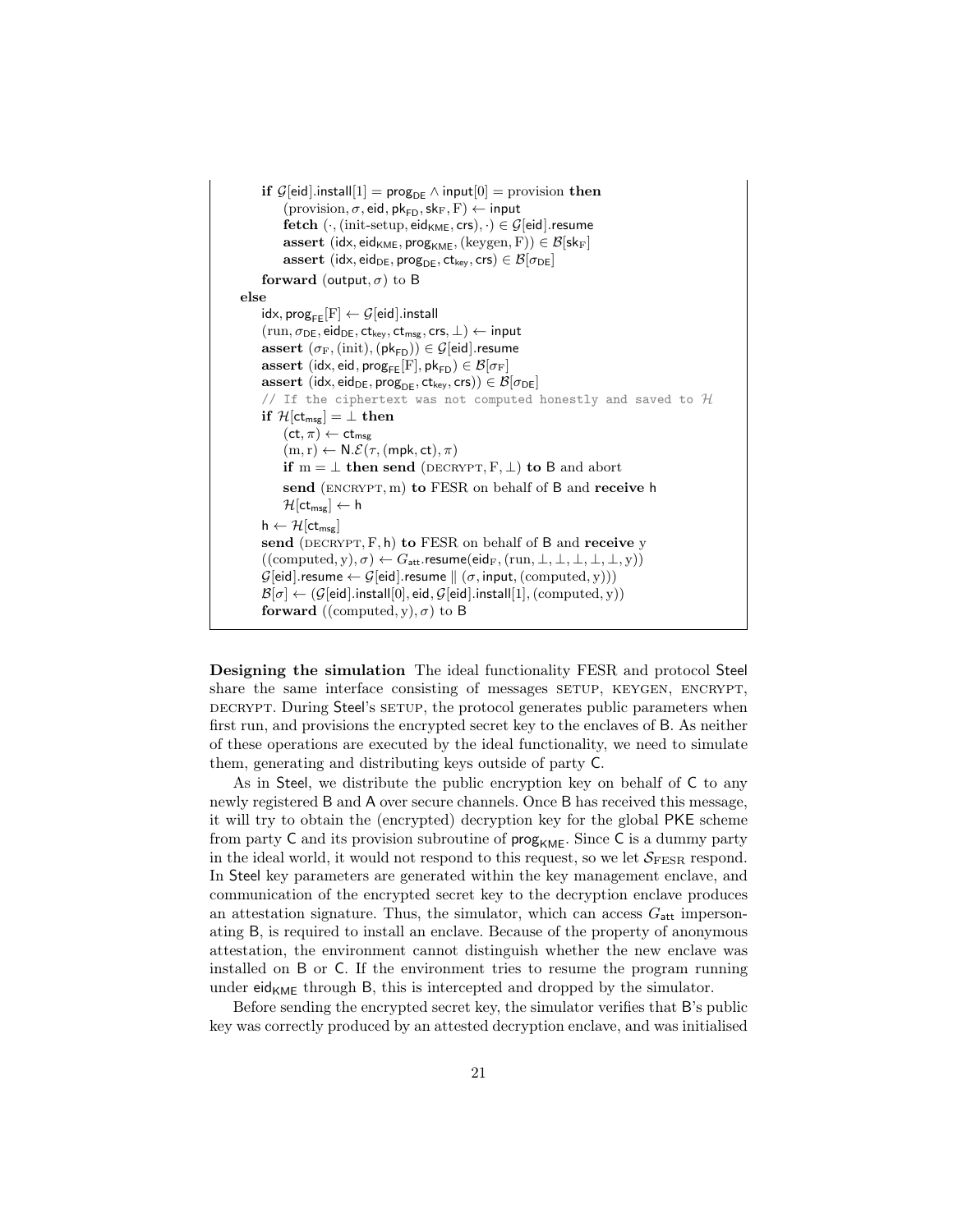with the correct parameters. If an honest enclave has been instantiated and we can verify that it uses  $pk_{KD}$ , eid<sub>KME</sub>, crs, we can safely send the encrypted sk to the corrupted party as no one can retrieve the decryption key from outside the enclave.

On message (KEYGEN,  $F, B$ ) from the functionality after a call to KEYGEN,  $S_{\text{FESR}}$  simply produces a functional key by running the appropriate prog<sub>KMF</sub> procedure through  $G_{\text{att}}$ . Similarly, on receiving (READ, h) for  $\mathcal{R}\mathcal{E}\mathcal{P}$ ,  $\mathcal{S}_{\text{FESR}}$  produces an encryption of a canonical message (a string of zeros) and simulates the response.

When the request to compute the functional decryption of the corresponding ciphertext is sent to  $\text{prog}_{\text{FE}}[F]$ , we verify that the party B has adhered to the Steel protocol execution, aborting if any of the required enclave installation or execution steps have been omitted, or if any of the requests were made with dishonest parameters generated outside the enclave execution (we can verify this through the attestation of enclave execution). If the ciphertext was not obtained through a request to  $R\mathcal{E}\mathcal{P}$ , we use the NIZK extractor to learn the plaintext m and submit a message (ENCRYPT, m) to FESR on behalf of the corrupt  $B$ . This guarantees that the state of FESR is in sync with the state of  $\text{prog}_{\text{FF}}[F]$  in the real world.

If all such checks succeed, and the provided functional key is valid,  $S_{\text{FESR}}$ fetches the decryption from the ideal functionality. While the Steel protocol ignores the value of the attested execution of run, we can expect the adversary to check its result for authenticity. Therefore, it is necessary to pass the result of our decryption y through the backdoor we constructed in  $\mathsf{prog}_{\mathsf{FE}}[F]$ . This will produce an authentic attestation signature on y, which will pass any verification check convincingly (as discussed in the previous section, the backdoor does not otherwise impact the security of the protocol).

The full proof of security is available in appendix [C.](#page-38-0)

#### <span id="page-22-0"></span>6 Rollback and Forking Attacks

While the functionality modelled by  $G_{\text{att}}$  is a meaningful first step for modeling attested execution, it is easy to argue that it is not realisable (in a UC-emulation sense) by any of the existing Trusted Execution Environment platforms to date. In a follow-up paper, Tramer et al. [\[59\]](#page-31-0) weaken the original  $G_{\text{att}}$  model to allow complete leakage of the memory state. This is perhaps an excessively strong model, as the use of side channel attacks might only allow a portion of the memory or randomness to be learned by the adversary. Additionally, there are many other classes of attacks that can not be expressed by this model. We now extend the  $G_{\text{att}}$  functionality to model *rollback* and *forking attacks* against an enclave.

## 6.1  $G<sub>att</sub><sup>rollback</sup>$  functionality

Our model of rollback and forking attacks is drawn from the formulation expressed in Matetic et al. [\[44\]](#page-30-14), but with PST's improved modelling of attestation,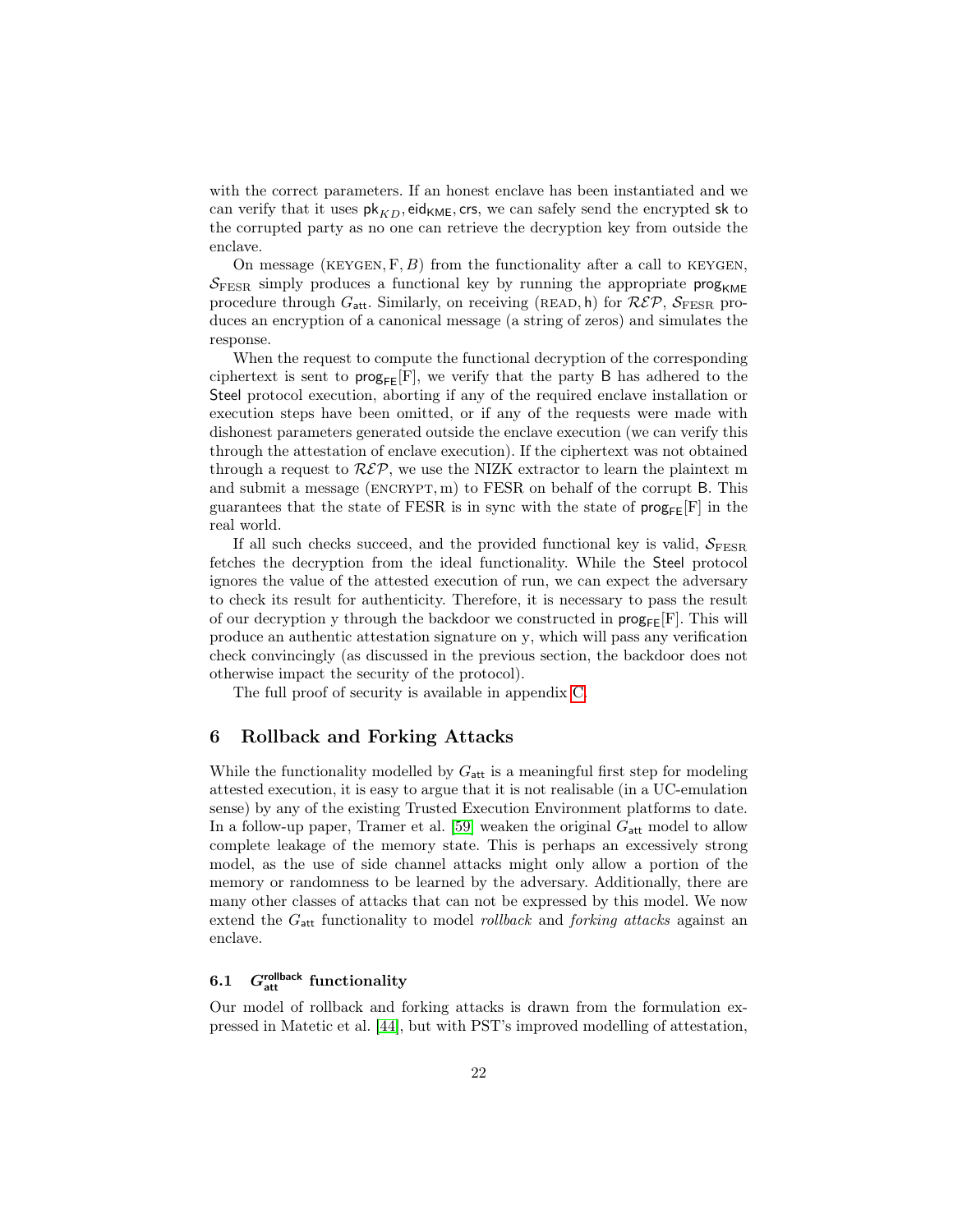which does not assume perfectly secure authenticated reads/writes between the attester and the enclave.

[Matetic et al.](#page-30-14) model rollback by distinguishing between enclaves and enclave instances. Enclave instances have a distinct memory state, while sharing the same code. As with  $G_{\text{att}}$ , where the outside world has to call subroutines individually, the environment is not allowed to interact directly with a program once it is instantiated, except for pausing, resuming, or deleting enclave instances. Additionally, their model provides functions to store encrypted memory outside the enclave (Seal) and load memory back (Unseal).

In a typical rollback attack, an attacker crashes an enclave, erasing its volatile memory. As the enclave instance is restarted, it attempts to restart from the current state snapshot. By replacing this with a stale snapshot, the attacker is able to rewind the enclave state.

In a forking attack an attacker manages to run two instances of the same enclave concurrently, such that, once the state of one instance is changed by an external operation, querying the other instance will result in an outdated state. This relies on both enclaves producing signature that at the minimum attest the same program. On a system where attestation uniquely identifies each copy of the enclave, a forking attack can still be launched by an attacker conducting multiple rollback attacks and feeding different stale snapshots to a single enclave copy [\[18\]](#page-27-7).

Our new functionality  $G_{\text{att}}^{\text{collback}}$  employs this idea to model the effect of both rollback and forking attacks. We replace the internal mem variable of  $G_{\text{att}}$  with a tree data structure. The honest caller to the functionality will always continue execution from the memory state of an existing leaf of the tree while an adversary can specify an arbitrary node of the tree (through a unique node identifier), to which the state of the enclave gets reset. The output mem' will then be appended as a new child branch to the tree. To model a rollback attack, the adversary specifies the parent node for the next call to resume (or any ancestor node to execute a second rollback). To model a forking attack, the adversary can interactively choose nodes in different branches of the tree. The functionality is parameterised with a signature scheme and a registry to capture all platforms with a TEE, like in the original formulation.

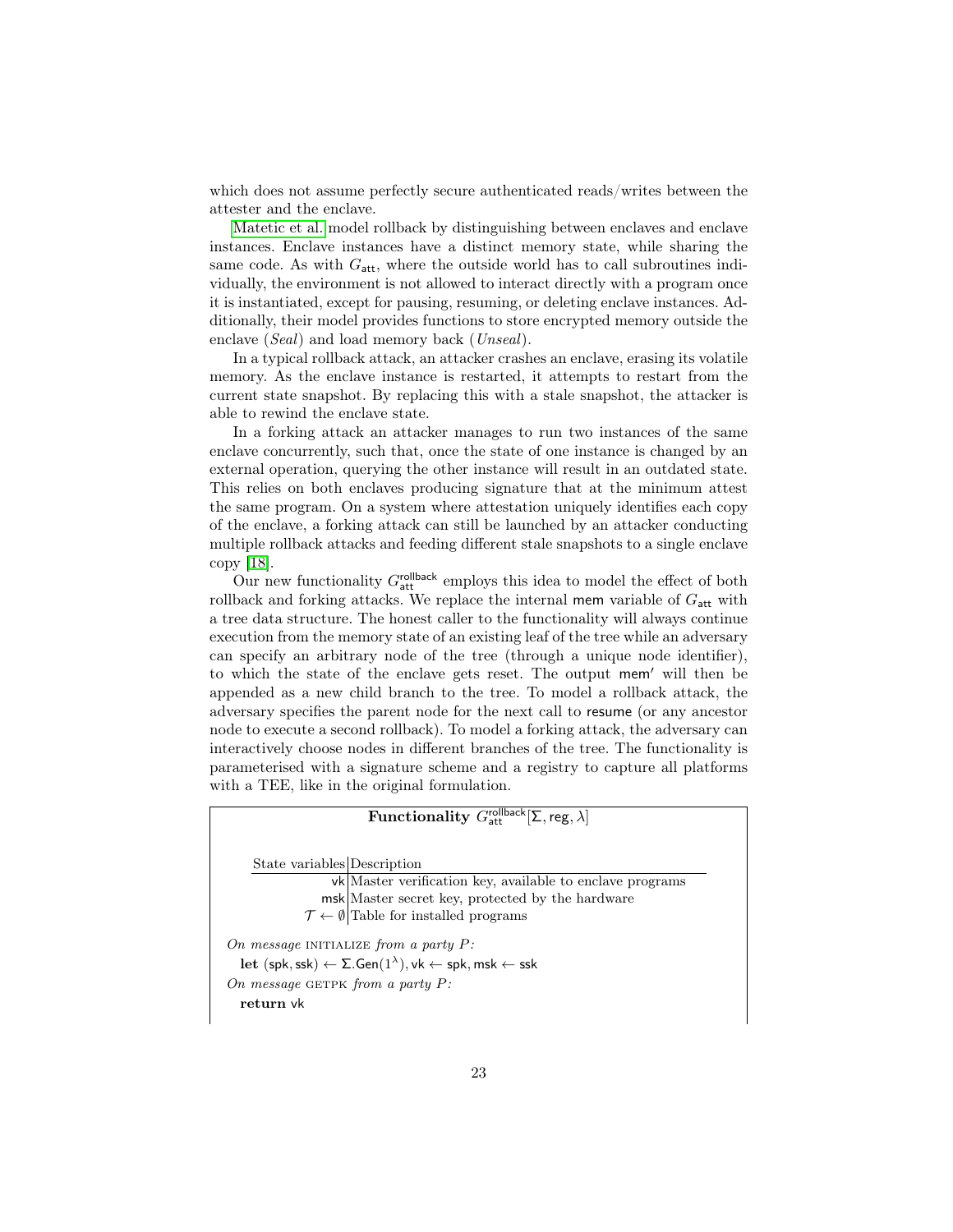```
On message (INSTALL, idx, prog) from a party P where P.pid \in reg:
  if P is honest then
       assert idx = P.sid
   generate nonce \mathsf{eid} \in \{0,1\}^\lambda, store \mathcal{T}[\mathsf{eid}, P] = (\mathsf{idx}, \mathsf{prog}, \mathsf{root}, \mathsf{Tree}(\emptyset))send eid to P
On message (RESUME, eid, input, node) from a party P where P.pid \in reg:
  let (idx, prog, lastnode, tree) \leftarrow \mathcal{T} [eid, P], abort if not found
  if P is honest then
       let node ← lastnode
  let mem ← access(tree, node)
   let (output, mem') \leftarrow prog(input, mem))\text{let tree}', \text{child} \leftarrow \text{insertChild}(\text{tree}, \text{node}, \text{mem}'))let update \mathcal{T}[eid, P] = (idx, prog, child, tree')
  let \sigma \leftarrow \Sigma. Sign(msk, (idx, eid, prog, output)) and send (output, \sigma) to P
```
The proposed rollback model is perhaps somewhat reductive, as it only allows "discrete" rollback operations, where memory states are quantised by program subroutines. It is conceivable that real world attackers would have a finer-grained rollback model, where they can interrupt the subroutine's execution, and resume from an arbitrary instruction.

Attack on stateful functional encryption Although our protocol uses probabilistic primitives, we deem the generic reset attack presented in [\[62\]](#page-31-2) unrealistic for TEE platforms such as SGX, where an enclave is allowed direct access to a hardware-based source of randomness [\[7\]](#page-26-6).

On the other hand, it easy to find a protocol-specific rollback attack on Steel. While F's state remains secret to a corrupt B interacting with Grollback (the memory is still sealed when stored), an adversary can make enclave calls produce results that would be impossible in the simpler model. As an example, take the following function from F that allows setting a key and sampling the output of a PRF function F for a single message:

function  $PRF-WRAPPER(x, mem)$ 

```
if mem = \emptyset then
    K \leftarrow xStore mem \leftarrow K
    return ACK
else if mem = 1 then
    return ⊥
else
    Store mem \leftarrow \vec{1}return F_K(x)
```
An adversary who has completed initialisation of its decryption enclave with enclave id eid $_{DE}$ , obtained a functional key sk through the execution of keygen on eid<sub>KME</sub>, and initialised a functional enclave for  $\text{PRF-WRAPPER}$  with enclave id eid<sub>F</sub>, public key pk<sub>FD</sub> and attestation  $\sigma$ , executes the current operations for three ciphertexts  $ct_K, ct_x, ct_{x'}$ , encrypting a key K and plaintexts x, x':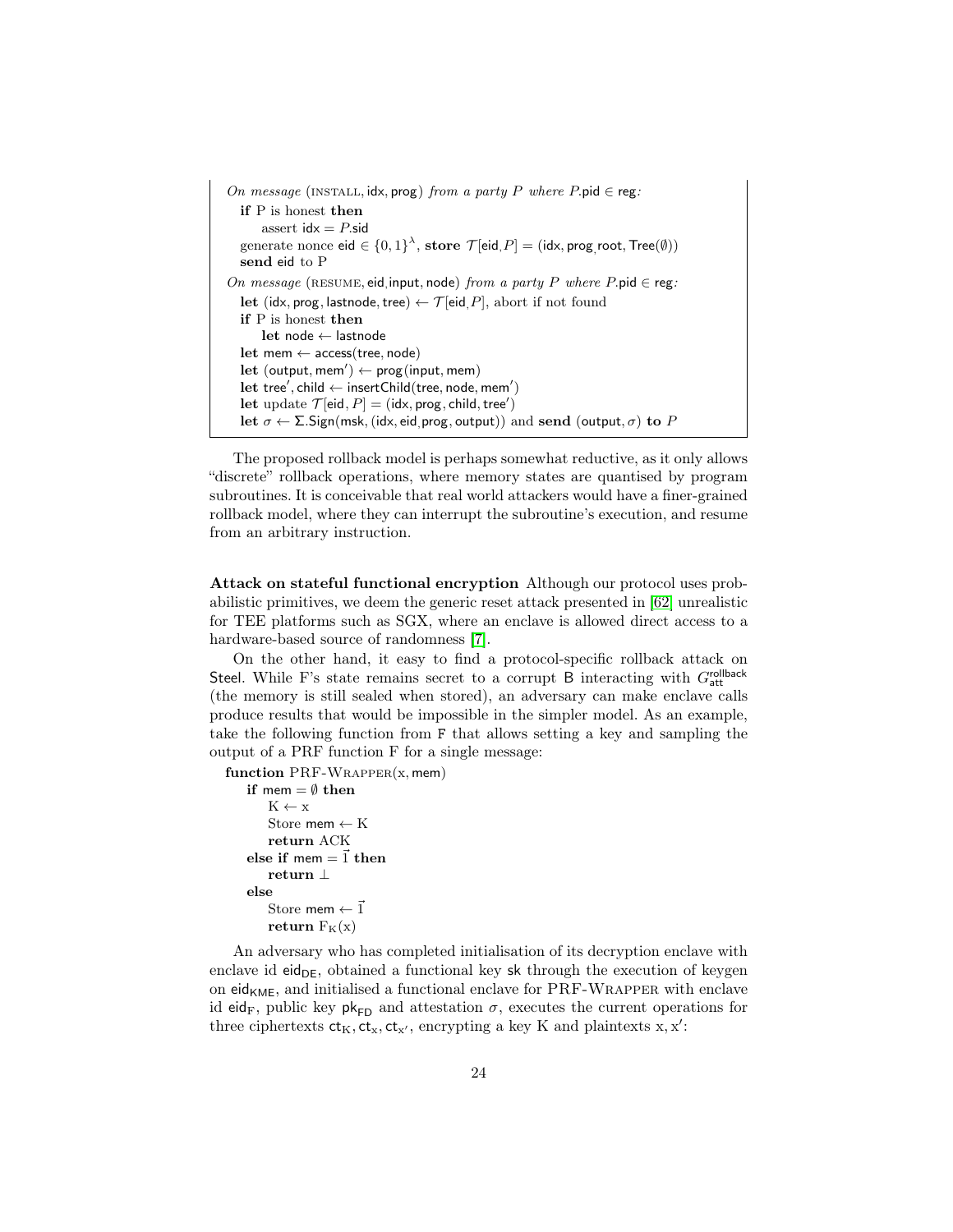- 1:  $((ct_{key}, crs), \sigma_{DE}) \leftarrow G_{att}$ . resume $(eid_{DE}, (provision, \sigma, ed, pk_{FD}, sk))$
- $2\colon\thinspace((\mathrm{computed}, ACK),\cdot)\leftarrow G_\text{att}^\text{rollback}.\mathsf{resume}(\mathsf{eid}_\text{F},(\mathrm{run},\mathsf{vk}_\text{att},\sigma_\text{DE},\mathsf{eid}_\text{DE},\mathsf{ct}_\mathsf{key},\mathsf{ct}_\mathsf{k},\mathsf{crs},\bot),\mathsf{node})$
- 3: // node is the node id for a leaf for eid $_F$ 's mem tree
- $4\colon\thinspace((\mathrm{computed},y),\cdot)\leftarrow G_\mathsf{att}^\mathsf{rollback}.\mathsf{resume}(\mathsf{eid}_F,(\mathrm{run},\mathsf{vk}_\mathsf{att},\sigma_\mathsf{DE},\mathsf{eid}_\mathsf{DE},\mathsf{ctx},\mathsf{crs},\bot),\mathsf{node}')$
- $5:$  // node $^{\prime}$  is the node id for a leaf for  $\mathrm{eid}_{\mathrm{F}}$ 's mem tree
- $6: \ ((\text{computed}, \mathbf{y}'), \cdot) \leftarrow G_\text{att}^\text{rollback}.\small \textsf{resume}(\mathsf{eid}_\textsf{F},(\text{run},\mathsf{vk}_\textsf{att},\sigma_\textsf{DE},\mathsf{eid}_\textsf{DE},\mathsf{ctx}_\textsf{ey},\mathsf{ctx}_\textsf{y},\mathsf{crs},\bot),\mathsf{node}')$
- $7:$  // node' is the same node id as in the previous call (and thus to the parent of the current leaf in mem)

As a result of this execution trace, the adversary violates correctness by inserting an illegal transition (with input  $\epsilon$ ) in the stateful automaton for PRF-WRAPPER, from state access(tree, node'.child) =  $\vec{1}$  back to access(tree, node') =  $[K]$ , and then back to state  $\vec{1}$  with input x'. The adversary can then obtain the illegal set of values  $y \leftarrow F_K(x)$  and  $y' \leftarrow F_K(x')$ , whereas in the ideal world after obtaining y, the only possible output for the function would be  $\perp$  (the only legal transition from state  $\vec{1}$  leads back to itself). The simulator is unable to address this attack, as the memory state is internal to the ideal functionality, and the key will always be erased after the second call.

One might think that the simulator could respond by sampling a value from the uniform distribution and feed it through the enclave's backdoor; however, the environment can reveal the key  $K$  and messages  $x, x'$  to the adversary, or conversely the adversary could reveal the uniform value to the environment. Thus the environment can trivially distinguish between the honest PRF output and the uniform distribution, and thus between the real and ideal world. Note that this communication between environment and adversary is necessary for universal composition as this leakage of  $K$ ,  $x$ ,  $x'$  could happen as part of a wider protocol employing functional encryption.

Mitigation techniques In Section [1.3,](#page-8-0) we showed that rollback resilience for trusted execution environments is an active area of research, with many competing protocols. However, most solutions inevitably entail a performance trade-off.

Due to the modular nature of Steel, it is possible to minimise the performance impact. Observe that party B instantiates a single DE and multiple FE. We can reduce the performance penalty by making only DE rollback resilient. We guarantee correctness despite rollbacks of FE, by encoding a counter alongside the function state for each F. On a decryption request, the  $\mathsf{prog}_{\mathsf{FF}}$  enclave is required to check in with the  $\mathsf{prog}_{\mathsf{DE}}$  enclave to retrieve the decryption key as part of the provision call. To enable rollback resilience, we include the counter stored by  $\mathsf{prog}_{\mathsf{FE}}$  as an additional parameter of this call.  $\mathsf{prog}_{\mathsf{DE}}$  compares the counter received for the current evaluation of F with the one received during the last evaluation, and authorises the transfer of the secret key only if greater. Before evaluating the function,  $\mathsf{prog}_{\mathsf{FF}}$  increases and stores its local counter.

To achieve rollback resilience for the  $\mathsf{prog}_{\mathsf{DE}}$  enclave, we can rely on existing techniques in the literature, such as augmenting the enclave with asynchronous monotonic counters [\[14\]](#page-27-6), or using protocols like LCM [\[18\]](#page-27-7) or ROTE [\[44\]](#page-30-14). Formalising how these protocols can be combined with the  $G<sub>att</sub><sup>rollback</sup>$  functionality to achieve the fully secure  $G_{\text{att}}$  is left for future work.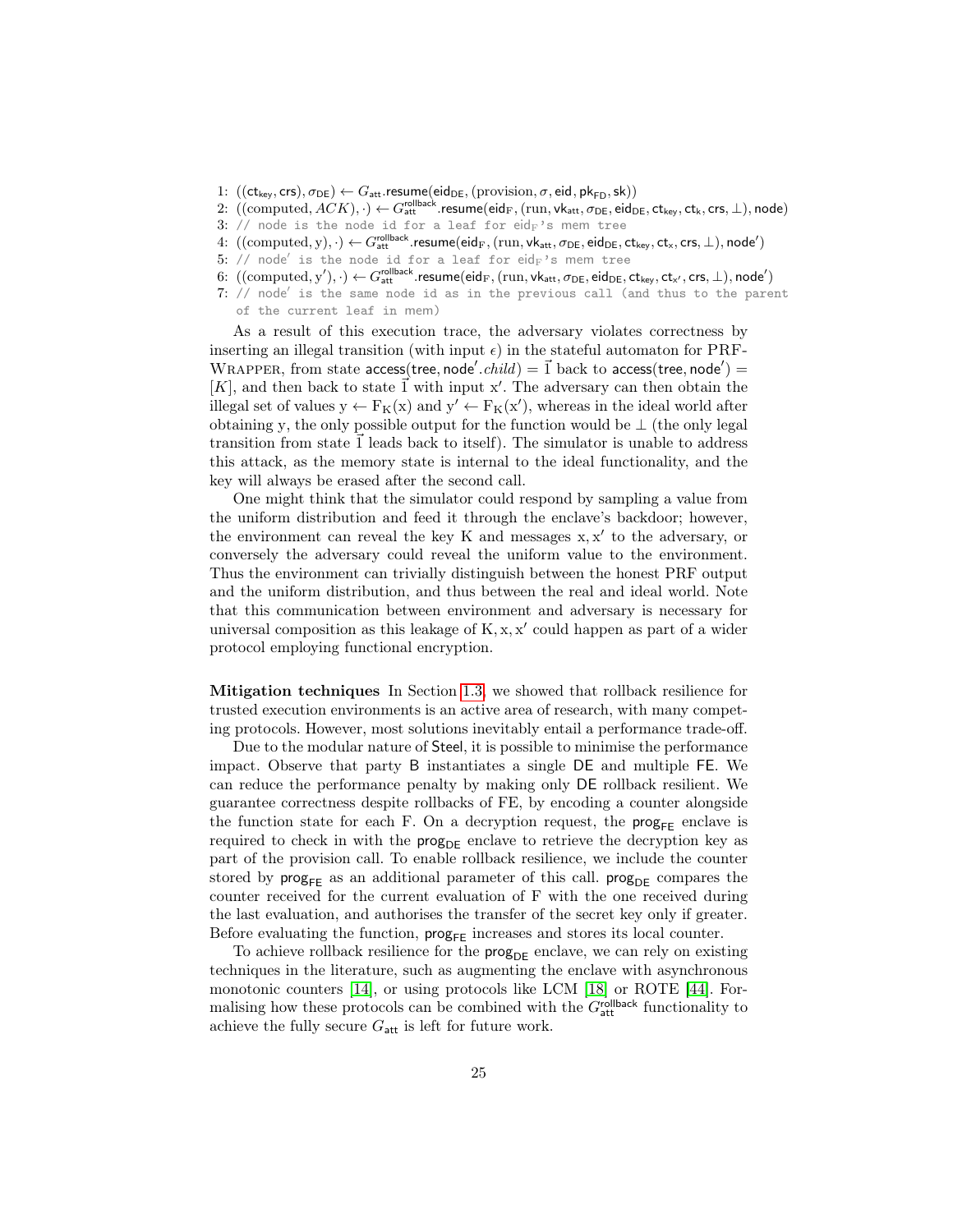We also note that Stateless functional encryption as implemented in IRON is resilient to rollback and forking because there is little state held between computation. Since we assume C is honest, the only programs liable to be attacked are DE and FE[F].

DE stores PKE parameters after init-setup, and the decrypted master secret key after complete-setup. The adversary could try to gain some advantage by creating multiple PKE pairs before authenticating with the authority, but will never has access to the raw msk unless combining it with a leakage attack. Denial of Service is possible by creating concurrent enclaves (either DE or FE) with different public keys, and passing encrypted ciphertexts to the "wrong" copy which would be unable to decrypt (but it's not clear what the advantage of using rollback attacks would be, as the adversary could always conduct a DoS attack by denying the necessary resources to the enclave).

Acknowledgements This research was partially supported by the National Cyber Security Centre, the UK Research Institute in Secure Hardware and Embedded Systems (RISE), and the European Union's Horizon 2020 Research and Innovation Programme under grant agreement 780108 (FENTEC).

## Bibliography

- <span id="page-26-1"></span>[1] M. Abdalla, F. Benhamouda, M. Kohlweiss, and H. Waldner. Decentralizing inner-product functional encryption. In D. Lin and K. Sako, editors, PKC 2019, Part II, volume 11443 of LNCS, pages 128–157, Beijing, China, Apr. 14–17, 2019. Springer, Heidelberg, Germany.
- <span id="page-26-3"></span>[2] S. Agrawal and D. J. Wu. Functional encryption: Deterministic to randomized functions from simple assumptions. In J.-S. Coron and J. B. Nielsen, editors,  $EUROCRYPT 2017$ , Part II, volume 10211 of LNCS, pages 30–61, Paris, France, Apr. 30 – May 4, 2017. Springer, Heidelberg, Germany.
- <span id="page-26-2"></span>[3] S. Agrawal, S. Gorbunov, V. Vaikuntanathan, and H. Wee. Functional encryption: New perspectives and lower bounds. Cryptology ePrint Archive, Report 2012/468, 2012. <http://eprint.iacr.org/2012/468>.
- <span id="page-26-4"></span>[4] A. Ahmad, B. Joe, Y. Xiao, Y. Zhang, I. Shin, and B. Lee. OBFUSCURO: A commodity obfuscation engine on intel SGX. In 26th Annual Network and Distributed System Security Symposium, NDSS 2019, San Diego, California, USA, February 24-27, 2019. The Internet Society, 2019. ISBN 1-891562-55-X. URL [https://www.ndss-symposium.org/ndss-paper/](https://www.ndss-symposium.org/ndss-paper/obfuscuro-a-commodity-obfuscation-engine-on-intel-sgx/) [obfuscuro-a-commodity-obfuscation-engine-on-intel-sgx/](https://www.ndss-symposium.org/ndss-paper/obfuscuro-a-commodity-obfuscation-engine-on-intel-sgx/).
- <span id="page-26-0"></span>[5] Alibaba Cloud. TEE-based confidential computing. [https://www.](https://www.alibabacloud.com/help/doc-detail/164536.htm) [alibabacloud.com/help/doc-detail/164536.htm](https://www.alibabacloud.com/help/doc-detail/164536.htm), 2020.
- <span id="page-26-5"></span>[6] G. Ateniese, A. Kiayias, B. Magri, Y. Tselekounis, and D. Venturi. Secure outsourcing of cryptographic circuits manufacturing. In J. Baek, W. Susilo, and J. Kim, editors, ProvSec 2018, volume 11192 of LNCS, pages 75–93, Jeju, South Korea, Oct. 25–28, 2018. Springer, Heidelberg, Germany.
- <span id="page-26-6"></span>[7] J. Aumasson and L. Merino. Sgx secure enclaves in practice: security and crypto review. Black Hat, 2016:10, 2016.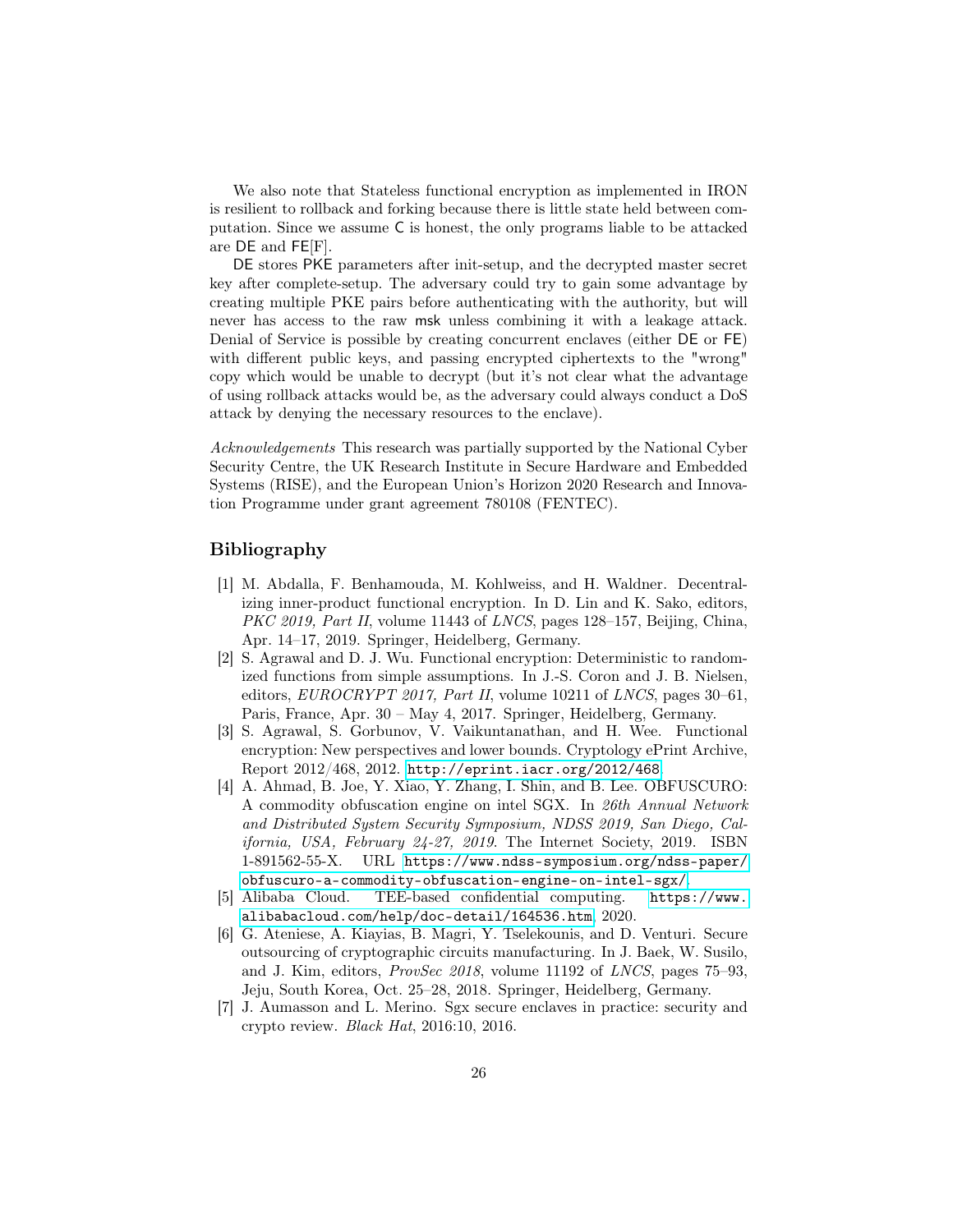- <span id="page-27-9"></span>[8] C. Badertscher, U. Maurer, D. Tschudi, and V. Zikas. Bitcoin as a transaction ledger: A composable treatment. In J. Katz and H. Shacham, editors, CRYPTO 2017, Part I, volume 10401 of LNCS, pages 324–356, Santa Barbara, CA, USA, Aug. 20–24, 2017. Springer, Heidelberg, Germany.
- <span id="page-27-1"></span>[9] C. Badertscher, R. Canetti, J. Hesse, B. Tackmann, and V. Zikas. Universal composition with global subroutines: Capturing global setup within plain UC. Cryptology ePrint Archive, Report 2020/1209, 2020. [https://eprint.](https://eprint.iacr.org/2020/1209) [iacr.org/2020/1209](https://eprint.iacr.org/2020/1209).
- <span id="page-27-2"></span>[10] C. Badertscher, R. Canetti, J. Hesse, B. Tackmann, and V. Zikas. Universal composition with global subroutines: Capturing global setup within plain UC. In R. Pass and K. Pietrzak, editors, TCC 2020, Part III, volume 12552 of LNCS, pages 1–30, Durham, NC, USA, Nov. 16–19, 2020. Springer, Heidelberg, Germany.
- <span id="page-27-10"></span>[11] C. Badertscher, A. Kiayias, M. Kohlweiss, and H. Waldner. Consistency for functional encryption. Cryptology ePrint Archive, Report 2020/137, 2020. <https://eprint.iacr.org/2020/137>.
- <span id="page-27-3"></span>[12] K. Baghery, M. Kohlweiss, J. Siim, and M. Volkhov. Another look at extraction and randomization of groth's zk-SNARK. Cryptology ePrint Archive, Report 2020/811, 2020. <https://eprint.iacr.org/2020/811>.
- <span id="page-27-5"></span>[13] R. Bahmani, M. Barbosa, F. Brasser, B. Portela, A.-R. Sadeghi, G. Scerri, and B. Warinschi. Secure multiparty computation from SGX. Cryptology ePrint Archive, Report 2016/1057, 2016. [http://eprint.iacr.org/2016/](http://eprint.iacr.org/2016/1057) [1057](http://eprint.iacr.org/2016/1057).
- <span id="page-27-6"></span>[14] M. Bailleu, J. Thalheim, P. Bhatotia, C. Fetzer, M. Honda, and K. Vaswani. SPEICHER: securing lsm-based key-value stores using shielded execution. In A. Merchant and H. Weatherspoon, editors, 17th USENIX Conference on File and Storage Technologies, FAST 2019, Boston, MA, February 25- 28, 2019, pages 173–190. USENIX Association, 2019. URL [https://www.](https://www.usenix.org/conference/fast19/presentation/bailleu) [usenix.org/conference/fast19/presentation/bailleu](https://www.usenix.org/conference/fast19/presentation/bailleu).
- <span id="page-27-11"></span>[15] B. Barak, R. Canetti, J. B. Nielsen, and R. Pass. Universally composable protocols with relaxed set-up assumptions. In 45th FOCS, pages 186–195, Rome, Italy, Oct. 17–19, 2004. IEEE Computer Society Press.
- <span id="page-27-4"></span>[16] M. Barbosa, B. Portela, G. Scerri, and B. Warinschi. Foundations of hardware-based attested computation and application to SGX. Cryptology ePrint Archive, Report 2016/014, 2016. [http://eprint.iacr.org/](http://eprint.iacr.org/2016/014) [2016/014](http://eprint.iacr.org/2016/014).
- <span id="page-27-0"></span>[17] D. Boneh, A. Sahai, and B. Waters. Functional encryption: Definitions and challenges. In Y. Ishai, editor,  $TCC$  2011, volume 6597 of LNCS, pages 253–273, Providence, RI, USA, Mar. 28–30, 2011. Springer, Heidelberg, Germany.
- <span id="page-27-7"></span>[18] M. Brandenburger, C. Cachin, M. Lorenz, and R. Kapitza. Rollback and forking detection for trusted execution environments using lightweight collective memory. CoRR, 2017. URL <http://arxiv.org/abs/1701.00981v2>.
- <span id="page-27-8"></span>[19] R. Canetti. Universally composable security: A new paradigm for cryptographic protocols. Cryptology ePrint Archive, Report 2000/067, 2000. <http://eprint.iacr.org/2000/067>.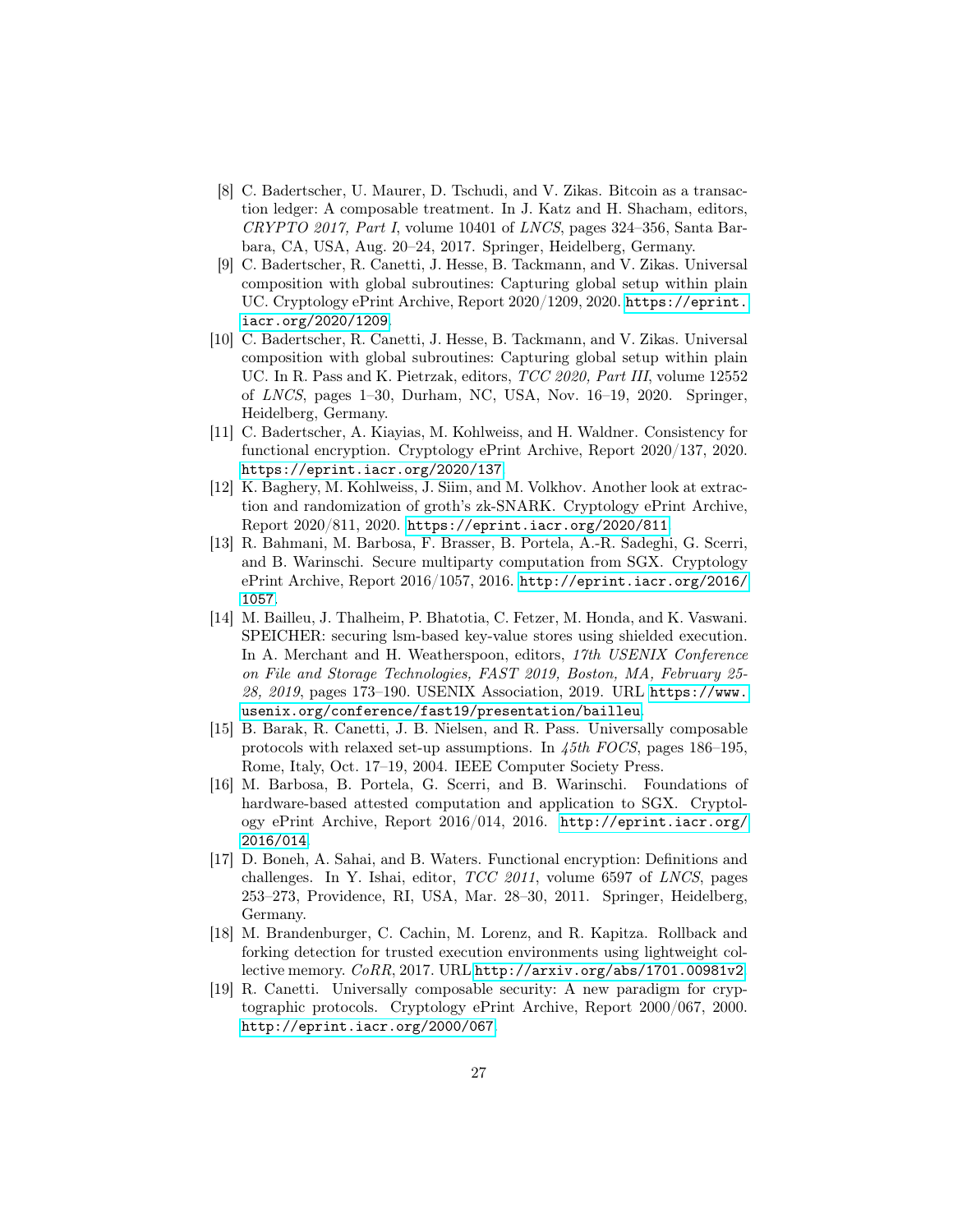- <span id="page-28-3"></span>[20] R. Canetti, Y. Dodis, R. Pass, and S. Walfish. Universally composable security with global setup. In S. P. Vadhan, editor, TCC 2007, volume 4392 of LNCS, pages 61–85, Amsterdam, The Netherlands, Feb. 21–24, 2007. Springer, Heidelberg, Germany.
- <span id="page-28-9"></span>[21] R. Canetti, D. Shahaf, and M. Vald. Universally composable authentication and key-exchange with global PKI. In C.-M. Cheng, K.-M. Chung, G. Persiano, and B.-Y. Yang, editors, PKC 2016, Part II, volume 9615 of LNCS, pages 265–296, Taipei, Taiwan, Mar. 6–9, 2016. Springer, Heidelberg, Germany.
- <span id="page-28-8"></span>[22] S. Cen and B. Zhang. Trusted time and monotonic counters with intel software guard extensions platform services. Online at: https://software.intel.com/sites/default/files/managed/1b/a2/Intel-SGX-Platform-Services.pdf, 2017.
- <span id="page-28-7"></span>[23] R. Cheng, F. Zhang, J. Kos, W. He, N. Hynes, N. M. Johnson, A. Juels, A. Miller, and D. Song. Ekiden: A platform for confidentialitypreserving, trustworthy, and performant smart contract execution. CoRR, abs/1804.05141, 2018. URL <http://arxiv.org/abs/1804.05141>.
- <span id="page-28-1"></span>[24] J. Chotard, E. Dufour Sans, R. Gay, D. H. Phan, and D. Pointcheval. Decentralized multi-client functional encryption for inner product. In T. Peyrin and S. Galbraith, editors, ASIACRYPT 2018, Part II, volume 11273 of LNCS, pages 703–732, Brisbane, Queensland, Australia, Dec. 2–6, 2018. Springer, Heidelberg, Germany.
- <span id="page-28-6"></span>[25] A. R. Choudhuri, M. Green, A. Jain, G. Kaptchuk, and I. Miers. Fairness in an unfair world: Fair multiparty computation from public bulletin boards. In B. M. Thuraisingham, D. Evans, T. Malkin, and D. Xu, editors, ACM CCS 2017, pages 719–728, Dallas, TX, USA, Oct. 31 – Nov. 2, 2017. ACM Press.
- <span id="page-28-5"></span>[26] K.-M. Chung, J. Katz, and H.-S. Zhou. Functional encryption from (small) hardware tokens. In K. Sako and P. Sarkar, editors, ASIACRYPT 2013, Part II, volume 8270 of LNCS, pages 120–139, Bengalore, India, Dec. 1–5, 2013. Springer, Heidelberg, Germany.
- <span id="page-28-4"></span>[27] M. Ciampi, Y. Lu, and V. Zikas. Collusion-preserving computation without a mediator. Cryptology ePrint Archive, Report 2020/497, 2020. [https:](https://eprint.iacr.org/2020/497) [//eprint.iacr.org/2020/497](https://eprint.iacr.org/2020/497).
- <span id="page-28-0"></span>[28] V. Costan and S. Devadas. Intel SGX explained. Cryptology ePrint Archive, Report 2016/086, 2016. <http://eprint.iacr.org/2016/086>.
- <span id="page-28-10"></span>[29] A. De Santis, G. Di Crescenzo, R. Ostrovsky, G. Persiano, and A. Sahai. Robust non-interactive zero knowledge. In J. Kilian, editor, CRYPTO 2001, volume 2139 of LNCS, pages 566–598, Santa Barbara, CA, USA, Aug. 19– 23, 2001. Springer, Heidelberg, Germany.
- <span id="page-28-2"></span>[30] B. Fisch, D. Vinayagamurthy, D. Boneh, and S. Gorbunov. IRON: Functional encryption using intel SGX. In B. M. Thuraisingham, D. Evans, T. Malkin, and D. Xu, editors, ACM CCS 2017, pages 765–782, Dallas, TX, USA, Oct. 31 – Nov. 2, 2017. ACM Press.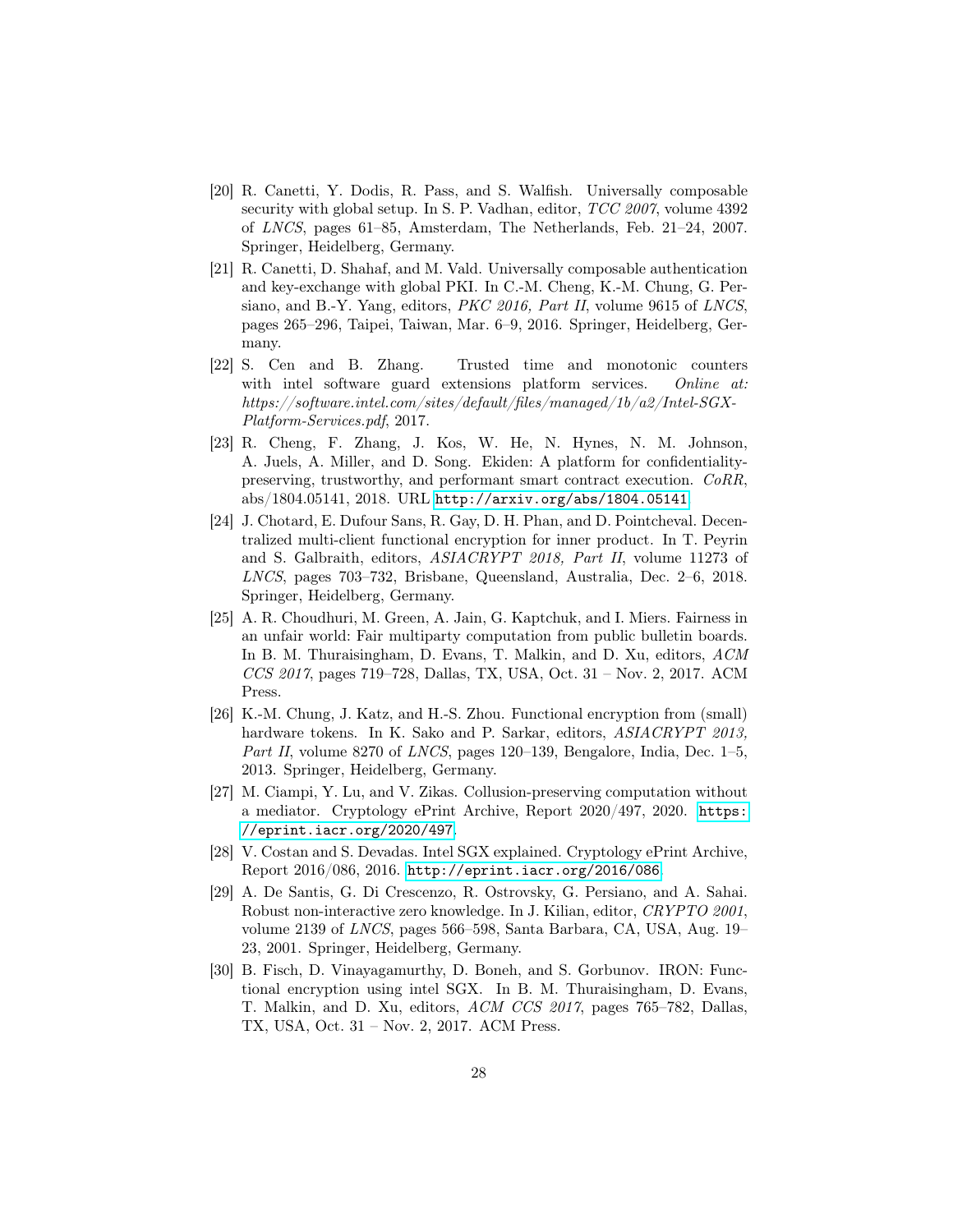- <span id="page-29-6"></span>[31] B. A. Fisch, D. Vinayagamurthy, D. Boneh, and S. Gorbunov. Iron: Functional encryption using intel SGX. Cryptology ePrint Archive, Report 2016/1071, 2016. <http://eprint.iacr.org/2016/1071>.
- <span id="page-29-5"></span>[32] G. Fuchsbauer, A. Plouviez, and Y. Seurin. Blind schnorr signatures and signed ElGamal encryption in the algebraic group model. In A. Canteaut and Y. Ishai, editors, EUROCRYPT 2020, Part II, volume 12106 of LNCS, pages 63–95, Zagreb, Croatia, May 10–14, 2020. Springer, Heidelberg, Germany.
- <span id="page-29-0"></span>[33] C. Garlati and S. Pinto. A clean slate approach to Linux security RISC-V enclaves. 02 2020.
- <span id="page-29-3"></span>[34] V. Goyal, A. Jain, V. Koppula, and A. Sahai. Functional encryption for randomized functionalities. In Y. Dodis and J. B. Nielsen, editors, TCC 2015, Part II, volume 9015 of LNCS, pages 325–351, Warsaw, Poland, Mar. 23–25, 2015. Springer, Heidelberg, Germany.
- <span id="page-29-8"></span>[35] F. Gregor, W. Ozga, S. Vaucher, R. Pires, D. L. Quoc, S. Arnautov, A. Martin, V. Schiavoni, P. Felber, and C. Fetzer. Trust management as a service: Enabling trusted execution in the face of byzantine stakeholders. CoRR, abs/2003.14099, 2020. URL <https://arxiv.org/abs/2003.14099>.
- <span id="page-29-7"></span>[36] V. T. Hoang, R. Reyhanitabar, P. Rogaway, and D. Vizár. Online authenticated-encryption and its nonce-reuse misuse-resistance. In R. Gennaro and M. J. B. Robshaw, editors, CRYPTO 2015, Part I, volume 9215 of LNCS, pages 493–517, Santa Barbara, CA, USA, Aug. 16–20, 2015. Springer, Heidelberg, Germany.
- <span id="page-29-2"></span>[37] D. Kaplan, J. Powell, and T. Woller. AMD memory encryption. White paper, 2016.
- <span id="page-29-11"></span>[38] A. Kiayias and Y. Tselekounis. Tamper resilient circuits: The adversary at the gates. In K. Sako and P. Sarkar, editors, ASIACRYPT 2013, Part II, volume 8270 of LNCS, pages 161–180, Bengalore, India, Dec. 1–5, 2013. Springer, Heidelberg, Germany.
- <span id="page-29-9"></span>[39] A. Kiayias, F.-H. Liu, and Y. Tselekounis. Practical non-malleable codes from l-more extractable hash functions. In E. R. Weippl, S. Katzenbeisser, C. Kruegel, A. C. Myers, and S. Halevi, editors, ACM CCS 2016, pages 1317–1328, Vienna, Austria, Oct. 24–28, 2016. ACM Press.
- <span id="page-29-10"></span>[40] A. Kiayias, F.-H. Liu, and Y. Tselekounis. Non-malleable codes for partial functions with manipulation detection. In H. Shacham and A. Boldyreva, editors, CRYPTO 2018, Part III, volume 10993 of LNCS, pages 577–607, Santa Barbara, CA, USA, Aug. 19–23, 2018. Springer, Heidelberg, Germany.
- <span id="page-29-4"></span>[41] I. Komargodski, G. Segev, and E. Yogev. Functional encryption for randomized functionalities in the private-key setting from minimal assumptions. In Y. Dodis and J. B. Nielsen, editors, *TCC 2015*, *Part II*, volume 9015 of LNCS, pages 352–377, Warsaw, Poland, Mar. 23–25, 2015. Springer, Heidelberg, Germany.
- <span id="page-29-1"></span>[42] D. Lee, D. Kohlbrenner, S. Shinde, K. Asanović, and D. Song. Keystone: An open framework for architecting trusted execution environments. In Proceedings of the Fifteenth European Conference on Computer Systems, pages 1–16, 2020.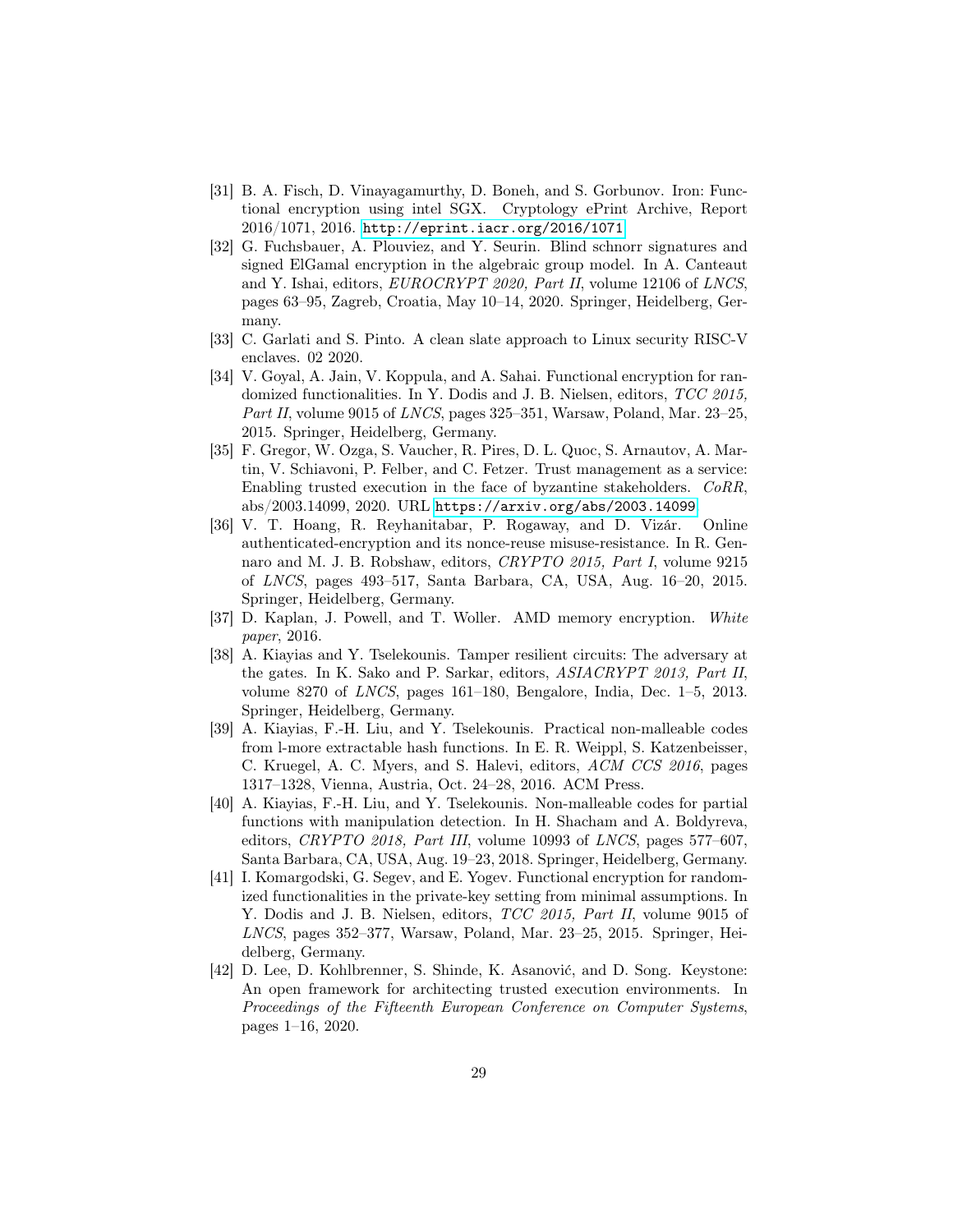- <span id="page-30-13"></span>[43] D. Levin, J. R. Douceur, J. R. Lorch, and T. Moscibroda. Trinc: Small trusted hardware for large distributed systems. In NSDI, volume 9, pages 1–14, 2009.
- <span id="page-30-14"></span>[44] S. Matetic, M. Ahmed, K. Kostiainen, A. Dhar, D. Sommer, A. Gervais, A. Juels, and S. Capkun. ROTE: Rollback protection for trusted execution. Cryptology ePrint Archive, Report 2017/048, 2017. [http://eprint.iacr.](http://eprint.iacr.org/2017/048) [org/2017/048](http://eprint.iacr.org/2017/048).
- <span id="page-30-7"></span>[45] C. Matt and U. Maurer. A definitional framework for functional encryption. In C. Fournet and M. Hicks, editors, CSF 2015Computer Security Foundations Symposium, pages 217–231, Verona, Italy, jul 13-17 2015. IEEE Computer Society Press.
- <span id="page-30-9"></span>[46] K. Nayak, C. W. Fletcher, L. Ren, N. Chandran, S. V. Lokam, E. Shi, and V. Goyal. HOP: Hardware makes obfuscation practical. In NDSS 2017, San Diego, CA, USA, Feb. 26 – Mar. 1, 2017. The Internet Society.
- <span id="page-30-10"></span>[47] B. Parno, J. M. McCune, and A. Perrig. Bootstrapping trust in commodity computers. In 2010 IEEE Symposium on Security and Privacy, pages 414–429, Berkeley/Oakland, CA, USA, May 16–19, 2010. IEEE Computer Society Press.
- <span id="page-30-4"></span>[48] R. Pass, E. Shi, and F. Tramèr. Formal abstractions for attested execution secure processors. In J.-S. Coron and J. B. Nielsen, editors, EURO-CRYPT 2017, Part I, volume 10210 of LNCS, pages 260–289, Paris, France, Apr. 30 – May 4, 2017. Springer, Heidelberg, Germany.
- <span id="page-30-0"></span>[49] S. Pinto and N. Santos. Demystifying Arm TrustZone: A comprehensive survey. ACM Computing Surveys, 51:1–36, 01 2019.
- <span id="page-30-3"></span>[50] N. Porter, G. Golan, and S. Lugani. Introducing Google Cloud Confidential Computing with Confidential VMs. 2020.
- <span id="page-30-12"></span>[51] J. Radmets. Technical report, Cybernetica Information Security Research Institute, 2021.
- <span id="page-30-2"></span>[52] M. Russinovich. Introducing Azure confidential computing. 2017.
- <span id="page-30-6"></span>[53] A. Sahai and B. R. Waters. Fuzzy identity-based encryption. In R. Cramer, editor, *EUROCRYPT 2005*, volume 3494 of *LNCS*, pages 457–473, Aarhus, Denmark, May 22–26, 2005. Springer, Heidelberg, Germany.
- <span id="page-30-8"></span>[54] C.-P. Schnorr and M. Jakobsson. Security of signed ElGamal encryption. In T. Okamoto, editor, ASIACRYPT 2000, volume 1976 of LNCS, pages 73–89, Kyoto, Japan, Dec. 3–7, 2000. Springer, Heidelberg, Germany.
- <span id="page-30-1"></span>[55] A. W. Services. Aws nitro enclaves. [https://aws.amazon.com/ec2/nitro/](https://aws.amazon.com/ec2/nitro/nitro-enclaves/) [nitro-enclaves/](https://aws.amazon.com/ec2/nitro/nitro-enclaves/).
- <span id="page-30-5"></span>[56] A. Shamir. Identity-based cryptosystems and signature schemes. In G. R. Blakley and D. Chaum, editors, CRYPTO'84, volume 196 of LNCS, pages 47–53, Santa Barbara, CA, USA, Aug. 19–23, 1984. Springer, Heidelberg, Germany.
- <span id="page-30-15"></span>[57] R. Strackx and F. Piessens. Ariadne: A minimal approach to state continuity. In T. Holz and S. Savage, editors, USENIX Security 2016, pages 875–892, Austin, TX, USA, Aug. 10–12, 2016. USENIX Association.
- <span id="page-30-11"></span>[58] T. Suzuki, K. Emura, T. Ohigashi, and K. Omote. Verifiable functional encryption using intel SGX. Cryptology ePrint Archive, Report 2020/1221, 2020. <https://eprint.iacr.org/2020/1221>.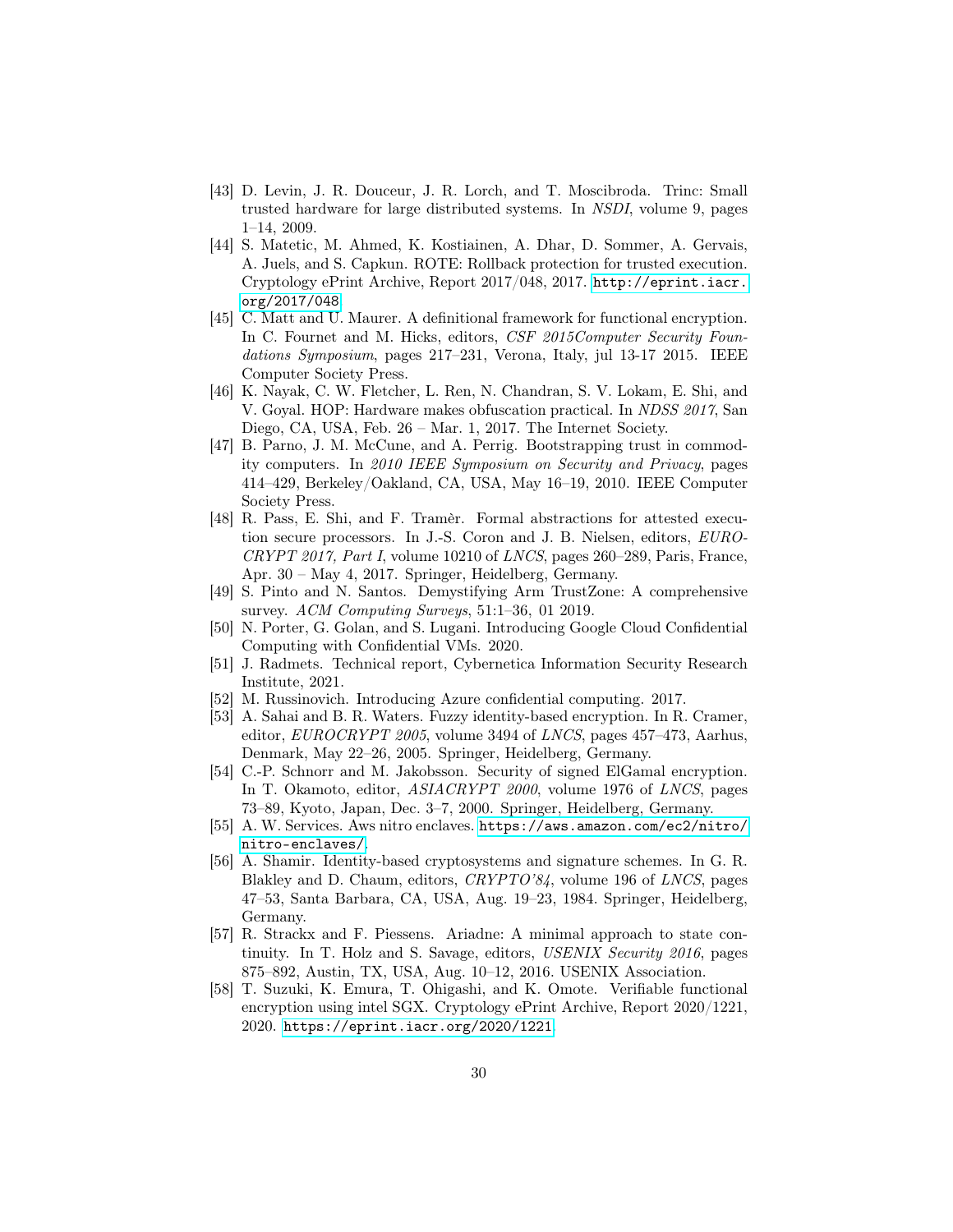- <span id="page-31-0"></span>[59] F. Tramer, F. Zhang, H. Lin, J.-P. Hubaux, A. Juels, and E. Shi. Sealed-glass proofs: Using transparent enclaves to prove and sell knowledge. Cryptology ePrint Archive, Report 2016/635, 2016. [http://eprint.iacr.org/2016/](http://eprint.iacr.org/2016/635) [635](http://eprint.iacr.org/2016/635).
- <span id="page-31-3"></span>[60] I. Tselekounis. Cryptographic techniques for hardware security. PhD thesis, University of Edinburgh, UK, 2018. URL [http://ethos.bl.uk/](http://ethos.bl.uk/OrderDetails.do?uin=uk.bl.ethos.763966) [OrderDetails.do?uin=uk.bl.ethos.763966](http://ethos.bl.uk/OrderDetails.do?uin=uk.bl.ethos.763966).
- <span id="page-31-1"></span>[61] P. Wu, Q. Shen, R. H. Deng, X. Liu, Y. Zhang, and Z. Wu. ObliDC: An SGX-based oblivious distributed computing framework with formal proof. In S. D. Galbraith, G. Russello, W. Susilo, D. Gollmann, E. Kirda, and Z. Liang, editors, ASIACCS 19, pages 86–99, Auckland, New Zealand, July 9–12, 2019. ACM Press.
- <span id="page-31-2"></span>[62] S. Yilek. Resettable public-key encryption: How to encrypt on a virtual machine. In J. Pieprzyk, editor, CT-RSA 2010, volume 5985 of LNCS, pages 41–56, San Francisco, CA, USA, Mar. 1–5, 2010. Springer, Heidelberg, Germany.

## A Primitives

We now formally define basic notation and definitions used throughout the paper.

*Notation.* For a bit-string x, |x| denotes the length of x, and  $\lambda$  denotes the security parameter. For a distribution D over a set  $\mathcal{X}, x \leftarrow D$ , denotes sampling an element  $x \in \mathcal{X}$ , according to D, and  $x \leftarrow \mathcal{X}$  denotes sampling a uniform element x from  $\mathcal{X}$ . "≈" denotes computational indistinguishability, and negl( $\lambda$ ) denotes an unspecified, negligible function, such that  $\text{negl}(\lambda) \leq \frac{1}{\lambda^c}$  for all  $c \in \mathbb{R}$ .

For an algorithm A, using  $y \leftarrow A(x)$  we denote the execution of A on input x, receiving output y. In case  $A$  is randomized, y is a random variable and  $\mathcal{A}(x; r)$  denotes the execution of  $\mathcal A$  on input x with randomness r. An algorithm A is probabilistic polynomial-time (PPT) if A is randomized and for any  $x, r \in$  $\{0,1\}^*$ , the computation of  $\mathcal{A}(x;r)$  terminates in a number of steps polynomial in  $(|x| + |r|)$ .

#### A.1 Public-key encryption

In the current section we define public-key encryption for chosen plaintext (CPA) and chosen ciphertext (CCA) attacks. Note that in the latter, the adversary is allowed to access the decryption oracle even after receiving the challenge ciphertext, usually referred to as CCA2 secure encryption.

The syntax of a public-key encryption scheme is defined below.

PKE syntax. A public-key encryption (PKE) scheme is a triple of algorithms  $PKE = (PGen, Enc, Dec)$  with the following syntax: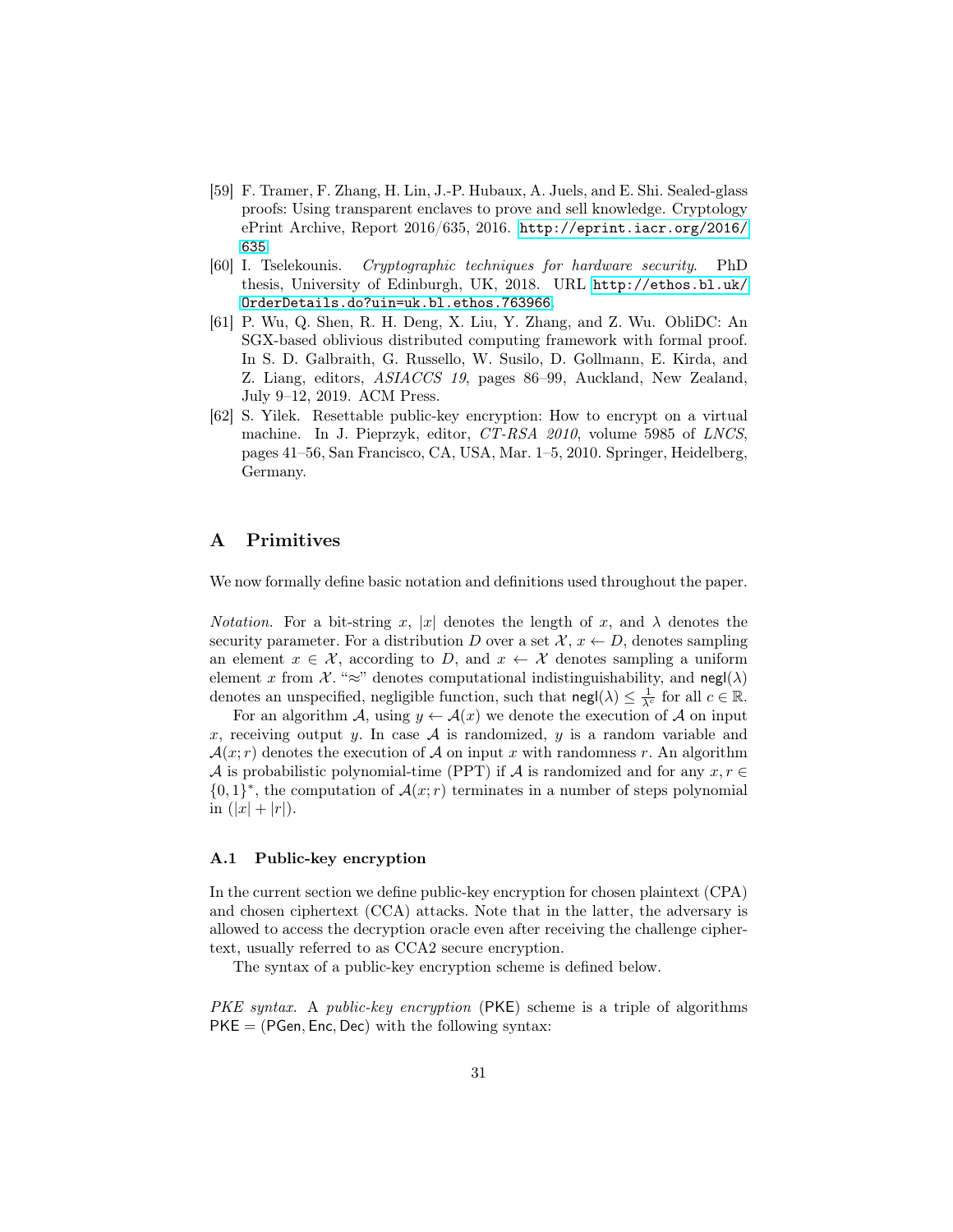- (Key generation): PGen receives a security parameter  $\lambda$ , and outputs a fresh key pair  $(\mathsf{pk}, \mathsf{sk}) \leftarrow \mathsf{PGen}(1^{\lambda}).$
- (*Encryption*): Enc receives a public key pk and a message m and produces a ciphertext ct.
- $-$  (*Decryption*): Dec receives a secret key sk and a ciphertext ct and outputs a message m.

In the following sections the security parameter will be implicit when calling PGen. A PKE scheme must satisfy the following correctness property.

Correctness. For any message m,

$$
Pr[(pk, sk) \leftarrow PGen(1^{\lambda}); ct \leftarrow Enc(pk, m); m' \leftarrow Dec(sk, ct): m = m'] = 1.
$$

CPA security game. For any PPT adversary  $A, b \in \{0,1\}$  and PKE scheme PKE, we consider the following CPA security game, denoted by  $G_{\text{PKE},\mathcal{A}}^{\text{cca}}(\lambda, b)$ :

- $-$  (pk, sk)  $\leftarrow$  PGen $(1^{\lambda})$ .
- A receives pk and oracle access to  $\mathcal{O}_{\mathsf{enc}}(\cdot) := \mathsf{Enc}(\mathsf{pk}, \cdot)$ .
- $-$  A outputs  $(m_0, m_1)$ .
- $-$  ct ← Enc(pk, m<sub>b</sub>).
- A receives ct and oracle access to  $\mathcal{O}_{\text{enc}}(\cdot)$
- $-$  A outputs  $b'$ .
- $-$  Output  $b' = b$ .

Definition 3 (CPA security). A public-key encryption scheme PKE is CPAsecure if for all PPT adversaries  $A$ , there exists a negligible function negl such that

$$
\left|\Pr[\mathsf{G}_{\mathsf{PKE},\mathcal{A}}^{\mathsf{cpa}}(\lambda,0)=1]-\Pr[\mathsf{G}_{\mathsf{PKE},\mathcal{A}}^{\mathsf{cpa}}(\lambda,1)]=1]\right|\leq \mathsf{negl}(\lambda).
$$

CCA security game. For any PPT adversary  $A, b \in \{0,1\}$  and PKE scheme PKE, we consider the following CCA security game, denoted by  $G_{\text{PKE},\mathcal{A}}^{\text{cca}}(\lambda, b)$ :

- $-$  (pk, sk)  $\leftarrow$  PGen $(1^{\lambda})$ .
- A receives pk and oracle access to  $\mathcal{O}_{\text{dec}}(\cdot) := \text{Dec}(\mathsf{sk}, \cdot)$ .
- $-$  A outputs  $(m_0, m_1)$ .
- $-$  ct  $\leftarrow$  Enc(pk, m<sub>b</sub>).
- A receives ct and oracle access to  $\mathcal{O}_{\text{dec}}(\cdot)$  but is not allowed to query ct.
- $-$  A outputs  $b'$ .
- $-$  Output  $b'$ .

Definition 4 (CCA security). A public-key encryption scheme PKE is CCAsecure if for all PPT adversaries  $A$ , there exists a negligible function negl such that

$$
\big|\Pr[\mathsf{G}^{\mathsf{cca}}_{\mathsf{PKE},\mathcal{A}}(\lambda,0)=1]-\Pr[\mathsf{G}^{\mathsf{cca}}_{\mathsf{PKE},\mathcal{A}}(\lambda,1)]=1]\big|\leq \mathsf{negl}(\lambda).
$$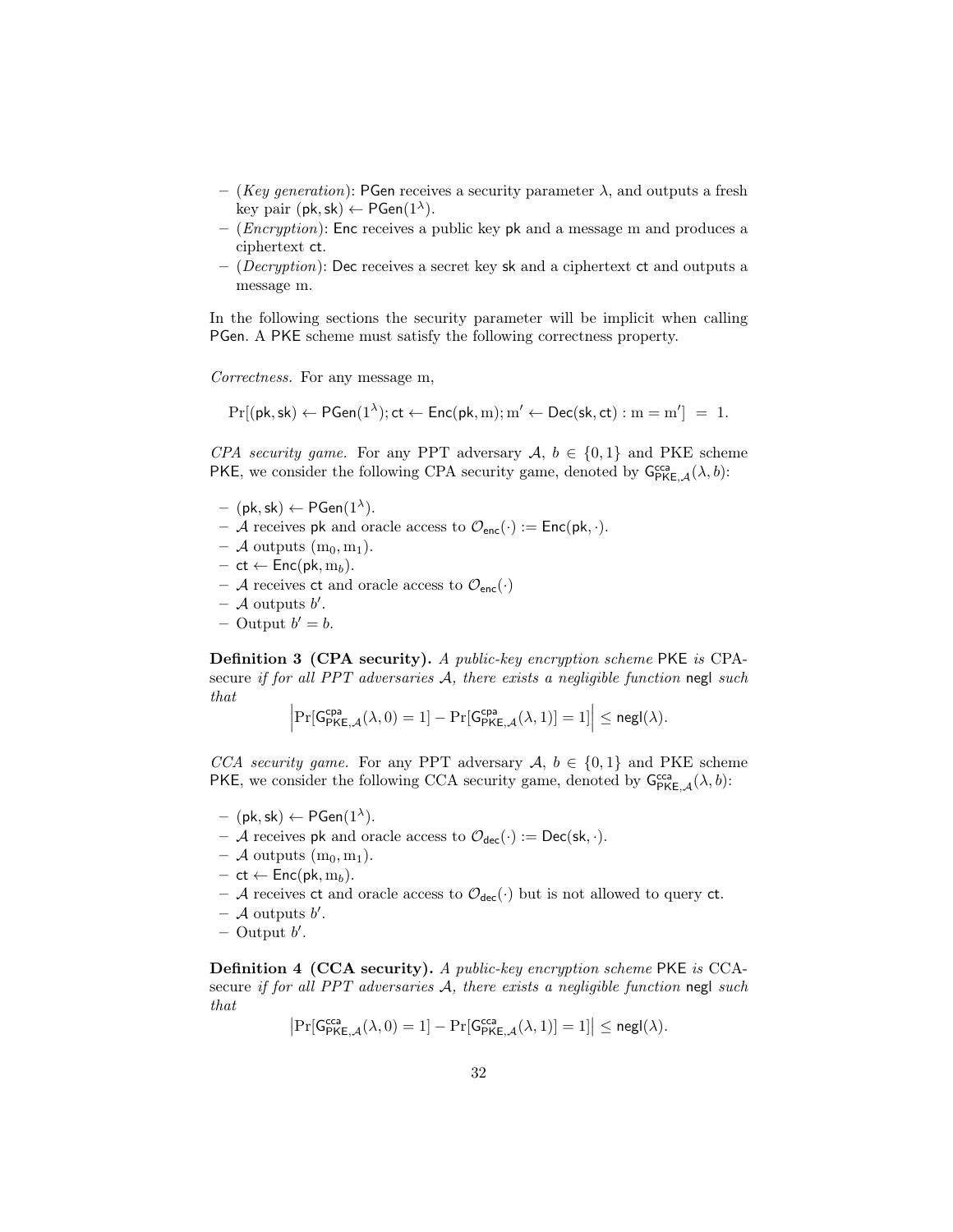#### A.2 Signatures

In the current section we define existential unforgeability against chosen message attacks (EU-CMA).

Digital signatures syntax. A digital signature (DS) scheme is a triple of algorithms  $\Sigma = (Gen, Sign, Vrfy)$  with the following syntax:

- (Key generation): Gen receives a security parameter  $\lambda$  and outputs a fresh public and secret keypair (spk, ssk)  $\leftarrow$  Gen( $\lambda$ ).
- $(Signing)$ : Sign receives a signing key ssk and a message m and produces a signature  $\sigma \leftarrow$  Sign(ssk, m).
- (Verification): Vrfy receives a public key spk, a message m and a signature  $\sigma$ , and outputs a bit  $b \leftarrow \mathsf{Vrfy}(\mathsf{spk}, m, \sigma)$ .

In the following sections the security parameter will be implicit when calling Gen.

A DS scheme must satisfy the following correctness property.

Correctness. For any message m,

 $Pr[(\mathsf{spk},\mathsf{ssk}) \leftarrow \mathsf{Gen}(1^{\lambda}); \sigma \leftarrow \mathsf{Sign}(\mathsf{ssk}, m) : \mathsf{Vrfy}(\mathsf{spk}, m, \sigma) = 1] = 1.$ 

Unforgeability game. For any PPT adversary A and DS scheme  $\Sigma$ , we consider the following security game, denoted by  $G_{\Sigma,\mathcal{A}}^{\text{eu-cma}}(\lambda)$ :

- $-$  (spk, ssk)  $\leftarrow$  Gen $(1^{\lambda})$ .
- A receives spk and oracle access to  $\mathcal{O}_{sign}(\cdot) :=$  Sign(ssk,  $\cdot$ ). Let Q be the set of queries made by A.
- $-$  A outputs  $(m, \sigma)$ .
- If Vrfy(spk,  $m, \sigma$ ) = 1 and  $m \notin Q$ , output 1, otherwise, output 0.

Definition 5 (Unforgeability). A DS scheme  $\Sigma$  is EU-CMA-secure, if for all PPT adversaries A, there exists a negligible function negl such that

$$
\Pr\left[\mathsf{G}^{\mathsf{eu-cma}}_{\Sigma,\mathcal{A}}(\lambda)=1\right]\leq \mathsf{negl}(\lambda).
$$

#### A.3 NIZK

**Definition 6 (Robust NIZK [\[29\]](#page-28-10)).** Let W be a witness relation for a language  $\mathcal{L} \in \mathbb{N}P$ . A non-interactive zero-knowledge argument system for W is a vector of algorithms  $(\mathcal{G}, \mathcal{P}, \mathcal{V}, \mathcal{S} = (\mathcal{S}_1, \mathcal{S}_2))$ , satisfying the following properties:

– **Completeness**. For any  $y \in \mathcal{L}$  and any w such that  $(y, w) \in \mathcal{W}$ ,

$$
\Pr\left[\mathcal{V}(\mathsf{crs}, y, \pi) = 1 \middle| \frac{(\mathsf{crs}) \leftarrow \mathcal{G}(1^{\lambda})}{\pi \leftarrow \mathcal{P}(y, w, \mathsf{crs})} \right] \ge 1 - \mathsf{negl}(\lambda).
$$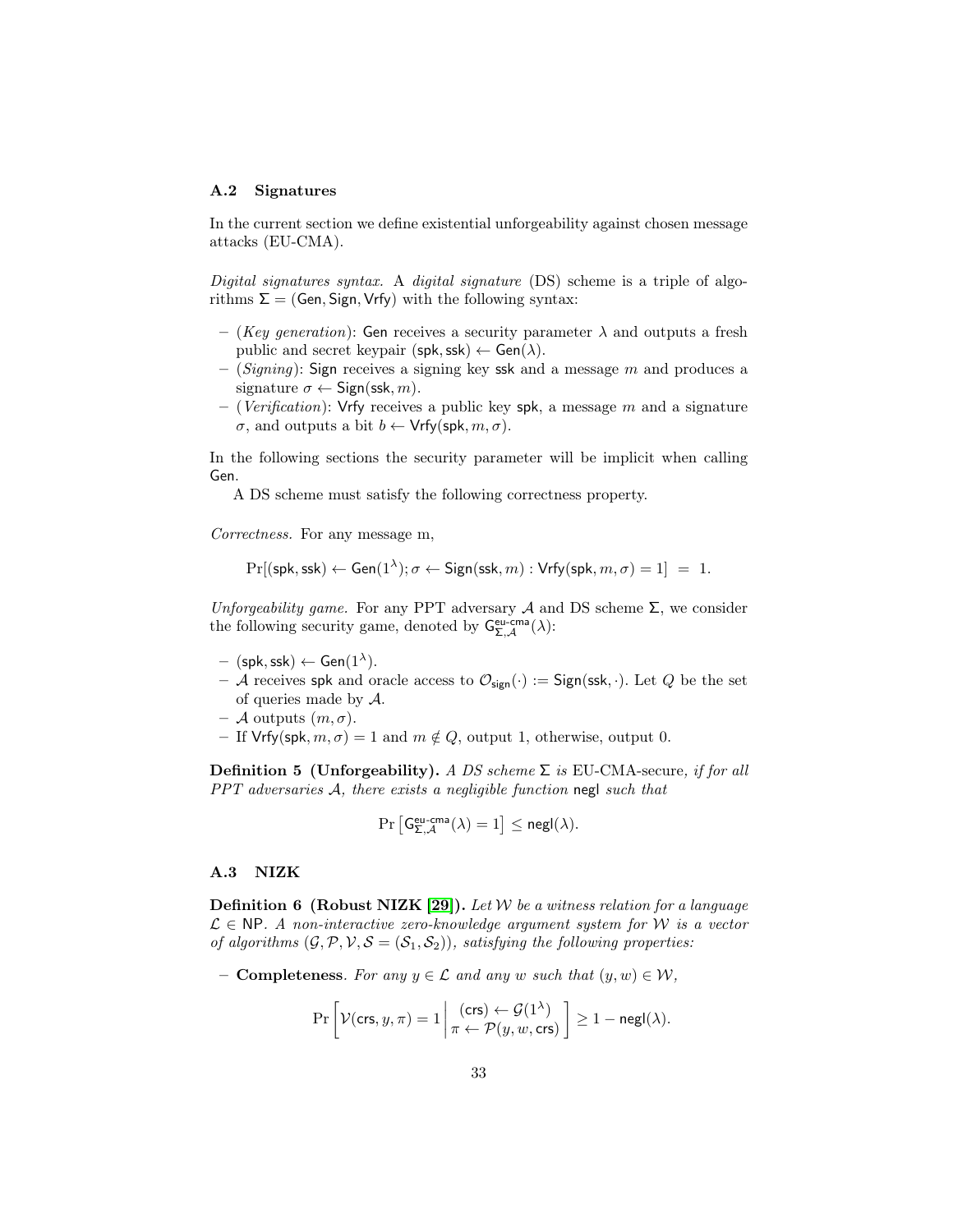$-$  Zero-knowledge. For all non-uniform PPT adversaries  $A$ , we have

$$
\Pr[\mathcal{A}^{\mathcal{P}(\mathsf{crs},\cdot,\cdot)}(\mathsf{crs}) = 1 \mid \mathsf{crs} \leftarrow \mathcal{G}(1^{\lambda})] \approx
$$

$$
\Pr[\mathcal{A}^{\mathcal{S}(\mathsf{crs},\tau,\cdot,\cdot)}(\mathsf{crs}) = 1 \mid (\mathsf{crs},\tau) \leftarrow \mathcal{S}_1(1^{\lambda})],
$$

where  $\mathcal{S}(\hat{\text{crs}}, \tau, y, w) = \mathcal{S}_2(\hat{\text{crs}}, \tau, y)$  if  $(y, w) \in \mathcal{W}$ , otherwise outputs  $\perp$ .

– Simulation sound extractability. There exists a PPT algorithm  $\mathcal{E}$ , such that for all PPT algorithms A, we have

$$
\Pr\left[\begin{array}{c} \mathcal{V}(\hat{\mathrm{cr}}\mathrm{s},y,\pi)=1 \wedge \\ w \notin \mathcal{W}(y) \\ (y,\pi) \notin Q \end{array} \middle| \begin{array}{c} (\hat{\mathrm{cr}}\mathrm{s},\tau) \leftarrow \mathcal{S}_1(1^{\lambda}) \\ (y,\pi) \leftarrow \mathcal{A}^{\mathcal{S}_2(\hat{\mathrm{cr}}\mathrm{s},\tau,\cdot)}(\hat{\mathrm{cr}}\mathrm{s}) \\ w \leftarrow \mathcal{E}(\tau,y,\pi) \end{array} \right] \leq \mathrm{negl}(\lambda),
$$

where Q denotes the simulation queries and answers  $(y_i, \pi_i)$ , produced by the interaction between  $A$  and  $S_2$ .

#### A.4 Additional Functionalities

<span id="page-34-0"></span>**Secure Channel Functionality**  $\mathcal{SC}_R^S$  is the secure channel between source S and receiver R.

```
Functionality \mathcal{SC}_R^SOn message (\text{SED}, m) from S:
  let M \leftarrow M \parallel length(m)return (SENT, m) to ROn message GETMSGS from A:
  output M on the backdoor tape
```
This is quite a strong functionality. The adversary is not activated upon sending, but can later on request the length of messages. This is in line with the modelling of [\[45\]](#page-30-7) (and [\[11\]](#page-27-10)). Like them, we focus on the security guarantees against a corrupted party B and this channel simplifies the simulation of network interactions. We do, however, not see any fundamental obstacles to adopting a more realistic secure channel functionality such as that of [\[19\]](#page-27-8).

*Communication notation.* send (MsG, m) to  $\mathcal{SC}_R^S$  and receive (MsG, m') denotes the secure transmission of a message  $(MSG, m)$  from  $S$  to  $R$ . After sending the message S waits for the reply  $(MSG, m')$  over  $SC_S^R$ . When the identity of the receiver or the sender is obvious from the context, we might use shorthands  $SC^S$ or  $\mathcal{SC}_R$  respectively.

We write send (MSG,  $m$ ) to  $A, p$  to denote a delayed (insecure) output to p. A is first informed about  $(MSG, m)$  and can then determine when and if to deliver the message to p.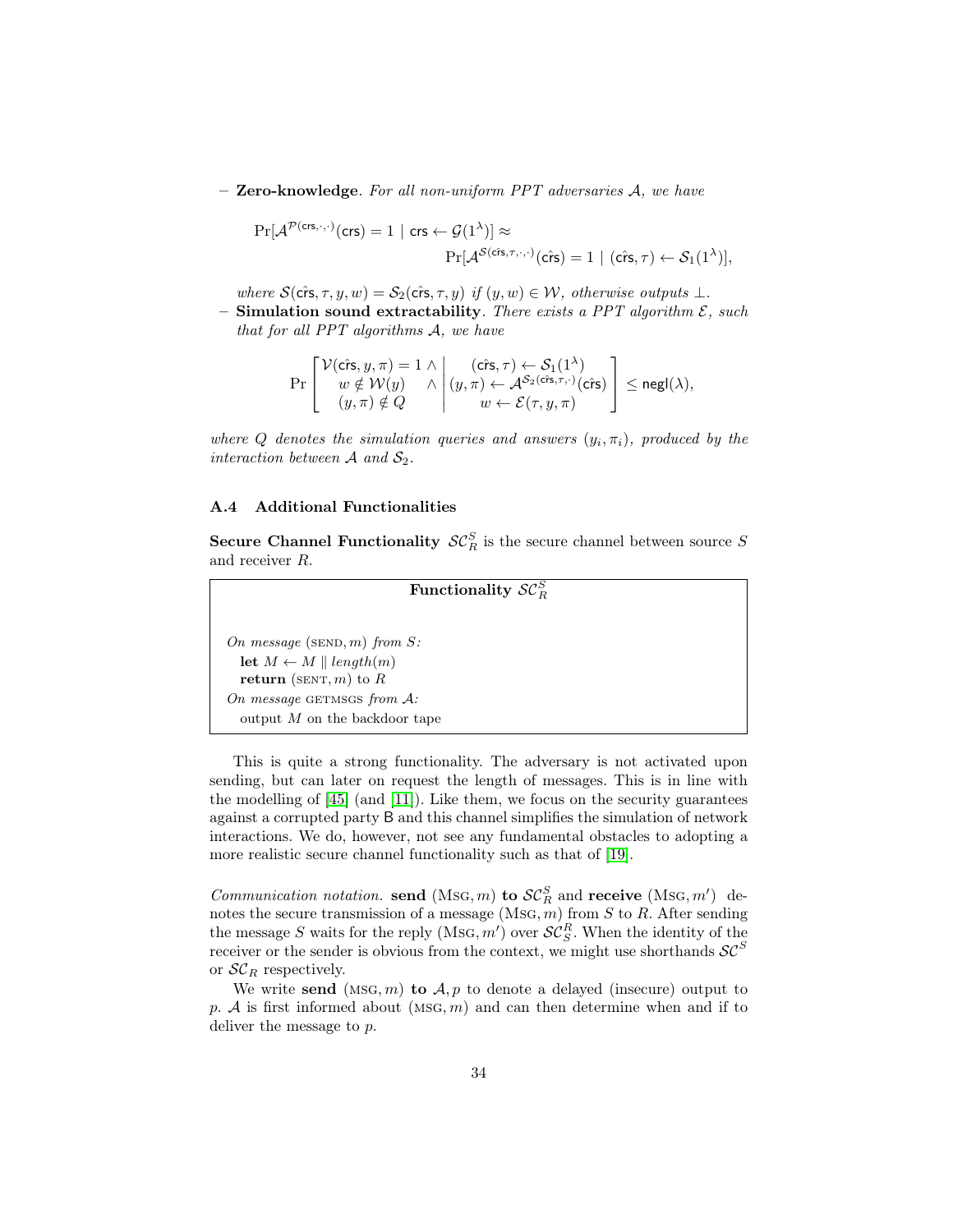**Repository Functionality**  $\mathcal{R}\mathcal{E}\mathcal{P}^{W,\overline{R}}$  is based on the repository functionality of [\[45\]](#page-30-7), parametrised by a writing party W and a set of reading parties  $\overline{R}$ 

## Functionality  $\overline{\mathcal{R}\mathcal{E}\mathcal{P}^{W,\overline{R}}}$

```
On message (WRITE, x) from party W:
  let h \leftarrow getH and lelet M[h] \leftarrow \mathbf{x}return h
On message (READ, h) from party r \in \overline{R}:
  return M[h]
```
Common Reference String Functionality The  $CRS[D]$  functionality, based on the presentation of [\[15\]](#page-27-11), is parametrised by a distribution D.

Functionality  $\mathcal{CRS}[D]$ On message GET from a party  $P$ : if  $\mathsf{crs} = \bot \mathsf{then}$ let crs  $\leftarrow$  D return crs to P

This functionality has a simple interface: on a request from any protocol party (or the adversary), a CRS string sampled from distribution  $D$  is returned. Once the CRS has been sampled, an instance of  $\mathcal{CRS}^{\mathcal{G}}[D]$  will always return the same string. While this functionality is insufficient to realise global protocols in the GUC setting, where it is subsumed by the augmented CRS functionality [\[20\]](#page-28-3), our usage of the functionality in the following sections is limited to local protocols. As a result, we are not concerned with the type of deniability attacks that are addressed by the new functionality.

## <span id="page-35-0"></span>B UC definitions

We provide the definitions for the essential constructs of Universal Composability necessary for understanding this paper. We refer to the original paper [\[19\]](#page-27-8) and the UCGS paper [\[10\]](#page-27-2) for a more comprehensive treatment,

Computational model In the UC framework, protocols are executed by interactive Turing machines (ITM). An ITM is a universal machine with additional tapes for encoding its identity, activation status, and incoming or outgoing messages to other machines (including a dedicated tape, the backdoor tape, that an adversary can use to communicate with a machine that corresponds to a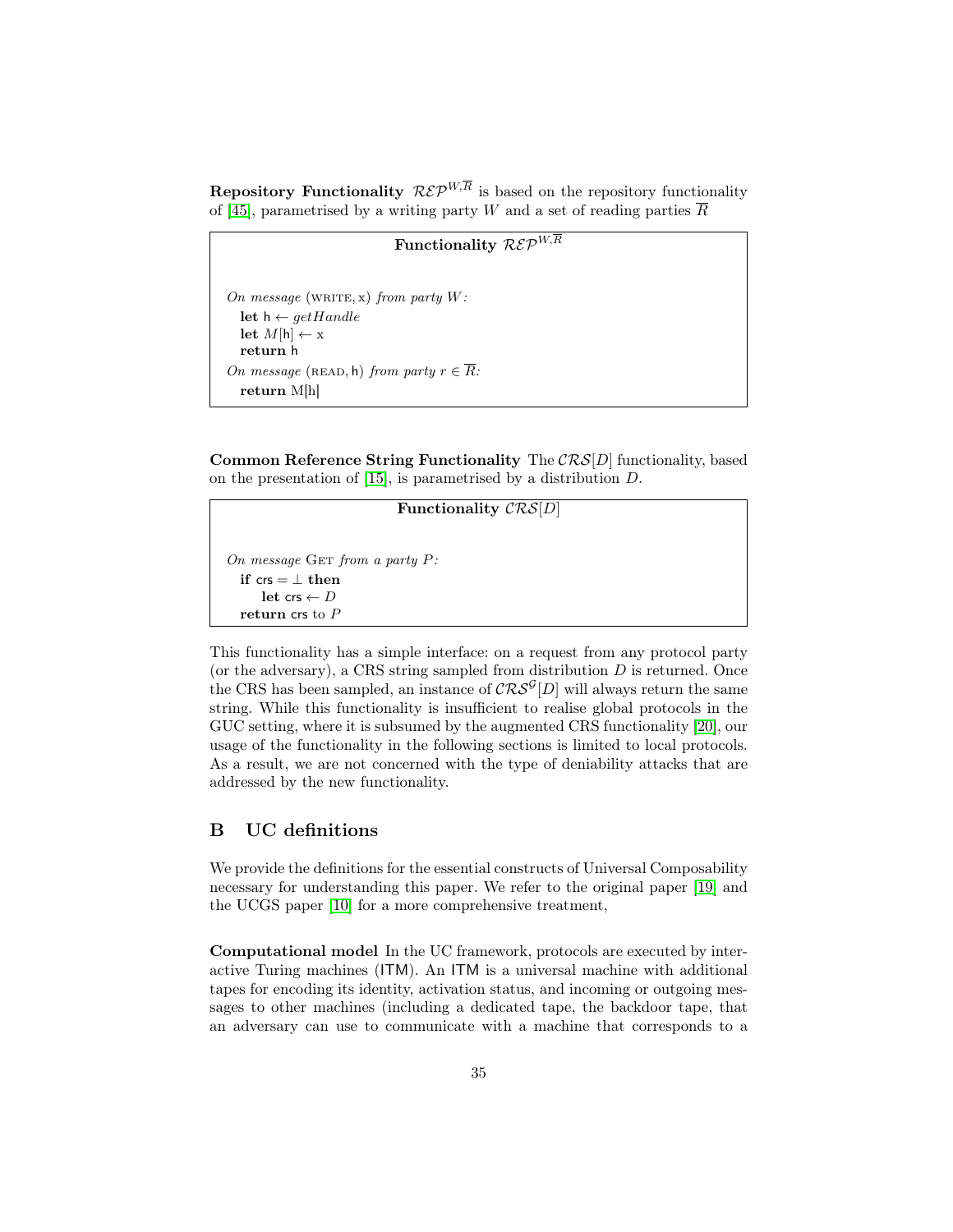corrupted party). The state (configuration) of a machine instance consists of the content of all its tapes. The state of a system of machine instances consists of a collection of such instances with distinct read-only identity tapes (known as the extended identity of an instance); it contains the ITM's code, a session identifier, sid and a party identifier, pid. When instantiated, a machine is given an "import" parameter, which determines how many operations the instance is allowed to execute before it terminates; machines will typically run a number of operations bounded by a polynomial of the import.

The execution of a system of instances is managed by a control function. Given an initial instance, the control function determines what ITIs can be instantiated. The execution begins with the activation of the initial ITI with some input, and ends when it reaches a halting configuration. During the execution, the initial instance might invoke new instances through its external-write tape, if allowed by the control function; these new instances may also instantiate new instances. If an instance  $M'$  accepts some input from instance  $M$ , or sends an output message to  $M$  which is not rejected,  $M'$  is known as a subroutine of  $M$ . An extended system allows the control function to modify instances' externalwrite instructions; this mechanism can be used to modify the system such that, given an instance  $M$  that attempts to instantiate subroutine  $M'$ , a different subroutine  $M''$  gets instantiated, unbeknownst to  $M$ . To allow representing dynamic protocols where the number of participants and the code they run might change over their execution, a protocol session is defined as a set of instances running the same protocol (the main parties of the protocol session, denoted by a shared session id and code within their identity tapes), having been invoked with the intention of interacting with each other with a common purpose. The extended session of a protocol is the set comprising of the main parties of the protocol session, the subroutines of parties already in the extended session, and machines invoked by the sub-parties of the extended session (a sub-party is an ITI that is in the extended session, but not as a main party).

To address modelling specific behaviour, a structured protocol is a set of two (or more) nested ITMs, a body which contains the actual protocol code, and a shell to address modelling functions. Shell and protocol share their externally writable and outgoing tapes, and the shell has write access to all the body's tapes (except for the identity tape).

<span id="page-36-0"></span>UC-emulation A proof of security for a protocol  $\pi$  in the UC setting considers an evolving system of ITM instances, where the initial instance  $\mathcal Z$  is known as the environment, and the instance with pid  $\diamond$  is known as the adversary  $\mathcal{A}$ . The control function allows  $\mathcal Z$  to pass input to  $\mathcal A$  and any ITI with code  $\pi$  and a fixed sid s, without having to use its extended identity as a sender (the identities used by  $Z$  are known as *external identities*). A can only communicate with existing instances and only using their backdoor tapes. All other ITIs include their extended identities in outgoing messages, and can pass input and outputs to ITIs besides  $\mathcal Z$  or  $\mathcal A$ ; but if the target to a message does not exist, it is passed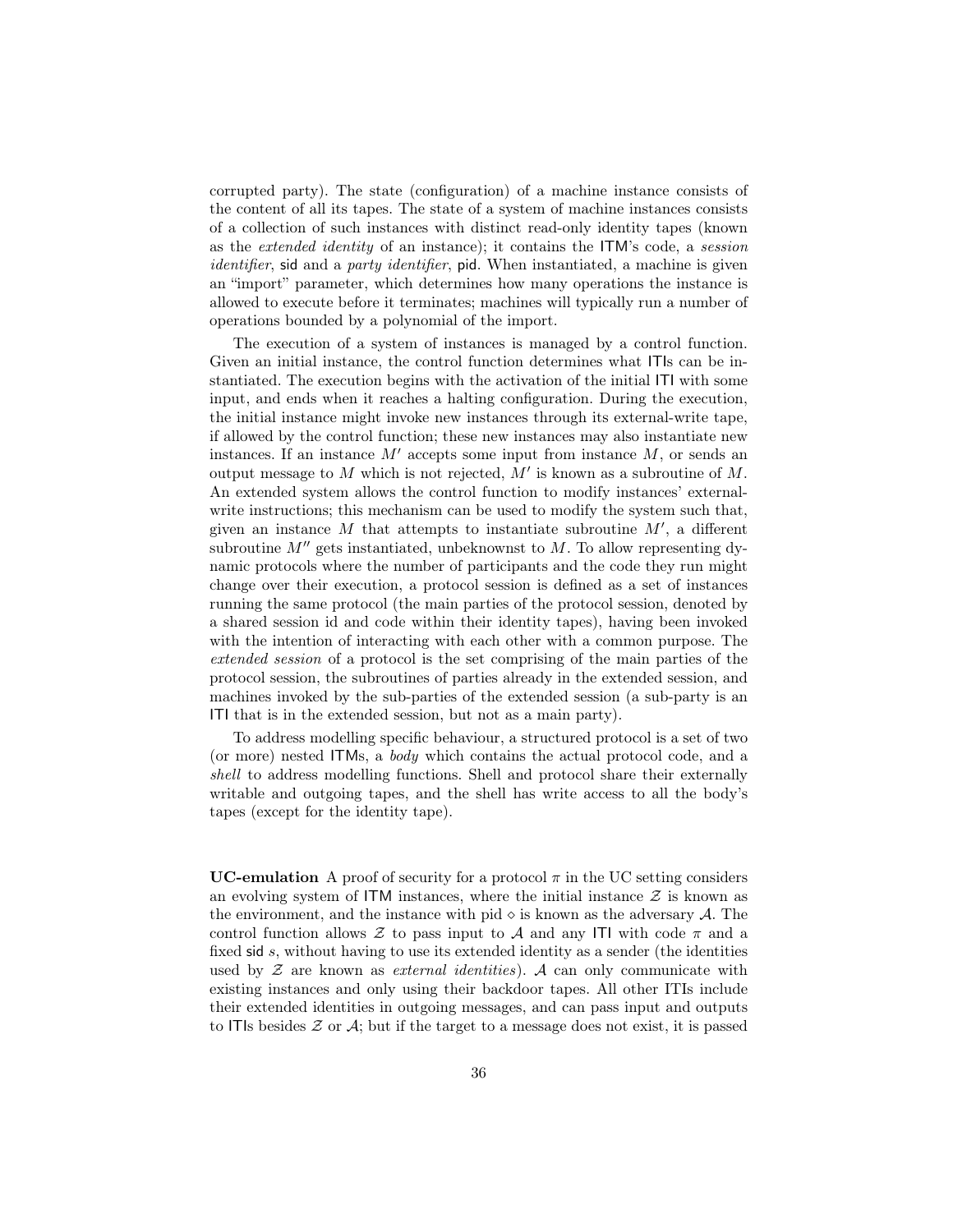as a subroutine-output to  $Z$ . A protocol is subroutine respecting if only the main ITIs of a session can communicate with instances in the extended session.

A  $\gamma$ -subroutine respecting protocol relaxes the conditions of subroutine respecting protocols by also allowing external calls to parties that belong to multiple sessions of  $\gamma$  and to machines in those extended sessions.

 $γ$  is a φ-regular setup if it has no subsidiary with code  $φ$ , and if  $γ$  does not instantiate a new instance of  $\phi$  as part of the output of a subroutine.

While the above control function allows  $\mathcal Z$  to send messages to  $\pi$ 's main parties with identity set to arbitrary ITIs outside of the protocol (external identities), a  $\xi$ -identity-bounded environment is allowed to only use identities satisfying  $\xi$ , a polynomial time boolean predicate on the current system configuration. As the environment is responsible with setting their import, modelling of realistic conditions requires the adversary's computational resources to be at least as large as the protocol it is trying to attack (otherwise, the adversary might not run for the entire protocol execution). Thus, a balanced environment provides the adversary with import at least equal to the sum of all instances in the protocol.

**Definition 7 (UC emulation).** Given two PPT protocols  $\pi$ ,  $\phi$  and some predicate  $\xi$ , we say that  $\pi$  UC-emulates  $\phi$  with respect to  $\xi$ -identity bound environments (or  $\pi \xi$ -UC-emulates  $\phi$ , if  $\xi$  allows all external identities this simplifies to  $\pi$  UC-emulates  $\phi$ ) if for any balanced ξ-identity-bounded environment and any PPT adversary, there exists a PPT simulator  $S$  such that the probability distribution for the outputs of systems  $(\phi, \mathcal{S}, \mathcal{Z})$  and  $(\pi, \mathcal{A}, \mathcal{Z})$  are indistinguishable.

A common variant of the emulation theorem replaces the universal quantifier over adversaries with a single "dummy adversary"  $D$ , who simply transfers messages through parties' backdoor tapes on behalf of the environment, who now has full control over the adversarial protocol.

In practice, in a proof of security, we take  $\phi$  to be an ideal functionality, a protocol that acts as a trusted third party that perfectly executes the functionality it expresses, without accepting corrupt messages from the adversary. We say that protocol IDEAL<sub>F</sub> is the protocol that comprises of the ideal functionality ITI  $F$ , which cannot be corrupted by adversarial calls, and a set of dummy parties that reproduce the structure of a realistic distributed protocol, but in practice forward all inputs and receive outputs from  $\mathcal F$ . We say that if some protocol  $\pi$  $\xi$ -UC-emulates IDEAL<sub>F</sub> and is  $\xi$ -subroutine respecting, then  $\pi \xi$ -UC-realises F.

A protocol  $\rho$  is said to be  $(\pi, \phi, \xi)$ -compliant if ITIs in  $\rho$  that make subroutine calls to  $\phi$  or  $\pi$  satisfy  $\xi$ , and make no calls to protocol instances of  $\pi$  and  $\phi$  that belong to the same session. A protocol is subroutine exposing if it allows the adversary to find out if a certain ITI belongs to its extended session.

Definition 8 (Universal Composition). Given PPT protocols  $\pi, \phi, \rho$  and predicate  $\xi$ , if  $\pi, \phi$  are both subroutine respecting and subroutine exposing,  $\rho$ is  $(\pi,phi, \xi)$ -compliant and  $\pi \xi$ -UC-emulates  $\phi$ , the protocol  $\rho^{\phi \to \pi}$  UC-emulates ρ, where  $\rho^{\phi \to \pi}$  is the protocol where all of ρ's calls to subroutine  $\phi$  are replaced with calls to subroutine  $\pi$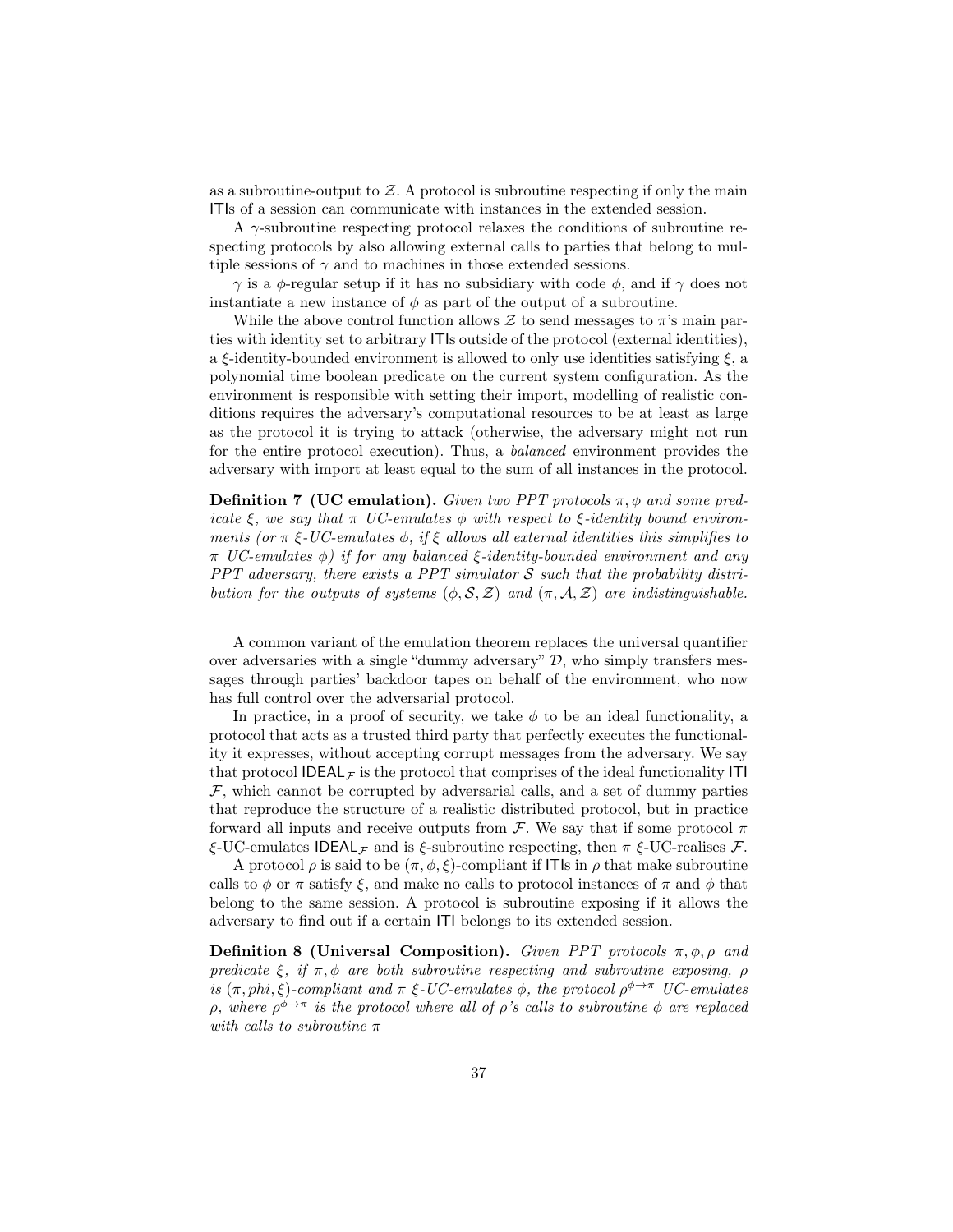## <span id="page-38-0"></span>C Proof of security Hybrids

We proceed to show that the real world execution with respect to the Steel protocol and dummy adversary is indistinguishable from the ideal execution w.r.t. the ideal functionality FESR and the simulator described in Section [5.](#page-18-0) Let Hybrid 0 be the real world execution w.r.t. to the Steel protocol and dummy adversary.

Hybrid 1 We define Hybrid 1 to be identical to 0, but as translated to the ideal world; that is, we replace protocol Steel with a protocol consisting of dummy parties A, B, C and ideal functionality FE; the dummy adversary machine is replaced by a simulator  $S'_{\rm FESR}$ , who emulates Steel's execution by emulating all operations that would normally be run by the honest parties. Messages are now sent to the ideal functionality, but the responses are ignored and the original protocol is perfectly executed by  $\mathcal{S}'_{\text{FESR}}$ . Hybrid 0 and 1 are indistinguishable by UC-emulation, and because their behaviour is equivalent due to simulator  $\mathcal{S}'_{\text{FESR}}$ . Since the ideal functionality is not visible to the environment, it is harmless for the dummy parties to send messages to it.

**Lemma 1.**  $H_0$  is identical to  $H_1$ .

Hybrid 2 diverges from Hybrid 1 in that all signature verifications obtained with the attestation public key  $vk_{att}$  are replaced by the process of storing all outgoing messages from the  $G_{\text{att}}$  functionality in a map data structure, and checking on verification that the message and corresponding signature were correctly recorded. The behaviour of the two hybrids is equivalent, as long as the adversary in Hybrid 2 is not able to provide a signature such that the verification checks are successful, even if the messages were not recorded as coming through the  $G_{\text{att}}$  functionality. Assuming the unforgeability property of  $G_{\text{att}}$ 's signature scheme is satisfied, Hybrid 1 is then indistinguishable to Hybrid 2.

**Lemma 2.** If  $\Sigma$  is EU-CMA secure then  $H_1 \approx H_2$ , over the randomness used by all parties in  $H_1$ ,  $H_2$ .

Proof. To prove the indistinguishability of the two hybrids, we show how an environment  $\mathcal Z$  that breaks attestation can be used to build an adversary  $\mathbb R$  that breaks unforgeability of the signature scheme.

For attestation to break, the adversary needs to produce signature  $\sigma$  such that  $\Sigma$ . Vrfy(vk<sub>att</sub>,  $\sigma$ , (sid, eid<sub>X</sub>, prog<sub>X</sub>, out)) = 1 for some program prog<sub>X</sub> and output out such that no execution of  $\mathsf{prog}_\mathsf{X}$  under sid produced out with attestation  $\sigma$ 

We now describe adversary  $\mathbb{R}$ , whose goal is to break signature game  $\mathcal{C}^{\Sigma}$  by submitting a forged signature.

 ${\rm Reduction}\; \mathbb{R}^{\mathcal{C}^\Sigma, \mathcal{Z}}$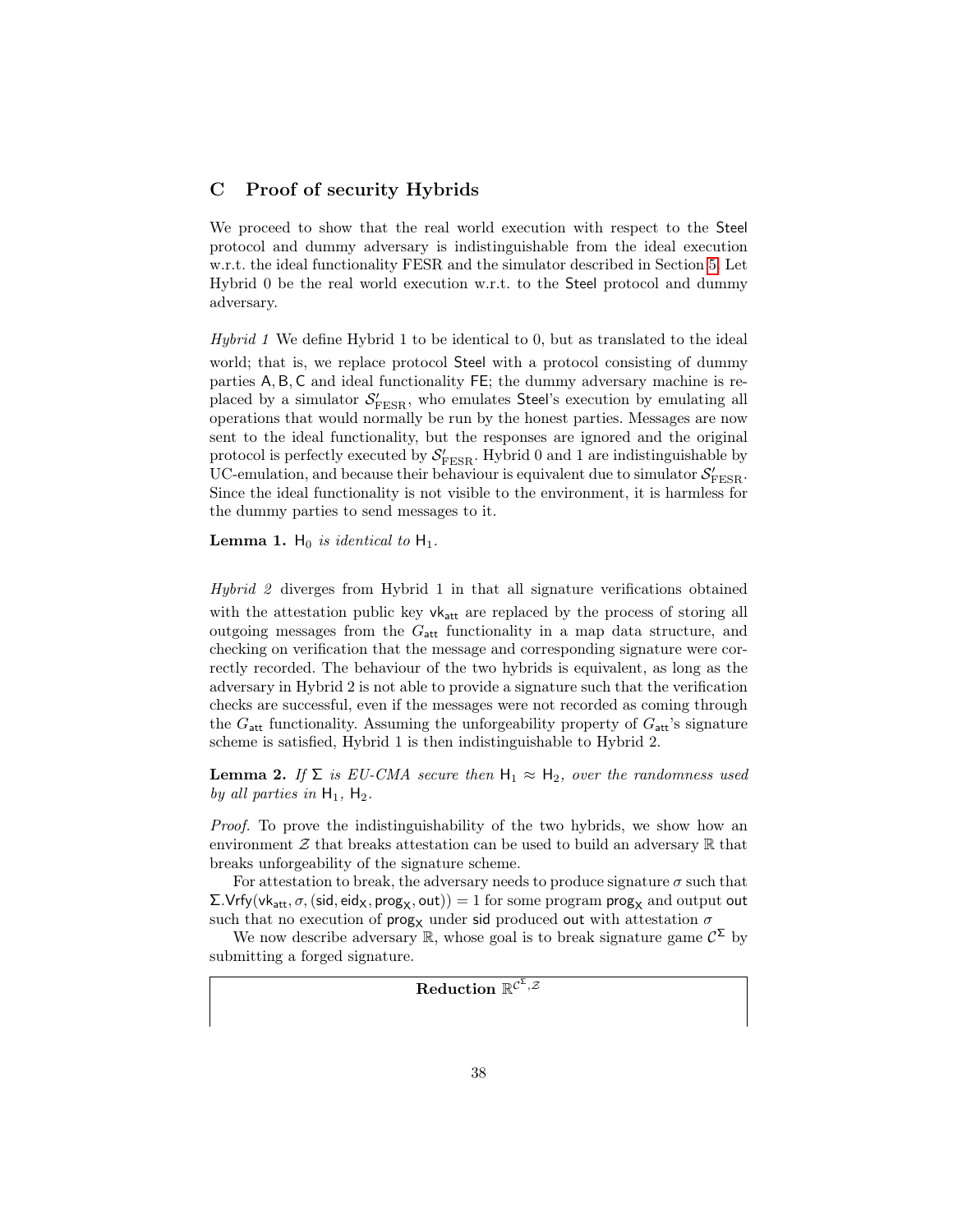```
State variables Description
                          spk Public key for game \mathcal{C}^{\Sigma}\mathcal{H} \leftarrow \{\}|\text{Repository of message requests}\|\mathcal{G} \leftarrow \{ \} Collects all enclave programs registered by \mathcal{Z}state \leftarrow \{ \} Dictionary to hold the state for each function
On message (SETUP, P):
   if mpk = \perp then
         (mpk, msk) \leftarrow PKE.PGen(1^{\lambda})send GET to CRS and receive (CRS, crs)
   if P = A then
         send (SETUP, mpk) to SC_Aelse if P = B then
         send (SETUP, mpk, eid<sub>KME</sub>) to \mathcal{SC}_B and receive (PROVISION, \sigma, eid<sub>DE</sub>, pk<sub>KD</sub>)
         \mathbf{m} \leftarrow (\mathsf{sid}, \mathsf{eid}_{\mathsf{DE}}, \mathsf{prog}_{\mathsf{DE}}, \mathsf{pk})if ∑.Vrfy(spk, m, \sigma) \wedge \sigma \not\in \mathcal{C}^{\Sigma}.Q then
               output (m, σ) to \mathcal{C}^{\Sigma}c \leftarrow PKE.Enc(pk, msk)\sigmaκм\epsilon \leftarrow \mathcal{C}^{\mathsf{\Sigma}}.\mathcal{O}_{\mathsf{sign}}(\mathsf{sid},\mathsf{eid},\mathsf{prog}_{\mathsf{KME}},\mathrm{c})send (provision, c, \sigma_{\text{KME}})) to \mathcal{SC}_{\text{B}}On message (keygen, F, B):
   if F \not\in F \vee mpk = \bot then return \bot\sigma \leftarrow \mathcal{C}^{\Sigma}.\mathcal{O}_{sign}(keygen, F)state \leftarrow \vec{0}send (KEYGEN, (F, \sigma)) to \mathcal{SC}_BOn message (\text{ENCRYPT}, m):
   if mpk = \perp \vee m \notin \mathcal{X} then return \perph \leftarrow getHandle; \mathcal{H}[h] \leftarrow mreturn (ENCRYPTED, h)
On message (READ, h) from party B to R\mathcal{E}P:
   m \leftarrow \mathcal{H}[h]r \leftarrow \{0, 1\}^{\lambda}; ct \leftarrow PKE.Enc(mpk, m; r)
   \pi \leftarrow \mathcal{P}((\text{mpk}, \text{ct}), (\text{m}, \text{r}), \text{crs})return (ct, \pi)
On message GETPK from B to G_{att}:
   return spk
On message (INSTALL, idx, prog) from B to G_{att}:
    eid \leftarrow \{0,1\}^{\lambda}\mathcal{G}[eid] \leftarrow (idx, prog)send eid to B
On message (RESUME, eid, input) from B to G_{att}:
   if input[0] = init-setup then
         if \mathcal{G}[eid][1] \neq \mathsf{prog}_{DE} then abort
         (int\text{-}setup, \text{eid}_{KME}, \text{crs}) \leftarrow input(\mathsf{pk}, \mathsf{sk}) \leftarrow \mathsf{PKE}.\mathsf{PGen}(1^\lambda)output \leftarrow (pk, eid_{KME}, crs)
```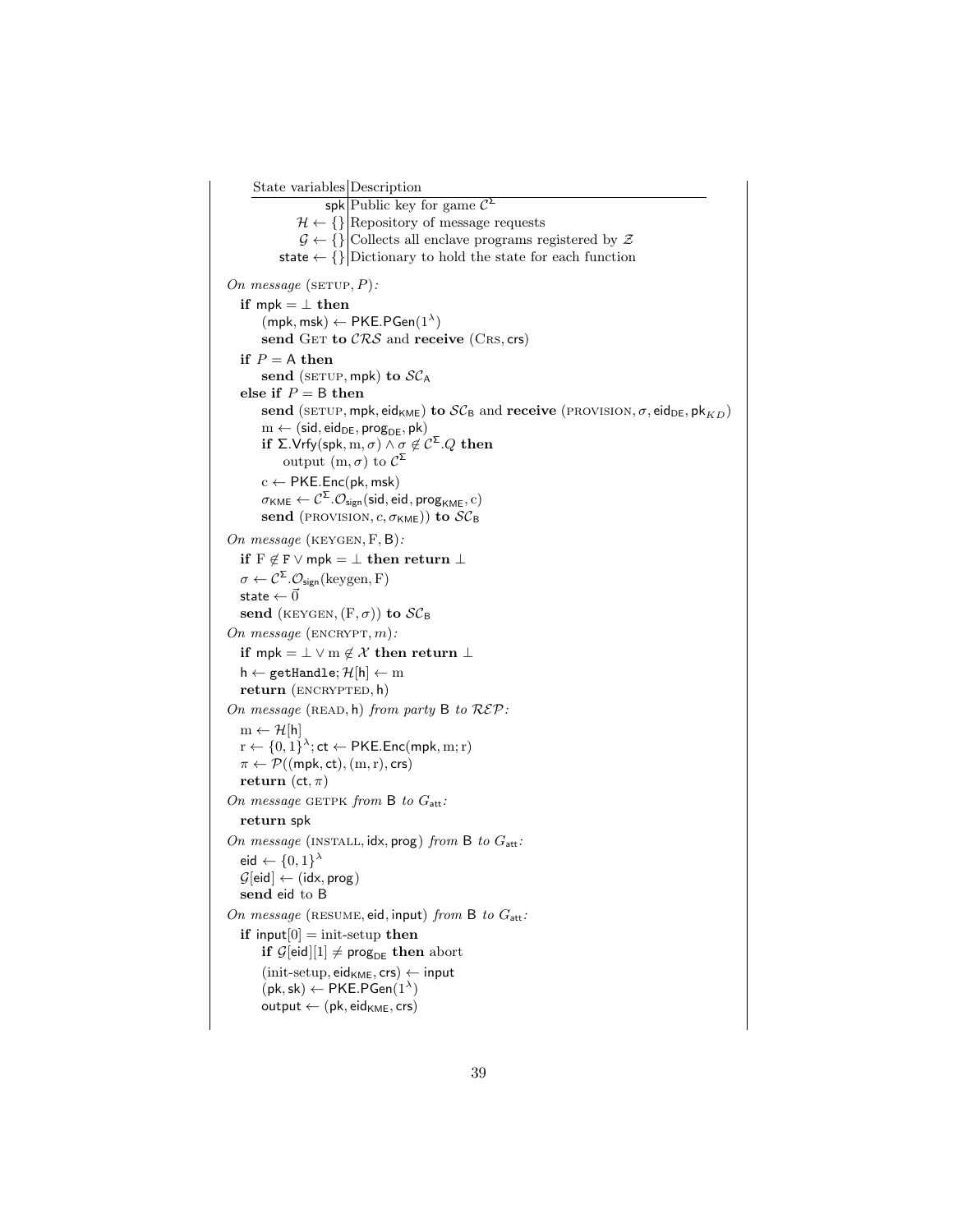$\sigma \leftarrow \mathcal{C}^{\mathsf{\Sigma}}.\mathcal{O}_{\mathsf{sign}}(\mathsf{sid},\mathsf{eid},\mathsf{prog}_{\mathsf{DE}},\mathsf{output})$ forward (output,  $\sigma$ ) to B else if  $input[0] = complete-setup$  then if  $\mathcal{G}[eid][1] \neq \text{prog}_{DE}$  then abort  $(\text{complete-setup}, ct_{key}, \sigma_{KME}) \leftarrow \text{input}$  $\mathbf{m} \leftarrow (\mathcal{G}[\mathsf{eid}][0], \mathsf{eid}_{\mathsf{KME}}, \mathsf{prog}_{\mathsf{KME}}, \mathsf{ct}_{\mathsf{key}})$ if Σ.Vrfy(spk,  $\mathrm{m}, \sigma_{\mathsf{KME}}$  )  $\wedge$   $\sigma_{\mathsf{KME}} \not\in \mathcal{C}^{\mathsf{\Sigma}}. Q$  then output  $(m,\sigma_{\mathsf{KME}})$  to  $\mathcal{C}^{\mathsf{\Sigma}}$ else if input $[0]$  = provision then if  $\mathcal{G}[eid][1] \neq \text{prog}_{DE}$  then abort  $(\text{provision}, \sigma, \text{eid}, \overline{\mathsf{pk}}_{\mathsf{FD}}, \mathsf{sk}_{\mathrm{F}}, \mathrm{F}) \leftarrow \mathsf{input}$  $\text{m}_1 \gets (\mathcal{G}[\mathsf{eid}][0], \mathsf{eid}_\mathsf{KME}, \mathsf{prog}_\mathsf{KME}, (\text{keygen}, \text{F}))$ if ∑.Vrfy(spk,  $\mathrm{m}_1,$  sk $_\mathrm{F})\wedge$  sk $_\mathrm{F}\not\in \mathcal{C}^\Sigma.Q$  then output  $(\mathrm{m}_1,\sigma)$  to  $\mathcal{C}^{\mathsf{\Sigma}}$  $m_2 \leftarrow (\mathcal{G}[eid][0], eid, prog_{FE}[F], pk_{FD})$ if ∑.Vrfy $({\sf spk}, {\rm m}_2, \sigma) \wedge \sigma \not\in \mathcal{C}^\Sigma. Q$  then output  $(m_2, \sigma)$  to  $\mathcal{C}^{\mathsf{\Sigma}}$  $ct \leftarrow PKE.Enc(pk_{FD},msk), output \leftarrow (ct,crs)$  $\sigma_\mathsf{DE} \leftarrow \mathcal{C}^\Sigma . \mathcal{O}_\mathsf{sign}(\mathsf{sid}, \mathsf{eid}, \mathsf{prog}_\mathsf{DE}, \mathsf{output})$ forward (output,  $\sigma_{DE}$ ) to B else if input $[0]$  = run then if  $\mathcal{G}[eid][1] \neq \text{prog}_{\text{FE}[F]}$  then abort  $(\text{run}, \sigma, \text{eid}_{\text{DE}}, \text{ct}_{\text{key}}, \text{ct}_{\text{msg}}, \text{crs}, \text{y}') \leftarrow \text{input}$ if  $y' \neq \bot$  then out  $\leftarrow y'$ else  $\mathrm{m} \leftarrow (\mathcal{G}[\mathsf{eid}][0], \mathsf{eid}_{\mathsf{DE}}, \mathsf{prog}_{\mathsf{DE}}, \mathsf{ct}_{\mathsf{key}}, \mathsf{crs})$ if ∑.Vrfy $(\mathsf{spk},\mathsf{m},\sigma) \land \sigma \not\in \mathcal{C}^{\mathsf{\Sigma}}.Q$  then output (m, σ) to  $\mathcal{C}^{\Sigma}$ if N. $\mathcal{V}((\text{mpk}, \text{ct}), \pi, \text{crs}) = 0$  then return  $\perp$  $m$ em  $\leftarrow$  state  $(\textsf{output}, \textsf{mem}') \leftarrow F(\textsf{PKE}.\textsf{Dec}(\textsf{msk}, \textsf{ct}_{\textsf{msg}}), \textsf{mem})$  $\sigma_\mathsf{FE} \leftarrow \mathcal{C}^\mathsf{\Sigma}.\mathcal{O}_\mathsf{sign}(\mathsf{sid},\mathsf{eid},\mathsf{prog}_\mathsf{DE},\mathsf{out})$ forward (out,  $\sigma_{FE}$ ) to B

Hybrid 3 Let Hybrid 3 replace the output of calls to the provision procedure for

enclave KME with new value  $(\mathsf{ct}', \sigma)$ , where  $\mathsf{ct}' \leftarrow \mathsf{PKE}.\mathsf{Enc}(\mathsf{pk}_{KD}, 0^{|\mathsf{sk}|})$  for the legitimate  $\mathsf{pk}_{KD}$ , sk held within the enclave, and  $\sigma$  is a valid attestation signature for an execution that produces ct'. If the PKE scheme internal to the KME program is CCA-secure, the two hybrids are indistinguishable to an attacker. Let Hybrid 3.1 replace the return value of calls to procedure provision on enclave DE with  $(ct', \sigma)$ , with  $ct' \leftarrow \text{PKE}$ .Enc $(\text{pk}_{FD}, 0^{|\text{sk}|})$  and  $\sigma$  being a valid attestation signature on the produced output. Similarly, this hybrid is indistinguishable to the previous if PKE provides CCA security.

Below, we prove the following to lemmas, via reductions to CCA security of the encryption scheme. The two reductions are quite similar and depicted below.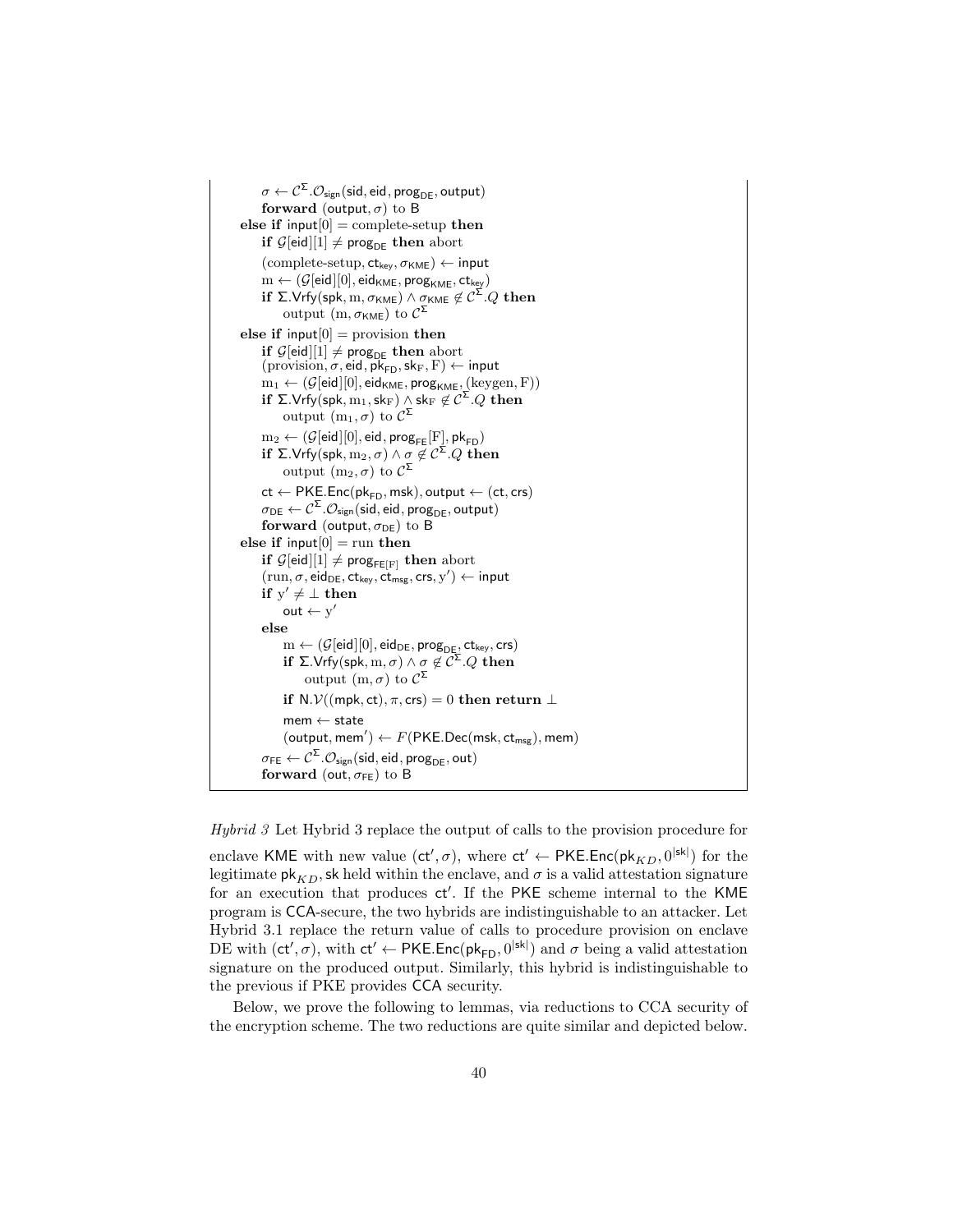**Lemma 3.** If PKE is CCA secure, then  $H_2 \approx H_3$ , over the randomness used by  $H_2$ ,  $H_3$ .

**Lemma 4.** If PKE is CCA secure, then  $H_3 \approx H_{3,1}$ , over the randomness used by those experiments.

*Proof.* We use an adversary  $Z$  who can distinguish between the two hybrids  $H_2$ and  $H_3$  to construct an adversary  $\mathbb R$  with the goal of breaking the CCA-security game challenger  $C^{PKE}$ . The challenge encryption ct replaces the encryption of  $pk<sub>KD</sub>$ , the public key used to securely transfer the master secret key between the prog<sub>KME</sub> and prog<sub>DE</sub> enclaves. Z also instantiates a signature scheme  $\Sigma$  to reproduce the attestation role of  $G_{\text{att}}$ 

Note: for this and all following reductions, we follow the convention that, for all subroutines (or parts of subroutines) not explicitly defined in the current reduction, the same code as the previous reduction applies. Furthermore, any calls to the challenge game is replaced with the corresponding primitive.

```
{\rm Reduction} \; \mathbb{R}^{\mathcal{Z}, \mathcal{C}^{\mathsf{PKE}}}State variables Description
                       \frac{\mathsf{pk}_{KD}}{\mathsf{Public key}} for game \mathcal{C}^{\mathsf{PKE}}\mathcal{H} \leftarrow \{\}\big| Repository of message requests
                   \mathcal{G} \leftarrow \{\}\big Collects all enclave programs registered by \mathcal{Z}state \leftarrow \{\}\left|\text{Dictionary to hold the state for each function}\right|\right|On message (SETUP, P):
   if mpk = \perp then
          (mpk, msk) \leftarrow PKE.PGen(1^{\lambda})(\mathsf{spk},\mathsf{ssk}) \leftarrow \Sigma.\mathsf{Gen}(1^{\lambda})send GET to CRS and receive (CRS, crs)
   if P = A then
         send (SETUP, mpk) to SC_Aelse if P = B then
         send (SETUP, mpk, eid<sub>KME</sub>) to SC_B and receive (PROVISION, \sigma, eid<sub>DE</sub>, pk<sub>KD</sub>)
          \mathrm{m}_0 \leftarrow \textsf{msk}; \mathrm{m}_1 \leftarrow 0^{|\textsf{msk}|}send (CHALLENGE, \mathrm{m}_0, \mathrm{m}_1) to \mathcal{C}^\mathsf{PKE} and receive ct
         \sigma_{\rm sk} \leftarrow \Sigma.\mathsf{Sign}(\mathsf{ssk},(\mathsf{idx},\mathsf{eid}_{\mathsf{KME}},\mathsf{prog}_{\mathsf{KME}},\mathsf{ct}))send (PROVISION, ct, \sigma_{sk})) to SC_BOn message (RESUME, eid, input) from B to G_{\text{att}}:
   if input[0] = \text{init-setup} then
         if \mathcal{G}[eid][1] \neq \text{prog}_{DE} then abort
         (int\text{-}setup, \text{eid}_{KME}, \text{crs}) \leftarrow input\mathsf{output} \leftarrow (\mathsf{pk}_{KD}, \mathsf{eid}_{\mathsf{KME}}, \mathsf{crs})forward (output, \Sigma. Sign(ssk, (sid, eid, prog<sub>KME</sub>, output)))
   else
          ...
On message (Dec, k, c) from Z to PKE:
```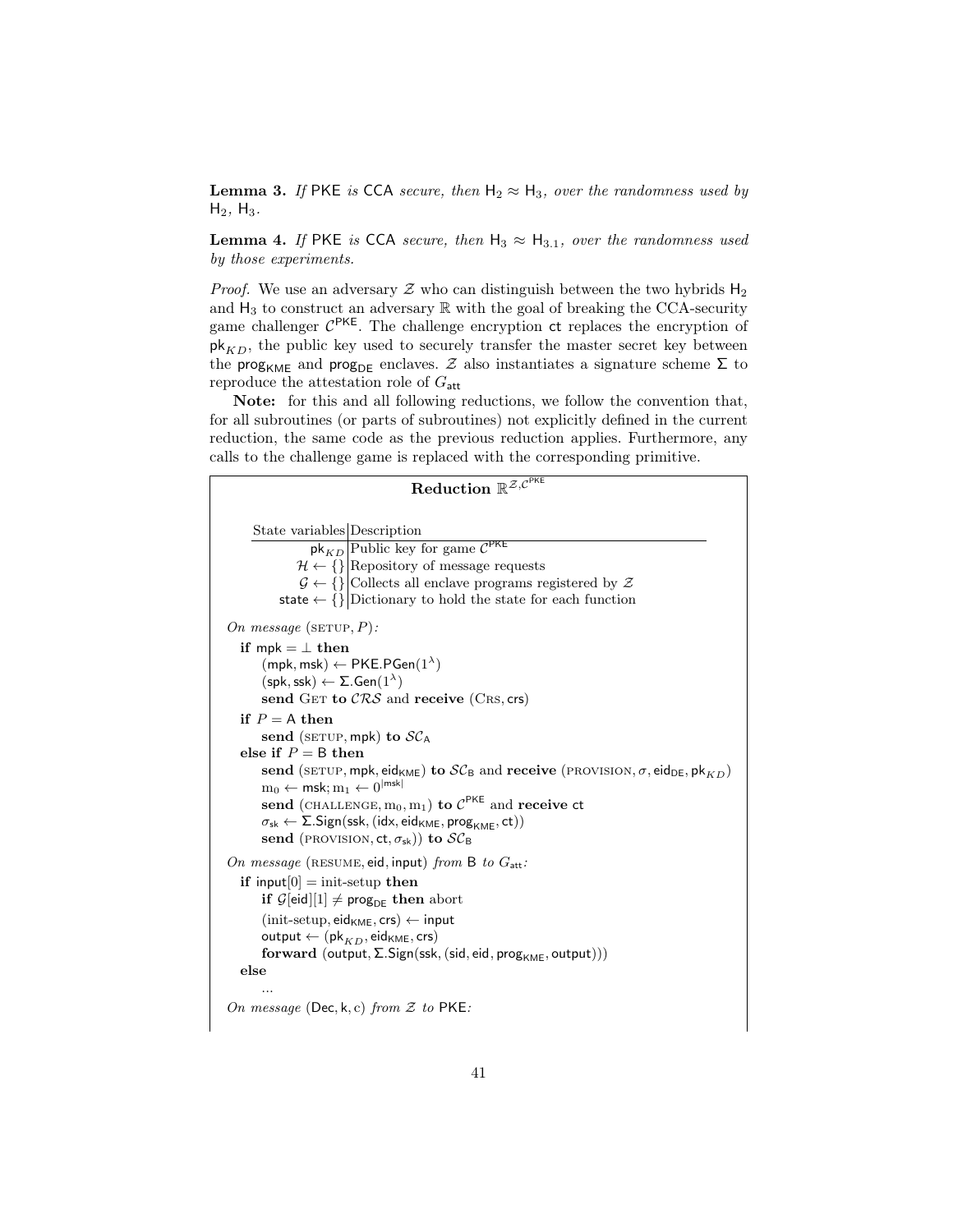```
\mathbf{if}\,\,\mathsf{k}=\mathsf{sk}_{KD}\,\,\mathbf{then}\mathsf{return}~ \mathcal{C}^{\mathsf{PKE}}. \mathsf{Dec}(\mathsf{sk}_{KD}, c)else
         return PKE.Dec(k, c)On message (OUTPUT, b) from \mathcal{Z}.output b
```
...

Let  $\mathcal Z$  be an adversary that distinguishes between  $H_3$  and  $H_{3.1}$ ; we construct an adversary  $\mathbb R$  which calls onto  $\mathcal Z$  to win the CCA game, by serving the challenge ciphertext to  $\mathcal Z$  as  $\mathsf{pk}_{\mathsf{FD}},$  the encryption key between enclaves running  $\mathsf{prog}_{\mathsf{DE}}$ and  $\mathsf{prog}_{\mathsf{FE}}$ .

| Reduction $\overline{\mathbb{R}^{\mathcal{Z},\mathcal{C}^{\text{PKE}}}}$                                                                                                                   |
|--------------------------------------------------------------------------------------------------------------------------------------------------------------------------------------------|
|                                                                                                                                                                                            |
| State variables Description                                                                                                                                                                |
| $pk_{FD}$ Public key for game $C^{PKE}$                                                                                                                                                    |
| $\mathcal{H} \leftarrow \{\}\big \text{Repository of message requests}\big $                                                                                                               |
| $\mathcal{G} \leftarrow \{\} \text{Collects all enclave programs registered by }\mathcal{Z}\$                                                                                              |
| On message (SETUP, $P$ ):                                                                                                                                                                  |
| if mpk = $\perp$ then                                                                                                                                                                      |
| $(mpk, msk) \leftarrow PKE.PGen(1^{\lambda})$                                                                                                                                              |
| $(\mathsf{spk}, \mathsf{ssk}) \leftarrow \Sigma . \mathsf{Gen}(1^{\lambda})$                                                                                                               |
| send GET to $CRS$ and receive (CRS, crs)                                                                                                                                                   |
| if $P = A$ then                                                                                                                                                                            |
| send (SETUP, mpk) to $SC_A$                                                                                                                                                                |
| else if $P = B$ then                                                                                                                                                                       |
| send (SETUP, mpk, eid <sub>KME</sub> ) to $SC_B$ and receive (PROVISION, $\sigma$ , eid <sub>DE</sub> , pk <sub>KD</sub> )                                                                 |
| $\mathsf{ct} \leftarrow \mathsf{PKE}.\mathsf{Enc}(\mathsf{pk}_{KD},\mathsf{msk})$<br>$\sigma_{\rm sk} \leftarrow \Sigma$ . Sign(ssk, (idx, eid <sub>KME</sub> , prog <sub>KME</sub> , ct)) |
| send (PROVISION, ct, $\sigma_{sk}$ ) to $SC_B$                                                                                                                                             |
|                                                                                                                                                                                            |
| On message (RESUME, eid, input) from B to $G_{\text{att}}$ :                                                                                                                               |
| if input $[0]$ = init-setup then                                                                                                                                                           |
| if $\mathcal{G}[eid][1] \neq \mathsf{prog}_{\mathsf{DE}}$ then abort                                                                                                                       |
| $(int\text{-}setup, \text{eid}_{KME}, \text{crs}) \leftarrow input$                                                                                                                        |
| $(\mathsf{pk}, \mathsf{sk}) \leftarrow \mathsf{PKE}.\mathsf{PGen}(1^{\lambda})$                                                                                                            |
| $output \leftarrow (pk, eid_{KME}, crs)$<br>$\sigma \leftarrow \Sigma$ . Sign(ssk, (sid, eid, prog <sub>DE</sub> , output))                                                                |
| forward (output, $\sigma$ ) to B                                                                                                                                                           |
| else if input $[0]$ = provision then                                                                                                                                                       |
| if $\mathcal{G}[\text{eid}] \neq \text{prog}_{\text{DE}}$ then abort                                                                                                                       |
| $m_0 \leftarrow$ msk; $m_1 \leftarrow 0^{ msk }$                                                                                                                                           |
| send (CHALLENGE, $m_0, m_1$ ) to $C^{PKE}$ and receive ct                                                                                                                                  |
| $output \leftarrow (ct, crs)$                                                                                                                                                              |
| forward (output, $\Sigma$ . Sign(ssk, (sid, eid, prog <sub>DE</sub> , output)) to B                                                                                                        |
| else                                                                                                                                                                                       |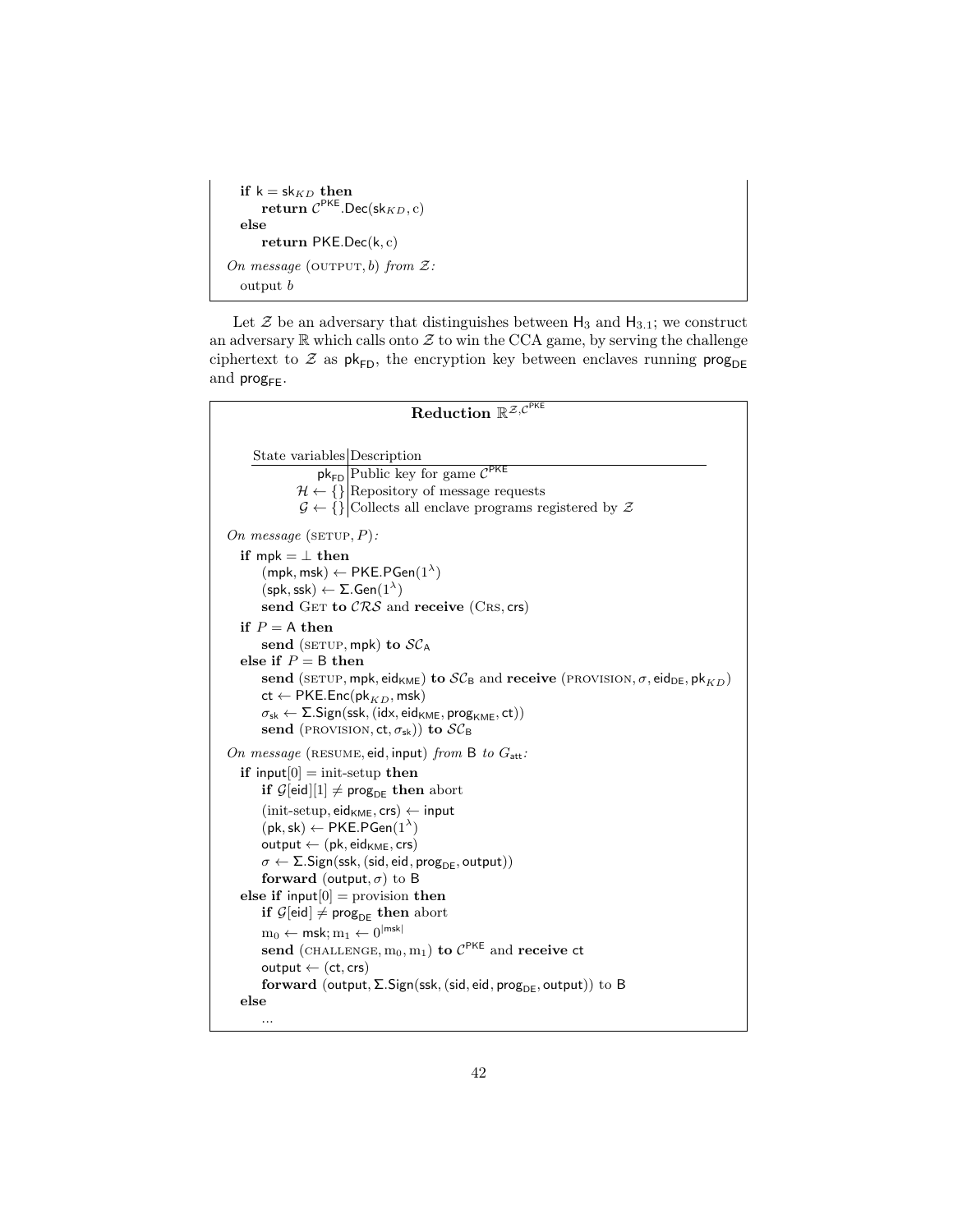*Hybrid* 4 This hybrid differs from  $H_{3,1}$  in how the Proof of Plaintext Knowledge is computed for a message encryption. Namely, instead of making calls to the honest prover, it simply creates simulated proofs using the trapdoor. The reduction defined below receives oracle access to either  $P$  or  $S_2$ . Therefore, by distinguishing between the two experiments, one can break the zero-knowledge property of the NIZK scheme N. More formally, we prove the following lemma.

**Lemma 5.** Assuming the zero-knowledge property of  $N,H_{3,1} \approx H_4$ , over the randomness used by those experiments.

*Proof.* Given adversary  $Z$ , which is capable of distinguishing between the two hybrids, we define an adversary R, with the goal of breaking the zero-knowledge game  $\mathcal{C}^N$ . The reduction against the zero-knowledge property of N is defined below.

| Reduction $\mathbb{R}^{\mathcal{Z}, \mathcal{C}^{\overline{\mathbb{N}}}}$                          |
|----------------------------------------------------------------------------------------------------|
|                                                                                                    |
| State variables Description                                                                        |
| $\mathcal{H} \leftarrow \{\} \overline{\text{Repository of message requests}}\ $                   |
| $\mathcal{G} \leftarrow \{\} \text{Collects all enclave programs registered by }\mathcal{Z}\$      |
| $\mathcal{J} \leftarrow \{\}\left \text{Storage of N proofs}\right $                               |
| state $\leftarrow \{\}\left  \text{Dictionary to hold the state for each function}\right $         |
| $(\mathsf{crs}, \tau) \leftarrow \mathsf{N}.\mathcal{S}_1$ Simulated reference string and trapdoor |
| On message (SETUP, $P$ ):                                                                          |
| if mpk $=$ $\perp$ then                                                                            |
| $(mpk, msk) \leftarrow PKE.PGen(1^{\lambda})$                                                      |
| $(\mathsf{spk}, \mathsf{ssk}) \leftarrow \Sigma . \mathsf{Gen}(1^{\lambda})$                       |
|                                                                                                    |
| On message (READ, h) from party B to $R\mathcal{E}P$ :                                             |
| $m \leftarrow \mathcal{H}[h]$ ; send GET to $\mathcal{CRS}$ and receive (CRS, crs)                 |
| $r \leftarrow \{0, 1\}^{\lambda}; ct \leftarrow \textsf{PKE}.\textsf{Enc}(\textsf{mpk}, m; r)$     |
| send (CHALLENGE, (mpk, ct), (r, m)) to $\mathcal{C}^N$ and receive $\pi$                           |
| $\mathcal{J}[\mathsf{ct}_{\mathsf{msg}}] \leftarrow \pi$                                           |
| return (ct, $\pi$ )                                                                                |
| On message $(\mathcal{P}, \mathsf{input})$ from $\mathcal Z$ to N:                                 |
| send (CHALLENGE, input) to $\mathcal{C}^N$ and receive $\pi$                                       |
| return $\pi$                                                                                       |
| On message (OUTPUT, b) from $\mathcal{Z}$ :                                                        |
| output b                                                                                           |

Hybrid 5 This hybrid is identical to  $H_4$ , but instead of executing the decryption of honestly generated ciphertexts, the decryptor enclave executes the extractor for the NIZK scheme to obtain the original plaintext message. This value is then encrypted by sending it to the ideal functionality, which stores it in its internal repository.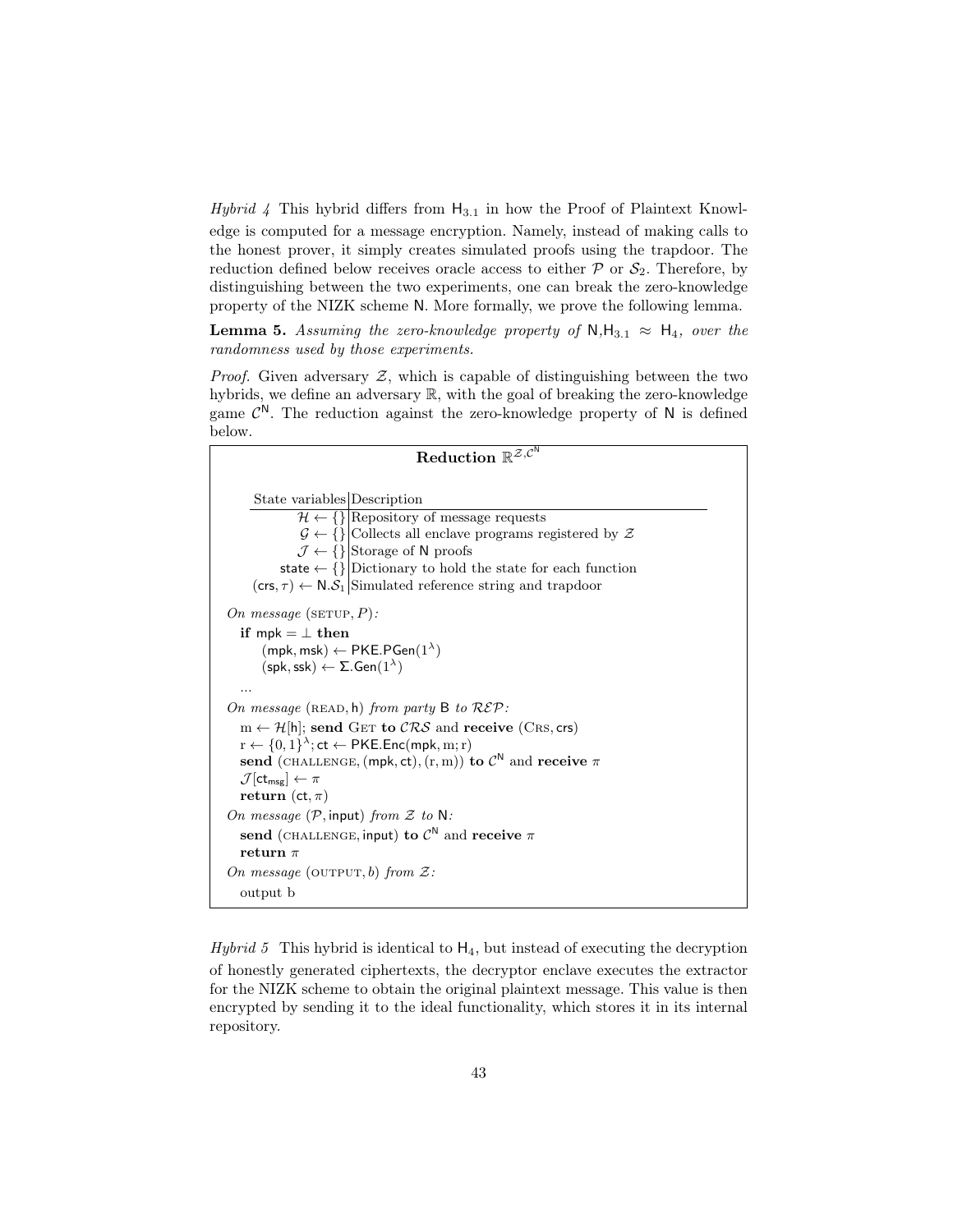**Lemma 6.** Assuming the extractability property of N,  $H_4 \approx H_5$ , over the randomness used by those experiments.

*Proof.* Given an adversary  $Z$  capable of distinguishing between the two hybrids, we define an adversary  $\mathbb R$  with the goal of breaking extractability game  $\mathcal{C}^N$ .

```
{\rm Reduction}\; \mathbb{R}^{\mathcal{Z},\mathcal{C}^{\mathsf{N}}}State variables Description
                       \mathcal{H} \leftarrow \{\}\Repository of message requests
                      \mathcal{J} \leftarrow \{\}\left|\text{Storage of N proofs}\right|\mathcal{G} \leftarrow \{\}|\text{Collects all enclave programs registered by }\mathcal{Z}\state \leftarrow \{\}|\text{Dictionary to hold the state for each function}(crs, \tau) \leftarrow N.S_1 Simulated reference string and trapdoor
On message (RESUME, eid, input) from B to G_{\text{att}}:
    if input[0] = run then
           \textbf{if} \ \mathcal{G}[\textbf{eid}][1] \neq \textbf{prog}_{\textbf{FE}[\textbf{F}]} then abort
            (\text{run}, \sigma, \text{eid}_{\text{DE}}, \text{ct}_{\text{key}}, \text{ct}_{\text{msg}}, \text{crs}, \text{y}') \leftarrow \text{input}if y' \neq \bot then
                  out \leftarrow y'else
                 if Σ.Vrfy(spk, (G[eid][0], eid<sub>DE</sub>, prog<sub>DE</sub>, ct<sub>key</sub>, crs), \sigma) = 0 then return \botif \mathcal{J}[\text{ct}_{\text{msg}}] = \bot then
                         (\mathsf{ct}, \pi) \leftarrow \mathsf{ct}_{\mathsf{msg}}if \pi \in \mathcal{J}[(\cdot,\pi)] then send (DECRYPT, F, \perp) to B and abort
                         (m, r) \leftarrow \mathcal{E}(\tau, (mpk, ct), \pi){\bf if}\, \, {\sf N}.\mathcal{V}((\mathsf{mpk},\mathsf{ct}),\pi,\mathsf{crs}) = 0 \vee {\sf PKE}.\mathsf{Enc}(\mathsf{mpk},\mathrm{m};\mathrm{r}) \neq \mathsf{ct}\vee\mathsf{ct}_{\mathsf{msg}} \not\in \mathcal{C}^{\sf N}.Qthen
                                output 1 to \mathcal{C}^{\mathsf{N}}m ← state
                         (\textsf{output}, \textsf{mem}') \leftarrow \mathrm{F(m, \textsf{mem})}; \textsf{out} \leftarrow \textsf{output}\sigma_{\texttt{FE}} \leftarrow \Sigma.\mathsf{Sign}(\mathsf{sid},\mathsf{eid},\mathsf{prog}_{\mathsf{DE}},\mathsf{out})forward (out, \sigma_{FE}) to B
    else
            ...
```
Hybrid 6 This hybrid diverges from  $H_5$  by replacing  $\mathcal{R}\mathcal{E}\mathcal{P}$ 's copy of any message encrypted by A with an encryption of a string of zeros with the same length as the original plaintext message. Decryption is handled through the FESR functionality. The two hybrids can be distinguished by an adversary who can tell apart the two encrypted cyphertext, by winning the CPA security game.

**Lemma 7.** Assuming CPA security,  $H_5 \approx_{\epsilon_{\text{cav}}} H_6$ , over the randomness used by those experiments.

*Proof.* Given adversary  $\mathcal Z$  who can distinguish between  $H_6$  and  $H_5$ , we construct an adversary that can break CPA-security game  $C^{\text{PKE}}$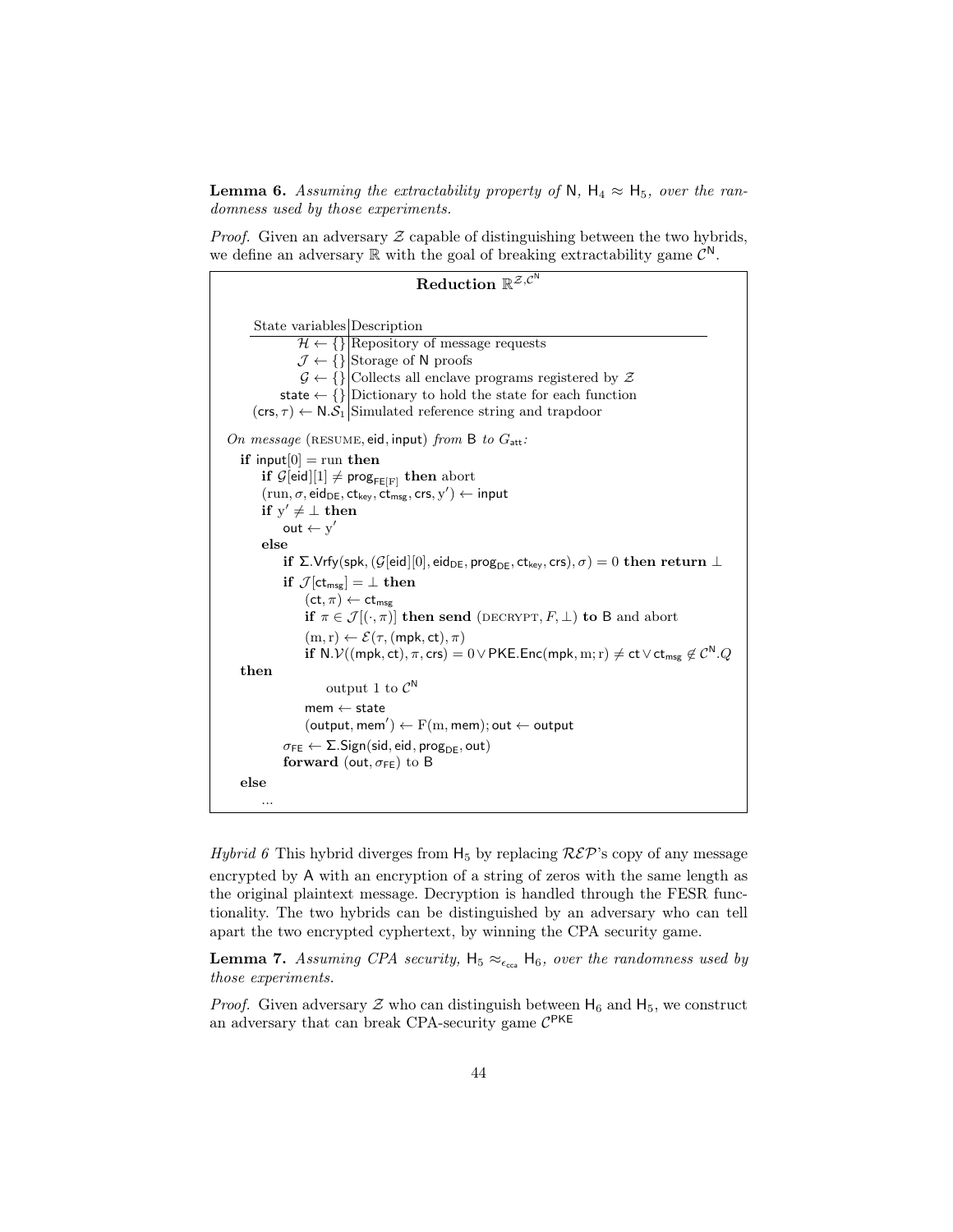```
{\rm Reduction} \; \mathbb{R}^{\mathcal{Z}, \mathcal{C}^{\mathsf{PKE}}}State variables Description
                         pk Public key for game C^{PKE}\mathcal{G} \leftarrow \{\}|\text{Collects all enclave programs registered by }\mathcal{Z}\\mathcal{H} \leftarrow \{\}\big| Repository of message requests
On message (\text{setUP}, P):
   if mpk = \perp then
        mpk \leftarrow pk(\mathsf{spk},\mathsf{ssk}) \leftarrow \Sigma.\mathsf{Gen}(1^{\lambda})send GET to CRS and receive (CRS, crs)
   ...
On message (READ, h) from party B to R\mathcal{E}P:
   \mathrm{m}_0 \leftarrow \mathcal{H}[\mathsf{h}]; \mathrm{m}_1 \leftarrow 0^{|\mathbf{m}_0|}send (CHALLENGE, m_0, m_1) to C^{PKE} and receive ct, r
   \pi \leftarrow \mathsf{N}.\mathcal{S}_2(\mathsf{crs},\tau,(\mathsf{mpk},\mathsf{ct}))return (ct, \pi)
On message (Enc, k, m) from Z to PKE:
   if k = mpk then return C^{PKE}. Enc(pk, m)
   else return PKE.Enc(k, ct)
On message (OUTPUT, b) from \mathcal{Z}:
   output b
```
Hybrid 7 In the last two hybrids we replace the encryption the zero-strings (for the secret keys of the internal scheme) with the original keys. Therefore we have the following lemmas.

**Lemma 8.** Assuming CCA security,  $H_6 \approx_{\epsilon_{\text{cea}}} H_7$ , over the randomness used by those experiments.

**Lemma 9.** Assuming CCA security,  $H_7 \approx_{\epsilon_{\text{cca}}} H_{7.1}$ , over the randomness used by those experiments.

The reduction proceeds as in the parallel CCA hybrids (in the other direction) and is thus omitted.

Summary Note how  $H_{7.1}$  is in fact equivalent to the Simulator: we have shifted to an ideal world protocol  $(H_1)$  where the protocol can proceed only if the simulator verifies through attestation that the enclave programs are being run in the correct order  $(H_2)$  and we leak no information about inter-enclave secure channels  $(H_3, H_{3,1})$ . We then switch, through  $H_4$  and  $H_5$ , from using genuine NIZK provers and verifiers (respectively) for honest parties into simulating the proof and extracting the witness (resp). By switching from encrypting messages to strings of zeros  $(H_6)$ , we ensure no leakage is possible, while still using the original secrets